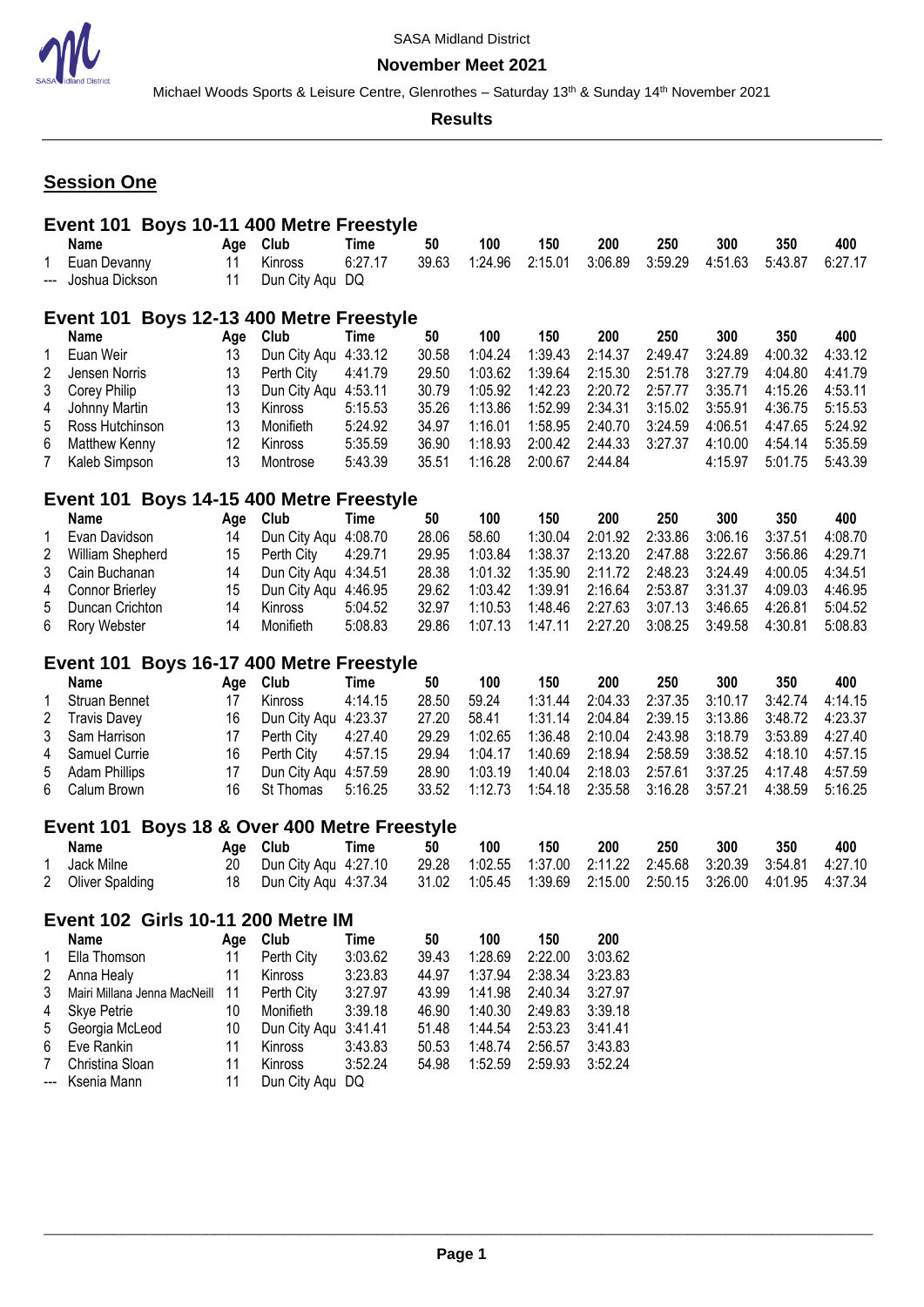

#### **November Meet 2021**

Michael Woods Sports & Leisure Centre, Glenrothes - Saturday 13<sup>th</sup> & Sunday 14<sup>th</sup> November 2021

|                         | <b>Event 102 Girls 12-13 200 Metre IM</b> |          |                                 |                    |                |                    |                    |                    |  |  |  |
|-------------------------|-------------------------------------------|----------|---------------------------------|--------------------|----------------|--------------------|--------------------|--------------------|--|--|--|
|                         | <b>Name</b>                               | Age      | Club                            | Time               | 50             | 100                | 150                | 200                |  |  |  |
| 1                       | Isla Gilmurray                            | 13       | Dun City Aqu 2:44.28            |                    | 34.61          | 1:18.19            | 2:08.12            | 2:44.28            |  |  |  |
| $\overline{c}$          | Lauren Ferrett                            | 13       | Dun City Aqu 2:46.52            |                    | 35.96          | 1:18.11            | 2:08.30            | 2:46.52            |  |  |  |
| 3                       | Phoebe Samson                             | 13       | Dun City Aqu 2:47.40            |                    | 36.48          | 1:17.84            | 2:08.92            | 2:47.40            |  |  |  |
| 4                       | Isla Petrie                               | 12       | Monifieth                       | 2:48.28            | 34.67          | 1:16.08            | 2:08.87            | 2:48.28            |  |  |  |
| 5                       | Sofia Fallone                             | 13       | Monifieth                       | 2:53.40            | 37.23          | 1:22.34            | 2:12.73            | 2:53.40            |  |  |  |
| 6                       | Isla Kidd                                 | 13       | Dun City Aqu 2:58.77            |                    | 38.63          | 1:24.11            | 2:18.18            | 2:58.77            |  |  |  |
| $\overline{7}$          | Reilly McIntosh                           | 12       | Dun City Aqu 3:00.88            |                    | 37.30          | 1:25.09            | 2:19.52            | 3:00.88            |  |  |  |
| 8                       | Katie Smart                               | 13       | Perth City                      | 3:00.90            | 40.71          | 1:25.94            | 2:19.37            | 3:00.90            |  |  |  |
| 9                       | Juliette Kidd                             | 12       | Dun City Aqu 3:03.27            |                    | 43.06          | 1:28.48            | 2:23.36            | 3:03.27            |  |  |  |
| 10                      | Mhairi Kemp                               | 13       | Perth City                      | 3:05.09            | 38.52          | 1:28.45            | 2:23.81            | 3:05.09            |  |  |  |
| 11                      | Zara Kidd                                 | 13       | Dun City Aqu                    | 3:05.64            | 44.38          | 1:33.10            | 2:23.57            | 3:05.64            |  |  |  |
| 12                      | Olivia Dargie                             | 13       | Montrose                        | 3:08.00            | 39.69          | 1:28.59            | 2:24.42            | 3:08.00            |  |  |  |
| 13                      | <b>Emily Thomson</b>                      | 12       | Perth City                      | 3:08.08            | 37.59          | 1:27.45            | 2:21.14            | 3:08.08            |  |  |  |
| 14                      | Eva Cowling                               | 13       | Perth City                      | 3:10.07            | 40.25          | 1:29.23            | 2:25.31            | 3:10.07            |  |  |  |
| 15                      | Sadie Falconer                            | 12       | St Thomas                       | 3:10.57            | 44.17          | 1:31.27            | 2:28.22            | 3:10.57            |  |  |  |
| 16                      | Erin Wigham                               | 13       | Dun City Aqu                    | 3:11.14            | 40.84          | 1:26.85            | 2:26.96            | 3:11.14            |  |  |  |
| 17                      | Katie Robertson                           | 12       | Perth City                      | 3:14.02            | 45.99          | 1:34.11            | 2:29.56            | 3:14.02            |  |  |  |
| 18                      | Cara Smeaton                              | 13       | Forfar                          | 3:16.99            | 46.02          | 1:34.97            | 2:33.70            | 3:16.99            |  |  |  |
| 19                      | Amber Donachie                            | 13       | Dun City Aqu 3:18.15            |                    | 41.39          | 1:31.25            | 2:32.86            | 3:18.15            |  |  |  |
| 20                      | Jessica Sloan                             | 12       | Kinross                         | 3:22.81            | 43.91          | 1:32.38            | 2:39.16            | 3:22.81            |  |  |  |
| 21                      | Molly Brown                               | 13       | St Thomas                       | 3:23.72            | 44.26          | 1:36.86            | 2:39.57            | 3:23.72            |  |  |  |
| 22                      | Cara McMahon                              | 12       |                                 | 3:24.33            | 47.98          | 1:34.25            | 2:37.50            | 3:24.33            |  |  |  |
| 23                      |                                           | 13       | Dun City Aqu<br>Monifieth       | 3:24.52            | 46.16          | 1:34.35            | 2:39.79            | 3:24.52            |  |  |  |
| 24                      | Kayleigh Ross                             | 12       |                                 | 3:30.63            | 46.06          | 1:37.24            | 2:37.61            | 3:30.63            |  |  |  |
| 25                      | Natalie McGregor<br>Aimie Shaw            | 12       | Perth City<br>Perth City        | 3:40.21            | 47.42          | 1:42.78            | 2:49.11            | 3:40.21            |  |  |  |
| ---                     | Nikki Short                               | 13       | Forfar                          | DQ                 |                |                    |                    |                    |  |  |  |
| ---                     | Alysia Shepherd                           | 12       | Kinross                         | DQ                 |                |                    |                    |                    |  |  |  |
|                         |                                           |          |                                 |                    |                |                    |                    |                    |  |  |  |
|                         |                                           |          |                                 |                    |                |                    |                    |                    |  |  |  |
| ---                     | Lottie Affleck                            | 13       | Dun City Aqu                    | DQ                 |                |                    |                    |                    |  |  |  |
|                         | <b>Event 102 Girls 14-15 200 Metre IM</b> |          |                                 |                    |                |                    |                    |                    |  |  |  |
|                         | <b>Name</b>                               | Age      | Club                            | Time               | 50             | 100                | 150                | 200                |  |  |  |
| 1                       | Lucy Stoves                               | 15       | Dun City Aqu 2:29.43            |                    | 32.44          | 1:09.98            | 1:52.46            | 2:29.43            |  |  |  |
| $\overline{\mathbf{c}}$ | <b>Taylor Smith</b>                       | 14       | St Thomas                       | 2:36.39            | 32.85          | 1:13.94            | 1:58.81            | 2:36.39            |  |  |  |
| 3                       | Katherine Renfrew                         | 14       | Perth City                      | 2:38.13            | 34.50          | 1:13.84            | 2:02.89            | 2:38.13            |  |  |  |
| 4                       | Chloe Mclean                              | 14       | Dun City Aqu 2:41.87            |                    | 34.39          | 1:14.08            | 2:04.02            | 2:41.87            |  |  |  |
| 5                       | Zara Denson                               | 15       | Monifieth                       | 2:43.07            | 36.99          | 1:17.84            | 2:04.44            | 2:43.07            |  |  |  |
| 6                       |                                           | 14       |                                 |                    | 35.39          | 1:18.47            | 2:06.00            |                    |  |  |  |
| 7                       | Harriet Wheeler                           | 14       | Perth City                      | 2:43.81            | 34.95          | 1:14.90            | 2:06.95            | 2:43.81<br>2:44.82 |  |  |  |
| 8                       | Anna Easton<br>Darci Reid                 | 14       | Dun City Aqu 2:44.82            |                    | 36.83          | 1:18.57            | 2:09.44            | 2:45.26            |  |  |  |
| 9                       | Charlotte Chadwick                        | 14       | Dun City Aqu 2:45.26<br>Kinross | 2:46.06            | 35.65          | 1:18.11            | 2:08.16            | 2:46.06            |  |  |  |
|                         | 10 Grace Prain                            | 14       | Dun City Aqu 2:48.76            |                    |                |                    |                    | 2:48.76            |  |  |  |
|                         |                                           | 14       |                                 | 2:54.27            | 36.05          | 1:19.38            | 2:07.94            |                    |  |  |  |
|                         | 11 Libby Coull                            | 14       | St Thomas                       |                    | 37.64          | 1:21.12            | 2:15.02            | 2:54.27            |  |  |  |
|                         | 12 Cara Jones                             |          | Dun City Aqu 2:58.70            |                    | 36.88          | 1:22.27            | 2:14.63            | 2:58.70            |  |  |  |
|                         | 13 Katie Fraser                           | 14       | Kinross                         | 2:59.43            | 40.24          | 1:22.69            | 2:18.18            | 2:59.43            |  |  |  |
|                         | 14 Caitlin Wigham                         | 14       | Dun City Aqu 3:03.21            |                    | 38.56          | 1:25.66            | 2:19.39<br>2:22.61 | 3:03.21            |  |  |  |
|                         | 15 Zoe Neave                              | 14       | Kinross                         | 3:03.91            | 39.33          | 1:24.81            |                    | 3:03.91            |  |  |  |
|                         | 16 Dreanna Norris                         | 15       | Perth City                      | 3:05.41            | 38.00          | 1:26.01            | 2:19.03            | 3:05.41            |  |  |  |
|                         | 17 Grace McCall                           | 14<br>15 | Perth City<br>Kinross           | 3:06.16            | 41.48          | 1:29.08            | 2:25.28            | 3:06.16            |  |  |  |
| ---                     | 18 Anna Faith Scott<br>Hannah Breingan    | 14       | Kinross                         | 3:18.31<br>DQ      | 41.59          | 1:34.92            | 2:30.63            | 3:18.31            |  |  |  |
|                         |                                           |          |                                 |                    |                |                    |                    |                    |  |  |  |
|                         | <b>Event 102 Girls 16-17 200 Metre IM</b> |          |                                 |                    |                |                    |                    |                    |  |  |  |
|                         | <b>Name</b>                               | Age      | Club                            | Time               | 50             | 100                | 150                | 200                |  |  |  |
| 1                       | <b>Scarlett Ferris</b>                    | 17       | Dun City Aqu 2:21.84            |                    | 29.63          | 1:05.10            | 1:47.14            | 2:21.84            |  |  |  |
| 2<br>3                  | Elise Cosens<br>Fearne Crighton           | 16<br>16 | Perth City<br>Perth City        | 2:25.82<br>2:29.62 | 30.40<br>31.65 | 1:07.24<br>1:10.06 | 1:50.70<br>1:52.44 | 2:25.82<br>2:29.62 |  |  |  |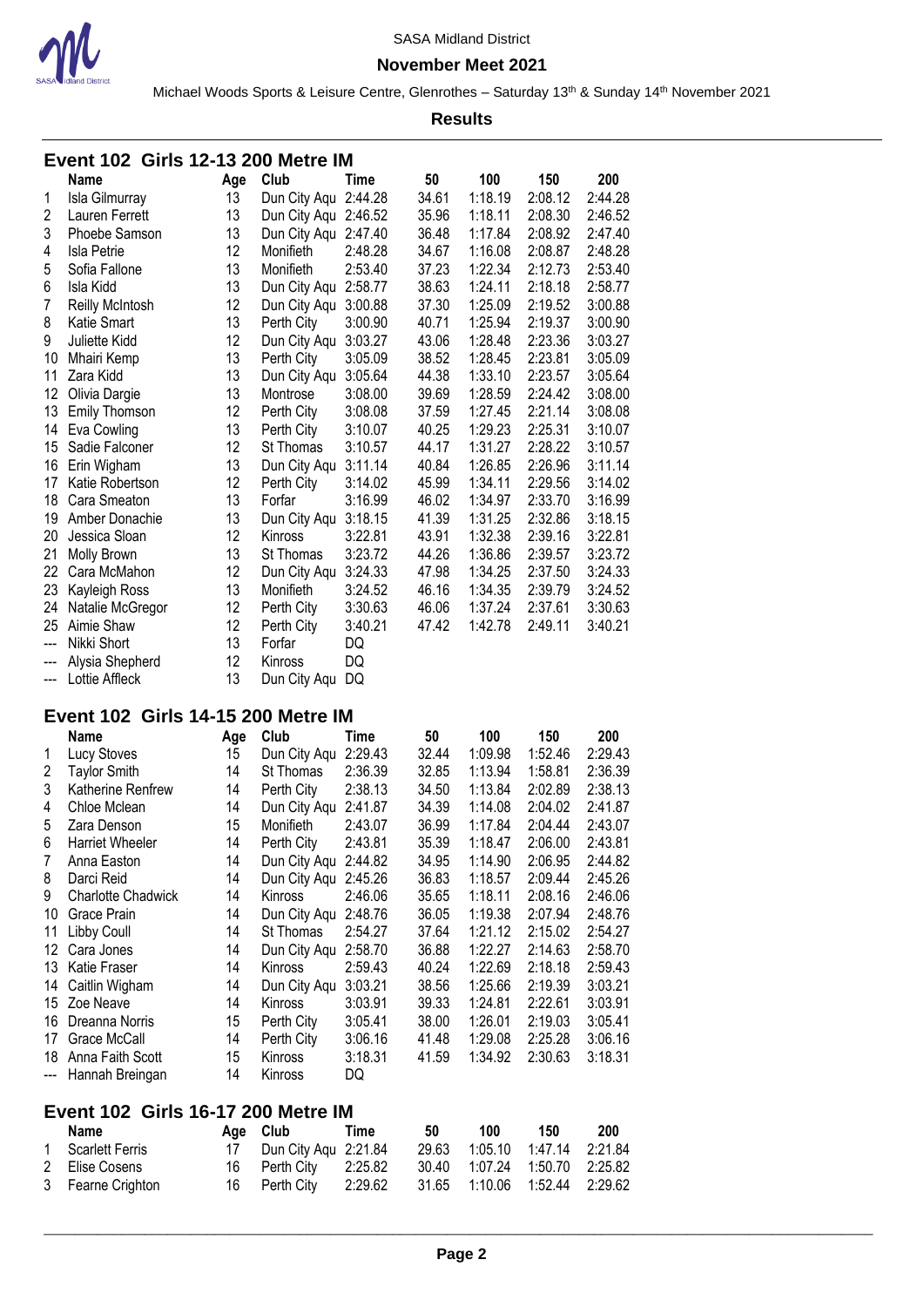

Michael Woods Sports & Leisure Centre, Glenrothes - Saturday 13<sup>th</sup> & Sunday 14<sup>th</sup> November 2021 **Results**

| 4 Jessica Schulz   | 17 | Perth City    | 2:33.16 | 33.49 |                                  |  |
|--------------------|----|---------------|---------|-------|----------------------------------|--|
| 5 Natasha Phillips |    | 16 St Thomas  | 2:41.68 |       | 34.71  1:16.89  2:05.04  2:41.68 |  |
| 6 Gabriella Winton |    | 16 St Thomas  | 2:44.28 |       | 35.42 1:17.72 2:05.69 2:44.28    |  |
| 7 Katelyn Tang     |    | 17 Perth City | 2:44.94 | 32.48 | 1:14.44  2:06.49  2:44.94        |  |
| 8 Emily Cumming    | 16 | Kinross       | 2:46.28 |       | 31.23  1:11.44  2:04.90  2:46.28 |  |

# **Event 102 Girls 18 & Over 200 Metre IM**

| Name             | Age Club                                            | Time | 50 | 100 | 150 | 200 |
|------------------|-----------------------------------------------------|------|----|-----|-----|-----|
| 1 Emily McGhee   | 18 Carnoustie 2:39.26 34.15 1:17.52 2:00.13 2:39.26 |      |    |     |     |     |
| --- Emily Baxter | 18 Dun City Agu DQ                                  |      |    |     |     |     |

#### **Event 103 Boys 10-11 100 Metre Backstroke**

| Name             |    | Age Club             | Time    | 50    | 100     |
|------------------|----|----------------------|---------|-------|---------|
| 1 Tearlach Adam  | 11 | Perth City           | 1:32.55 | 44.58 | 1:32.55 |
| 2 Ross Allan     |    | 11 Perth City        | 1:32.62 | 44.12 | 1:32.62 |
| 3 Harry Ridler   |    | 11 Perth City        | 1:33.46 | 45.95 | 1:33.46 |
| 4 Stuart Thomson | 11 | Perth City           | 1:34.69 | 45.04 | 1:34.69 |
| 5 Joshua Dickson | 11 | Dun City Aqu 1:36.04 |         | 46.59 | 1:36.04 |

### **Event 103 Boys 12-13 100 Metre Backstroke**

|    | <b>Name</b>             | Age               | Club           | Time    | 50    | 100     |
|----|-------------------------|-------------------|----------------|---------|-------|---------|
| 1  | Euan Weir               | 13                | Dun City Aqu   | 1:06.25 | 32.45 | 1:06.25 |
| 2  | Jensen Norris           | 13                | Perth City     | 1:10.15 | 34.24 | 1:10.15 |
| 3  | Alexander McGregor      | 13                | Perth City     | 1:16.13 | 36.54 | 1:16.13 |
| 4  | <b>Thomas Pritchard</b> | 13                | Kinross        | 1:16.97 | 36.96 | 1:16.97 |
| 5  | Calum McKenzie          | 12                | Perth City     | 1:18.26 | 38.03 | 1:18.26 |
| 6  | Ross Hutchinson         | 13                | Monifieth      | 1:18.99 | 38.57 | 1:18.99 |
| 7  | <b>Cameron Millar</b>   | $12 \overline{ }$ | Perth City     | 1:24.11 | 41.38 | 1:24.11 |
| 8  | Matthew Kenny           | $12 \overline{ }$ | <b>Kinross</b> | 1:25.49 | 42.05 | 1:25.49 |
| 9  | Callum McDonald         | 12                | Dun City Aqu   | 1:25.74 | 41.17 | 1:25.74 |
| 10 | <b>Frazer Dow</b>       | 12                | Perth City     | 1:26.92 | 41.85 | 1:26.92 |
| 11 | Ruaridh Findlay         | 13                | Dun City Aqu   | 1:30.98 | 44.52 | 1:30.98 |
| 12 | Coinneach Adam          | 12                | Perth City     | 1:34.86 | 45.92 | 1:34.86 |
|    | Vaclav Tomasek          | 13                | Carnoustie     | DQ      |       |         |

### **Event 103 Boys 14-15 100 Metre Backstroke**

|              | Name                    | Age | Club           | Time    | 50    | 100     |
|--------------|-------------------------|-----|----------------|---------|-------|---------|
| $\mathbf{1}$ | Liam Gorczynski         | 14  | Monifieth      | 1:03.53 | 30.61 | 1:03.53 |
| 2            | Rory Webster            | 14  | Monifieth      | 1:09.50 | 33.52 | 1:09.50 |
| 3            | <b>Stuart Pritchard</b> | 15  | <b>Kinross</b> | 1:10.84 | 34.09 | 1:10.84 |
| 4            | Hayden McKenzie         | 15  | <b>Kinross</b> | 1:13.23 | 35.39 | 1:13.23 |
| 5            | <b>Finlay Brill</b>     | 14  | Monifieth      | 1:17.71 | 37.63 | 1:17.71 |
| 6            | Finn Bannerman          | 14  | Perth City     | 1:18.47 | 38.31 | 1:18.47 |
| 7            | Duncan Crichton         | 14  | <b>Kinross</b> | 1:18.69 | 37.66 | 1:18.69 |
| 8            | Harry Leadingham        | 15  | Monifieth      | 1:24.07 | 40.67 | 1:24.07 |

### **Event 103 Boys 16-17 100 Metre Backstroke**

| Name               | Aae | Club                 | Time    | 50    | 100     |
|--------------------|-----|----------------------|---------|-------|---------|
| 1 Travis Davey     | 16  | Dun City Aqu 1:00.10 |         | 28.60 | 1:00.10 |
| 2 Owen Carroll     | 16  | Perth City           | 1:01.12 | 29.46 | 1:01.12 |
| 3 Murray Pritchard | 17  | Perth City           | 1:03.50 | 30.65 | 1:03.50 |
| 4 John MacKay      | 16  | Perth City           | 1:04.59 | 30.89 | 1:04.59 |
| 5 Samuel Currie    | 16  | Perth City           | 1:08.10 | 32.75 | 1:08.10 |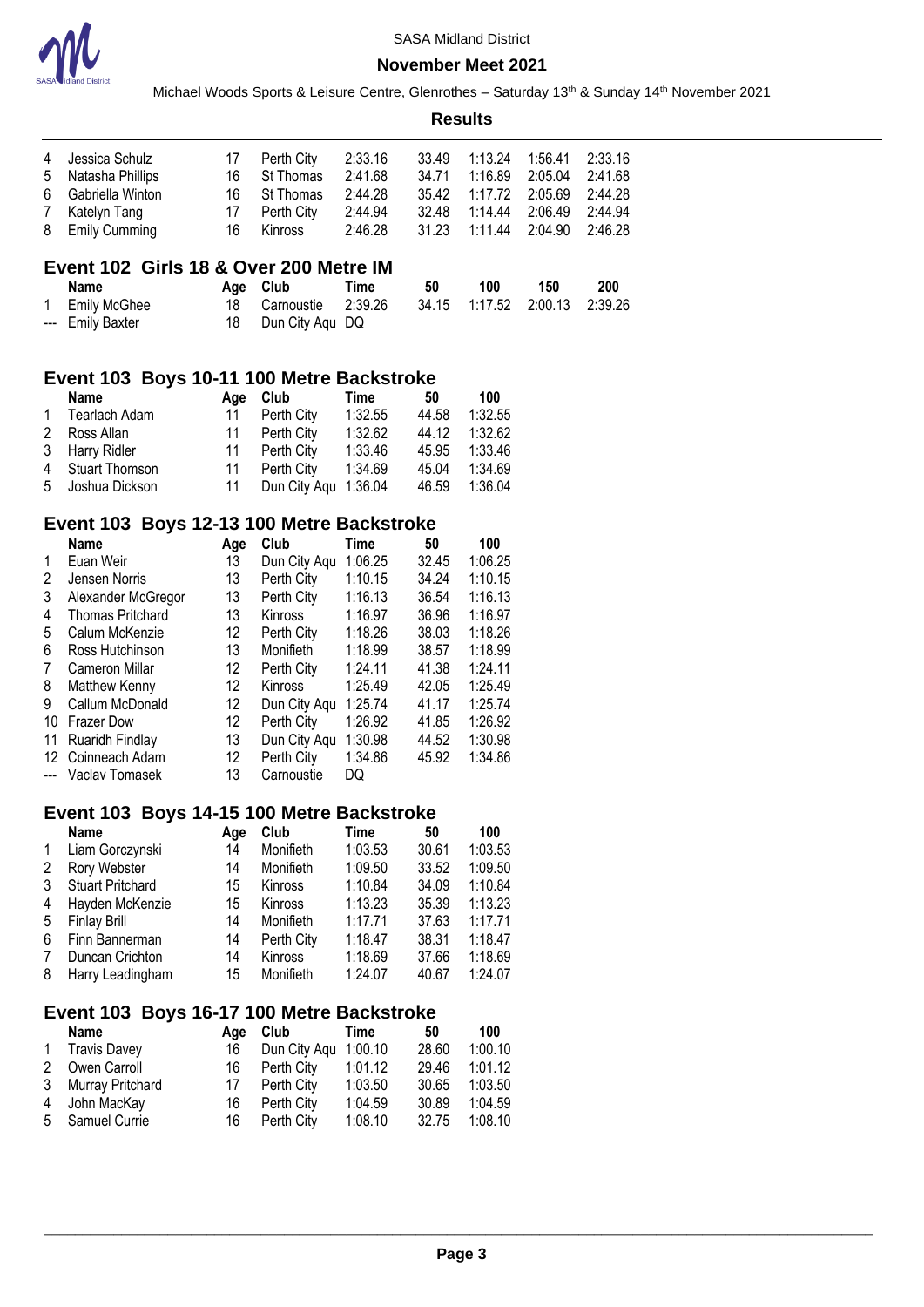

Michael Woods Sports & Leisure Centre, Glenrothes - Saturday 13<sup>th</sup> & Sunday 14<sup>th</sup> November 2021

#### **Results**

### **Event 103 Boys 18 & Over 100 Metre Backstroke**

| Name              | Age Club                | Time | -50           | 100 |
|-------------------|-------------------------|------|---------------|-----|
| 1 Jonathan Venter | 18 Perth City 1:04.41   |      | 30.85 1:04.41 |     |
| 2 Oliver Spalding | 18 Dun City Agu 1:07.30 |      | 32.06 1.07.30 |     |

# **Event 104 Girls 10-11 100 Metre Backstroke**

|                | Name                         | Age | Club           | Time    | 50    | 100     |
|----------------|------------------------------|-----|----------------|---------|-------|---------|
| 1              | Ksenia Mann                  | 11  | Dun City Aqu   | 1:28.66 | 42.97 | 1:28.66 |
| 2              | <b>Grace Renfrew</b>         | 11  | Perth City     | 1:31.42 | 45.10 | 1:31.42 |
| 3              | Alice Renfrew                | 11  | Perth City     | 1:31.70 | 43.68 | 1:31.70 |
| 4              | Islay Hannah                 | 10  | Perth City     | 1:35.89 | 46.26 | 1:35.89 |
| 5              | Anna Healy                   | 11  | <b>Kinross</b> | 1:36.74 | 47.12 | 1:36.74 |
| 6              | Imogen Jarrett               | 11  | Dun City Aqu   | 1:38.03 | 46.59 | 1:38.03 |
| 7              | Mairi Millana Jenna MacNeill | 11  | Perth City     | 1:41.64 | 48.74 | 1:41.64 |
| 8              | Christina Sloan              | 11  | Kinross        | 1:42.05 | 49.85 | 1:42.05 |
| 9              | Georgia McLeod               | 10  | Dun City Aqu   | 1:44.47 | 50.27 | 1:44.47 |
| 10             | Lara Cowling                 | 11  | Perth City     | 1:44.94 | 48.11 | 1:44.94 |
| 11             | Fearne Jarrett               | 10  | Dun City Aqu   | 1:45.02 | 50.45 | 1:45.02 |
|                | <b>Skye Petrie</b>           | 10  | Monifieth      | DQ      |       |         |
| $\overline{a}$ | Eve Rankin                   | 11  | Kinross        | DQ      |       |         |

# **Event 104 Girls 12-13 100 Metre Backstroke**

|    | Name             | Age | Club         | Time    | 50    | 100     |
|----|------------------|-----|--------------|---------|-------|---------|
| 1  | Isla Gilmurray   | 13  | Dun City Aqu | 1:14.86 | 36.14 | 1:14.86 |
| 2  | Phoebe Samson    | 13  | Dun City Aqu | 1:16.96 | 36.84 | 1:16.96 |
| 3  | Isla Petrie      | 12  | Monifieth    | 1:17.40 | 38.32 | 1:17.40 |
| 4  | Juliette Kidd    | 12  | Dun City Aqu | 1:19.14 | 38.51 | 1:19.14 |
| 5  | Abigail Thomson  | 13  | Dun City Aqu | 1:21.92 | 39.63 | 1:21.92 |
| 6  | Katie Smart      | 13  | Perth City   | 1:24.10 | 41.00 | 1:24.10 |
| 7  | Erin Wigham      | 13  | Dun City Aqu | 1:25.33 | 41.72 | 1:25.33 |
| 8  | Isla Kidd        | 13  | Dun City Aqu | 1:25.45 | 41.14 | 1:25.45 |
| 9  | Eva Cowling      | 13  | Perth City   | 1:25.68 | 42.32 | 1:25.68 |
| 10 | Emily Thomson    | 12  | Perth City   | 1:26.86 | 43.54 | 1:26.86 |
| 11 | Sadie Falconer   | 12  | St Thomas    | 1:27.00 | 43.26 | 1:27.00 |
| 12 | Zara Kidd        | 13  | Dun City Aqu | 1:27.40 | 43.16 | 1:27.40 |
| 13 | Jessica Sloan    | 12  | Kinross      | 1:27.92 | 42.08 | 1:27.92 |
| 14 | Daisy Luhman     | 13  | Dun City Aqu | 1:29.17 | 43.70 | 1:29.17 |
| 15 | Olivia Dargie    | 13  | Montrose     | 1:29.43 | 44.50 | 1:29.43 |
| 16 | Mhairi Kemp      | 13  | Perth City   | 1:29.54 | 44.95 | 1:29.54 |
| 17 | Lottie Affleck   | 13  | Dun City Aqu | 1:30.27 | 44.01 | 1:30.27 |
| 18 | Amber Donachie   | 13  | Dun City Aqu | 1:30.33 | 43.89 | 1:30.33 |
| 19 | Natalie McGregor | 12  | Perth City   | 1:30.43 | 44.45 | 1:30.43 |
| 20 | Cara McMahon     | 12  | Dun City Aqu | 1:30.49 | 43.90 | 1:30.49 |
| 21 | Kayleigh Ross    | 13  | Monifieth    | 1:30.86 | 44.68 | 1:30.86 |
| 22 | Cara Smeaton     | 13  | Forfar       | 1:31.07 | 44.55 | 1:31.07 |
| 23 | Katie Robertson  | 12  | Perth City   | 1:34.14 | 45.96 | 1:34.14 |
| 24 | Alysia Shepherd  | 12  | Kinross      | 1:34.42 | 45.30 | 1:34.42 |
| 25 | Sarah Gadsden    | 12  | Perth City   | 1:37.21 | 46.46 | 1:37.21 |
| 26 | Isla Black       | 12  | Dun City Aqu | 1:37.51 | 47.27 | 1:37.51 |
| 27 | Aimie Shaw       | 12  | Perth City   | 1:41.59 | 47.74 | 1:41.59 |
| 28 | Erin Cardno      | 13  | Perth City   | 1:45.68 | 50.24 | 1:45.68 |

# **Event 104 Girls 14-15 100 Metre Backstroke**

| Name                |    | Age Club                | <b>Time</b> | 50    | 100     |
|---------------------|----|-------------------------|-------------|-------|---------|
| 1 Lucy Stoves       | 15 | Dun City Agu 1:07.02    |             | 32.40 | 1:07.02 |
| 2 Katherine Renfrew |    | 14 Perth City  1:10.83  |             | 34.57 | 1:10.83 |
| 3 Chloe Mclean      |    | 14 Dun City Agu 1:12.21 |             | 34.51 | 1:12.21 |
| 4 Anna Easton       | 14 | Dun City Aqu 1:12.54    |             | 35.40 | 1:12.54 |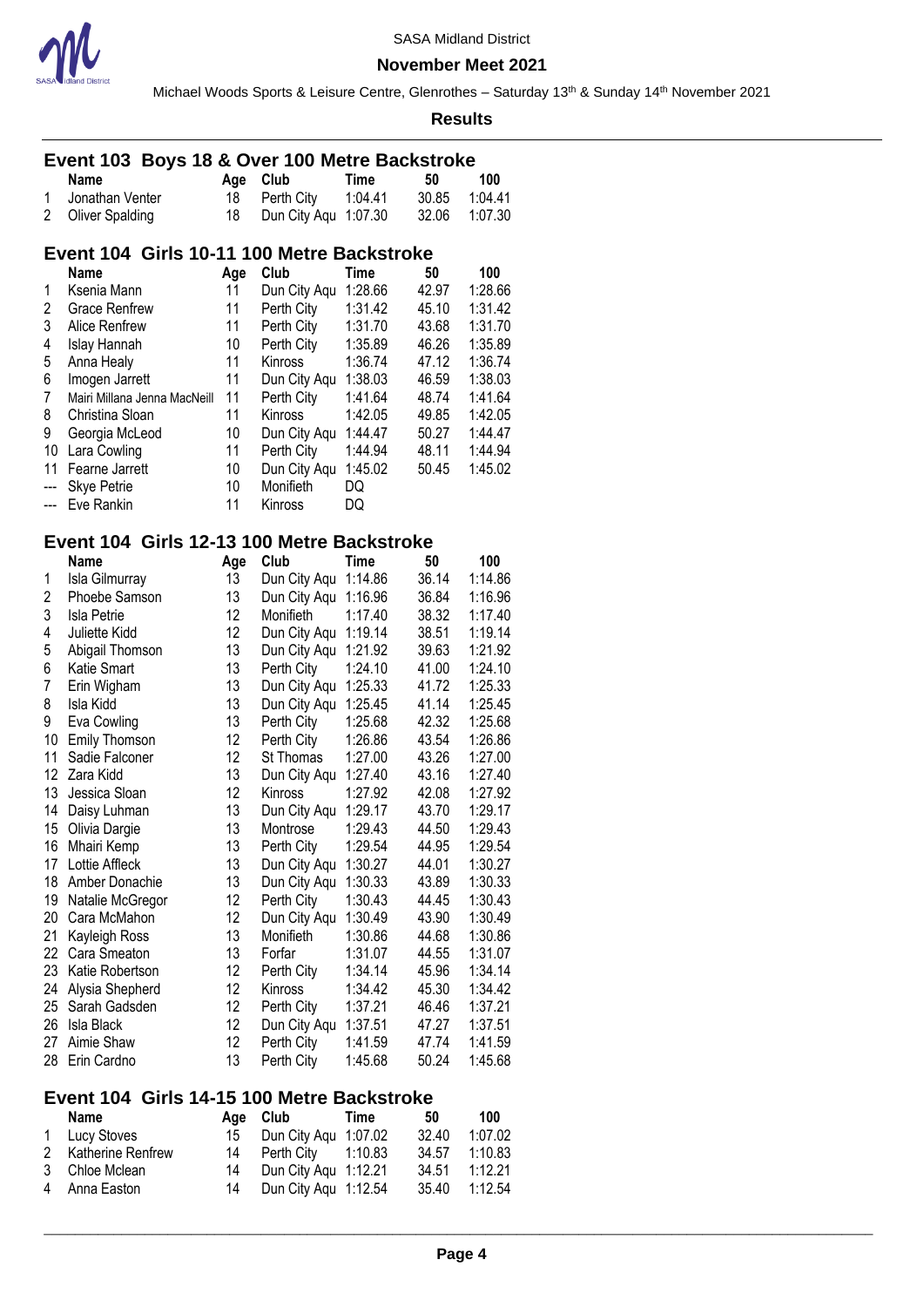

#### **November Meet 2021**

Michael Woods Sports & Leisure Centre, Glenrothes - Saturday 13<sup>th</sup> & Sunday 14<sup>th</sup> November 2021 **Results**

| 5  | <b>Taylor Smith</b>                        | 14  | St Thomas      | 1:13.24 | 36.34 | 1:13.24 |
|----|--------------------------------------------|-----|----------------|---------|-------|---------|
| 6  | Zara Denson                                | 15  | Monifieth      | 1:14.78 | 36.93 | 1:14.78 |
| 7  | <b>Charlotte Chadwick</b>                  | 14  | Kinross        | 1:15.32 | 37.15 | 1:15.32 |
| 8  | Darci Reid                                 | 14  | Dun City Aqu   | 1:15.71 | 37.20 | 1:15.71 |
| 9  | <b>Harriet Wheeler</b>                     | 14  | Perth City     | 1:16.09 | 37.13 | 1:16.09 |
| 10 | Dobrawa Tomasek                            | 14  | St Thomas      | 1:18.14 | 37.47 | 1:18.14 |
| 11 | Katie Fraser                               | 14  | <b>Kinross</b> | 1:19.34 | 38.53 | 1:19.34 |
| 12 | Libby Coull                                | 14  | St Thomas      | 1:19.83 | 38.57 | 1:19.83 |
| 13 | Zoe Neave                                  | 14  | Kinross        | 1:21.59 | 39.13 | 1:21.59 |
| 14 | Caitlin Wigham                             | 14  | Dun City Aqu   | 1:23.80 | 39.68 | 1:23.80 |
| 15 | <b>Claire Gilmore</b>                      | 14  | Perth City     | 1:24.39 | 40.50 | 1:24.39 |
| 16 | Jessica Leadingham                         | 14  | Monifieth      | 1:25.61 | 41.09 | 1:25.61 |
| 17 | <b>Brooke Munro</b>                        | 14  | Perth City     | 1:25.71 | 40.43 | 1:25.71 |
| 18 | Grace McCall                               | 14  | Perth City     | 1:28.27 | 44.08 | 1:28.27 |
| 19 | Hannah Breingan                            | 14  | Kinross        | 1:32.29 | 43.69 | 1:32.29 |
| 20 | Anna Faith Scott                           | 15  | Kinross        | 1:39.70 | 46.20 | 1:39.70 |
|    |                                            |     |                |         |       |         |
|    | Event 104 Girls 16-17 100 Metre Backstroke |     |                |         |       |         |
|    | Name                                       | Age | Club           | Time    | 50    | 100     |
| 1  | <b>Scarlett Ferris</b>                     | 17  | Dun City Aqu   | 1:03.69 | 31.07 | 1:03.69 |
| 2  | Fearne Crighton                            | 16  | Perth City     | 1:07.17 | 32.48 | 1:07.17 |
| 3  | Elise Cosens                               | 16  | Perth City     | 1:07.42 | 32.50 | 1:07.42 |
| 4  | <b>Emily Cumming</b>                       | 16  | Kinross        | 1:10.39 | 32.87 | 1:10.39 |
| 5  | Rose McLean                                | 16  | Perth City     | 1:11.85 | 33.69 | 1:11.85 |
| 6  | Gabriella Winton                           | 16  | St Thomas      | 1:16.92 | 37.74 | 1:16.92 |

## **Event 104 Girls 18 & Over 100 Metre Backstroke**

| Name           | Age Club                | Time | 50 | 100           |
|----------------|-------------------------|------|----|---------------|
| 1 Emily Baxter | 18 Dun City Agu 1:11.53 |      |    | 34.61 1:11.53 |
| 2 Emily McGhee | 18 Carnoustie 1:15.56   |      |    | 36.20 1:15.56 |

# **Event 105 Boys 10-11 200 Metre Breaststroke**

| Name            |    | Age Club      | Time    | 50    | 100 | 150                           | 200 |
|-----------------|----|---------------|---------|-------|-----|-------------------------------|-----|
| 1 Tearlach Adam |    | 11 Perth City | 3:42.72 | 48.03 |     | 1:45.97 2:45.66 3:42.72       |     |
| 2 Euan Devanny  | 11 | Kinross       | 3:44.90 |       |     | 49.95 1:48.36 2:45.77 3:44.90 |     |
| 3 Harry Martin  |    | 11 Perth City | 3:49.50 |       |     | 50.95 1:49.48 2:50.87 3:49.50 |     |
| 4 Ross Allan    | 11 | Perth City    | 3:55.06 |       |     | 53.49 1:53.24 2:53.91 3:55.06 |     |
| --- Jack Dolan  | 11 | Monifieth     | DQ.     |       |     |                               |     |

# **Event 105 Boys 12-13 200 Metre Breaststroke**

|              | <b>Name</b>        | Age | Club                 | Time    | 50    | 100     | 150     | 200     |
|--------------|--------------------|-----|----------------------|---------|-------|---------|---------|---------|
| $\mathbf{1}$ | Corey Philip       | 13  | Dun City Aqu 2:50.21 |         | 38.86 | 1:23.69 | 2:08.36 | 2:50.21 |
| 2            | Alexander McGregor | 13  | Perth City           | 2:59.43 | 40.63 | 1:27.22 | 2:14.00 | 2:59.43 |
| 3            | Johnny Martin      | 13  | <b>Kinross</b>       | 3:02.71 | 37.94 | 1:24.01 | 2:13.91 | 3:02.71 |
| 4            | Kaleb Simpson      | 13  | Montrose             | 3:04.56 | 41.27 | 1:30.65 | 2:18.86 | 3:04.56 |
| 5            | Calum McKenzie     | 12  | Perth City           | 3:19.99 | 45.43 | 1:36.44 | 2:28.78 | 3:19.99 |
| 6            | Coinneach Adam     | 12  | Perth City           | 3:48.64 | 50.25 | 1:48.42 | 2:47.25 | 3:48.64 |
|              | --- Frazer Dow     | 12  | Perth City           | DQ      |       |         |         |         |
|              | --- Vaclay Tomasek | 13  | Carnoustie           | DQ      |       |         |         |         |

# **Event 105 Boys 14-15 200 Metre Breaststroke**

| Name               | Age Club Time           |         | 50 | 100 | 150                              | 200 |
|--------------------|-------------------------|---------|----|-----|----------------------------------|-----|
| 1 Evan Davidson    | 14 Dun City Agu 2:27.52 |         |    |     | 33.62  1:11.51  1:49.88  2:27.52 |     |
| 2 Cameron Mitchell | 15 St Thomas 2:35.92    |         |    |     | 33.77 1:12.37 1:52.97 2:35.92    |     |
| 3 Finn Bannerman   | 14 Perth City           | 2:50.38 |    |     |                                  |     |
| 4 Finlay Brill     | 14 Monifieth            | 3:10.62 |    |     | 43.10  1:31.98  2:21.63  3:10.62 |     |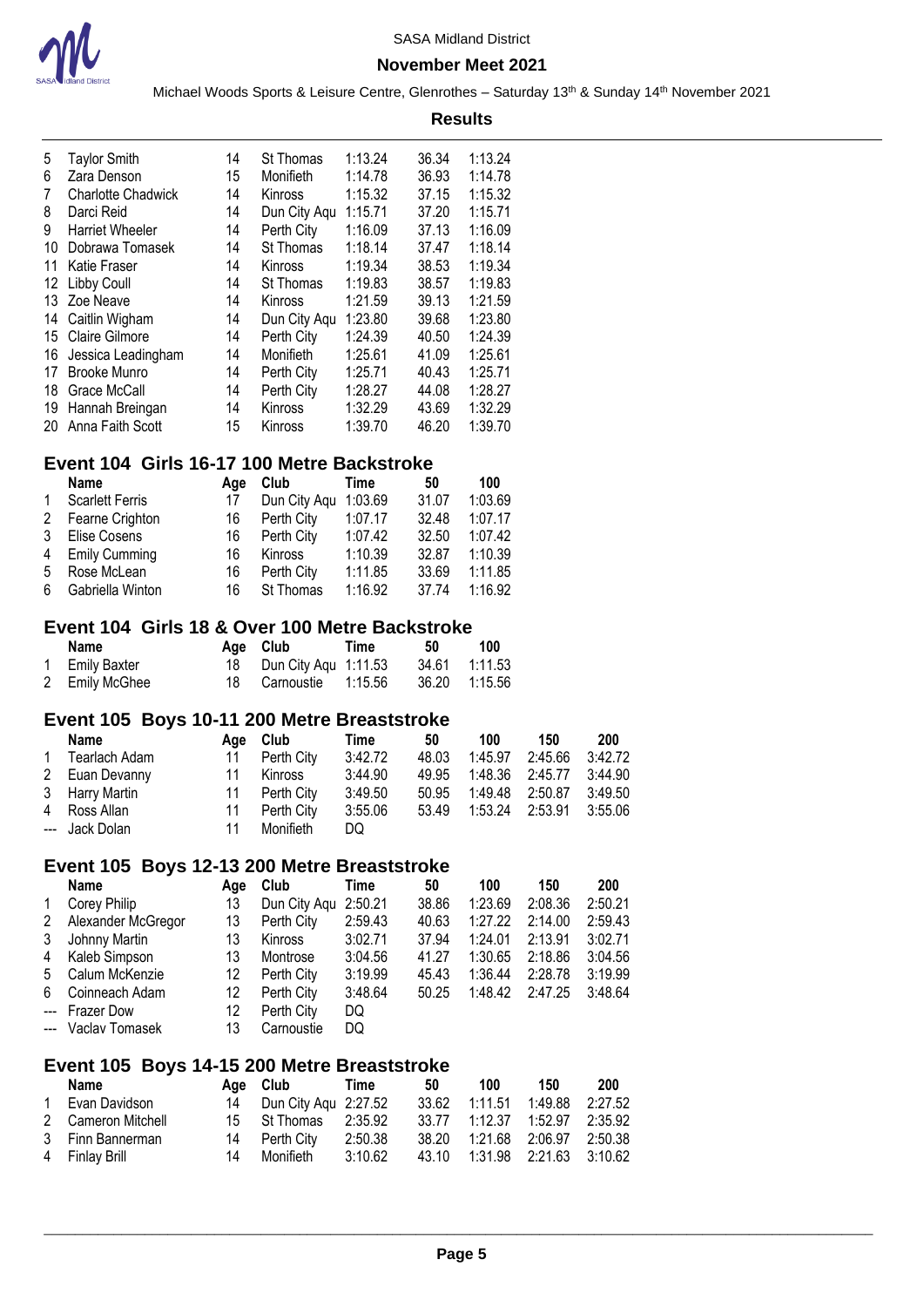

Michael Woods Sports & Leisure Centre, Glenrothes - Saturday 13<sup>th</sup> & Sunday 14<sup>th</sup> November 2021

|             | Event 105 Boys 16-17 200 Metre Breaststroke     |                 |                      |         |       |         |         |         |  |  |
|-------------|-------------------------------------------------|-----------------|----------------------|---------|-------|---------|---------|---------|--|--|
|             | Name                                            | Age             | Club                 | Time    | 50    | 100     | 150     | 200     |  |  |
| 1           | Sam Harrison                                    | 17              | Perth City           | 2:27.89 | 33.50 | 1:11.48 | 1:49.79 | 2:27.89 |  |  |
| $2^{\circ}$ | Struan Bennet                                   | 17              | <b>Kinross</b>       | 2:38.08 | 35.13 | 1:15.21 | 1:56.89 | 2:38.08 |  |  |
| 3           | <b>Adam Phillips</b>                            | 17              | Dun City Agu 2:55.37 |         | 37.86 | 1:21.87 | 2:08.69 | 2:55.37 |  |  |
| 4           | Calum Brown                                     | 16              | St Thomas            | 3:19.15 | 44.46 | 1:35.40 | 2:27.38 | 3:19.15 |  |  |
|             | Event 105 Boys 18 & Over 200 Metre Breaststroke |                 |                      |         |       |         |         |         |  |  |
|             | Name                                            | Age Club        |                      | Time    | 50    | 100     | 150     | 200     |  |  |
|             |                                                 |                 |                      |         |       |         |         |         |  |  |
|             | Event 106 Girls 12-13 200 Butterfly             |                 |                      |         |       |         |         |         |  |  |
|             | <b>Name</b>                                     | Age             | Club                 | Time    | 50    | 100     | 150     | 200     |  |  |
| 1           | Molly Brown                                     | 13 <sup>7</sup> | St Thomas            | 3:41.23 | 44.33 | 1:40.17 | 2:40.87 | 3:41.23 |  |  |
|             | --- Sofia Fallone                               | 13              | Monifieth            | DQ      |       |         |         |         |  |  |
|             | Event 106 Girls 14-15 200 Metre Butterfly       |                 |                      |         |       |         |         |         |  |  |
|             | <b>Name</b>                                     | Age             | Club                 | Time    | 50    | 100     | 150     | 200     |  |  |
|             | --- Cara Jones                                  | 14              | Dun City Aqu DQ      |         |       |         |         |         |  |  |
|             | Event 106 Girls 16-17 200 Metre Butterfly       |                 |                      |         |       |         |         |         |  |  |
|             | Name                                            | Age             | Club                 | Time    | 50    | 100     | 150     | 200     |  |  |
| 1           | Katherine Bailey                                | 17              | Perth City           | 2:17.76 | 30.68 | 1:05.08 |         |         |  |  |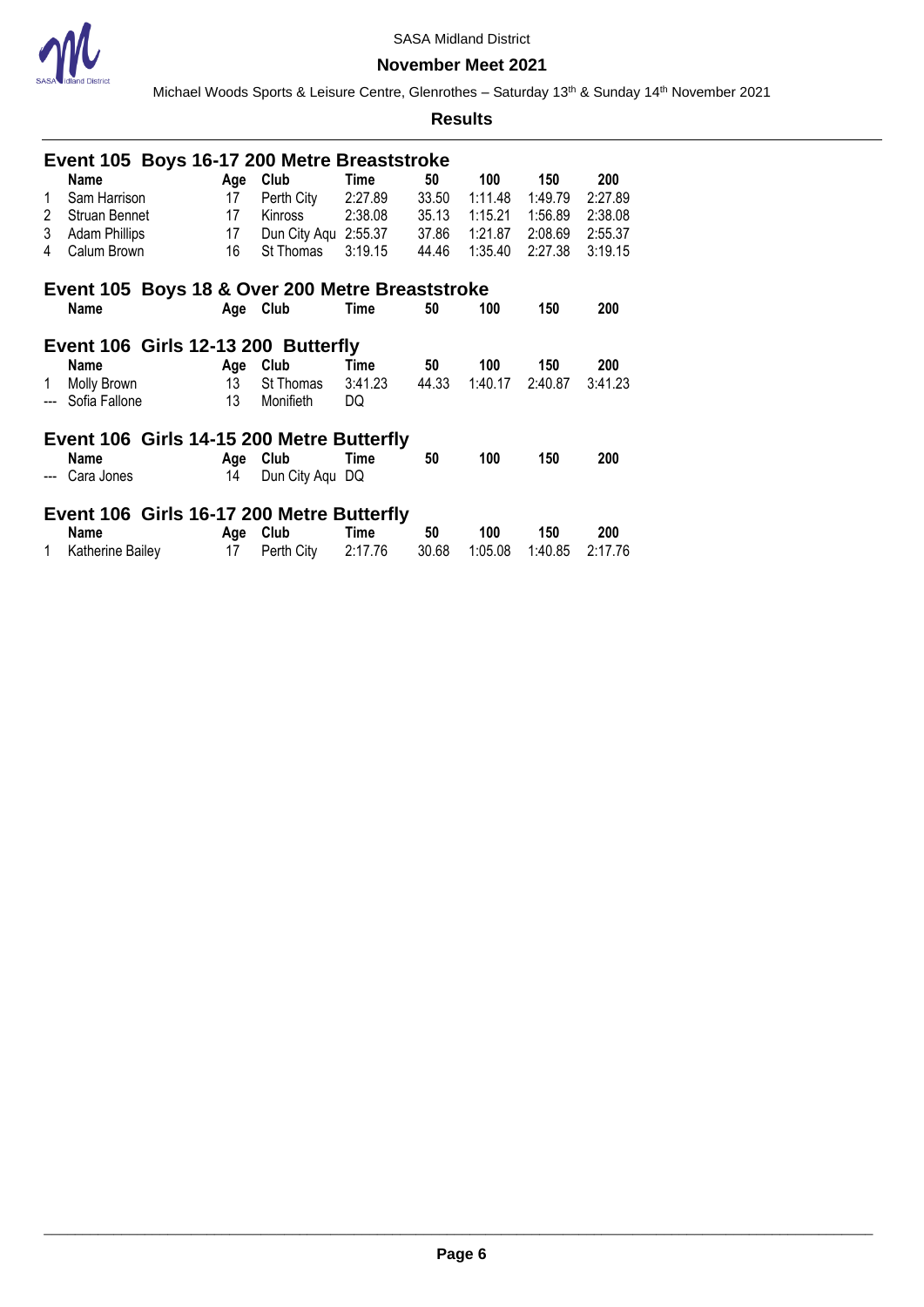

Michael Woods Sports & Leisure Centre, Glenrothes - Saturday 13<sup>th</sup> & Sunday 14<sup>th</sup> November 2021

**Results**

# **Session Two**

|                | Event 201 Girls 10-11 400 Metre Freestyle |           |                                   |                    |                |                    |                    |                    |                    |                    |                    |                    |
|----------------|-------------------------------------------|-----------|-----------------------------------|--------------------|----------------|--------------------|--------------------|--------------------|--------------------|--------------------|--------------------|--------------------|
|                | <b>Name</b>                               | Age       | Club                              | <b>Time</b>        | 50             | 100                | 150                | 200                | 250                | 300                | 350                | 400                |
| 1              | Imogen Jarrett                            | 11        | Dun City Aqu 6:38.16              |                    | 44.04          | 1:32.68            |                    | 3:17.01            | 4:08.35            | 5:00.11            | 5:50.77            | 6:38.16            |
|                | Event 201 Girls 12-13 400 Metre Freestyle |           |                                   |                    |                |                    |                    |                    |                    |                    |                    |                    |
|                | <b>Name</b>                               | Age       | Club                              | <b>Time</b>        | 50             | 100                | 150                | 200                | 250                | 300                | 350                | 400                |
| 1              | Phoebe Samson                             | 13        | Dun City Aqu 5:08.64              |                    | 34.53          | 1:12.94            | 1:52.76            | 2:32.73            | 3:12.19            | 3:52.34            | 4:31.48            | 5:08.64            |
| 2              | Lauren Ferrett                            | 13        | Dun City Aqu 5:11.02              |                    | 34.35          | 1:12.27            | 1:50.99            | 2:31.19            | 3:11.10            | 3:51.59            | 4:31.94            | 5:11.02            |
| 3              | Isla Gilmurray                            | 13        | Dun City Aqu 5:13.79              |                    | 33.59          | 1:12.41            | 1:53.42            | 2:33.52            | 3:14.42            | 3:55.39            | 4:36.04            | 5:13.79            |
| 4              | Isla Petrie                               | 12        | Monifieth                         | 5:22.35            | 35.41          | 1:15.46            | 1:56.96            | 2:39.50            | 3:21.80            | 4:03.90            | 4:44.90            | 5:22.35            |
| 5              | Reilly McIntosh                           | 12        | Dun City Aqu                      | 5:23.00            | 34.43          | 1:14.02            | 1:55.42            | 2:37.13            | 3:19.08            | 4:01.74            | 4:43.87            | 5:23.00            |
| 6              | Katie Smart                               | 13        | Perth City                        | 5:26.41            | 36.10          | 1:15.86            | 1:58.09            | 2:40.65            | 3:23.54            | 4:05.39            | 4:47.07            | 5:26.41            |
| $\overline{7}$ | Sofia Fallone                             | 13        | Monifieth                         | 5:26.75            | 35.95          | 1:17.26            | 2:01.07            | 2:43.66            | 3:25.26            | 4:07.96            | 4:48.20            | 5:26.75            |
| 8              | Isla Kidd                                 | 13        | Dun City Aqu 5:33.13              |                    | 35.77          | 1:17.14            | 2:00.76            | 2:43.82            | 3:25.11            | 4:07.50            | 4:46.59            | 5:33.13            |
| 9              | Abigail Thomson                           | 13        | Dun City Aqu 5:34.21              |                    | 36.73          | 1:17.41            | 1:59.55            | 2:42.97            | 3:26.45            | 4:10.88            | 4:54.59            | 5:34.21            |
| 10             | Amber Donachie                            | 13        | Dun City Aqu 5:49.53              |                    | 37.54          | 1:20.25            | 2:04.73            | 2:50.09            | 3:35.51            | 4:20.01            | 5:06.02            | 5:49.53            |
| 11             | Sadie Falconer                            | 12        | St Thomas                         | 5:54.93            | 39.02          | 1:22.52            | 2:07.80            | 2:53.04            | 3:39.07            | 4:26.09            | 5:12.44            | 5:54.93            |
| 12             | Jessica Sloan                             | 12        | Kinross                           | 5:57.65            | 39.37          | 1:22.76            | 2:09.11            | 2:54.85            | 3:41.26            | 4:28.09            | 5:13.96            | 5:57.65            |
|                | 13 Lottie Affleck                         | 13        | Dun City Agu 5:58.01              |                    | 38.99          | 1:23.04            | 2:09.13            | 2:55.47            | 3:41.38            | 4:28.67            | 5:15.27            | 5:58.01            |
|                | Event 201 Girls 14-15 400 Metre Freestyle |           |                                   |                    |                |                    |                    |                    |                    |                    |                    |                    |
|                | Name                                      |           | Club                              | <b>Time</b>        | 50             | 100                | 150                | 200                | 250                | 300                | 350                | 400                |
|                | Katherine Renfrew                         | Age<br>14 | Perth City                        | 4:55.58            | 33.15          | 1:09.80            | 1:47.82            | 2:25.42            | 3:03.49            | 3:42.37            | 4:20.14            | 4:55.58            |
| 1<br>2         |                                           | 14        |                                   | 4:57.43            | 33.67          | 1:11.06            | 1:48.86            | 2:27.27            | 3:05.29            | 3:44.05            | 4:22.01            | 4:57.43            |
| 3              | <b>Taylor Smith</b><br>Darci Reid         | 14        | St Thomas<br>Dun City Aqu 5:08.14 |                    |                | 1:12.94            | 1:53.12            | 2:33.39            |                    | 3:53.54            | 4:32.57            | 5:08.14            |
|                |                                           | 14        |                                   |                    | 34.50          |                    |                    | 2:32.22            | 3:14.18            | 3:52.91            |                    | 5:10.42            |
| 4<br>5         | Dobrawa Tomasek                           | 14        | St Thomas                         | 5:10.42            | 34.51<br>33.78 | 1:12.57<br>1:12.46 | 1:52.38<br>1:52.04 | 2:32.27            | 3:12.57<br>3:12.32 | 3:52.99            | 4:32.83<br>4:33.00 | 5:11.56            |
|                | Chloe Mclean                              | 14        | Dun City Aqu 5:11.56              |                    |                |                    | 1:53.34            | 2:33.63            | 3:14.70            | 3:55.22            | 4:35.31            |                    |
| 6              | <b>Charlotte Chadwick</b>                 |           | Kinross                           | 5:11.74            | 34.44          | 1:13.09            |                    |                    |                    |                    |                    | 5:11.74            |
| 7              | Anna Easton                               | 14        | Dun City Aqu 5:15.63              |                    | 34.01          | 1:13.67            | 1:54.40            | 2:34.97            | 3:15.27            | 3:55.55            | 4:35.80            | 5:15.63            |
| 8              | Grace Prain                               | 14        | Dun City Aqu 5:18.28              |                    | 34.68          | 1:12.99            | 1:53.25            | 2:33.92            | 3:14.44            | 3:56.16            | 4:37.96            | 5:18.28            |
| 9              | <b>Libby Coull</b>                        | 14        | St Thomas                         | 5:25.93            | 35.65          | 1:15.14            | 1:56.33            | 2:37.47            | 3:19.31            | 4:01.22            | 4:44.62            | 5:25.93            |
| 10             | Cara Jones                                | 14        | Dun City Aqu 5:26.98              |                    | 36.26          | 1:16.43            | 1:58.11            | 2:40.21            | 3:22.10            | 4:04.46            | 4:46.48            | 5:26.98            |
| 11             | Hannah Breingan                           | 14        | Kinross                           | 5:50.92            | 39.25          | 1:23.23            | 2:08.00            | 2:52.08            | 3:37.69            | 4:22.85            | 5:07.93            | 5:50.92            |
| 12             | Lauren Elder<br>13 Dreanna Norris         | 14<br>15  | Forfar<br>Perth City              | 5:58.46<br>6:03.59 | 40.68<br>37.86 | 1:25.57<br>1:22.38 | 2:11.36<br>2:09.47 | 2:56.90<br>2:56.87 | 3:42.67<br>3:44.42 | 4:29.65<br>4:31.83 | 5:16.08<br>5:19.35 | 5:58.46<br>6:03.59 |
|                |                                           |           |                                   |                    |                |                    |                    |                    |                    |                    |                    |                    |
|                | Event 201                                 |           | Girls 16-17 400 Metre Freestyle   |                    |                |                    |                    |                    |                    |                    |                    |                    |
|                | Name                                      | Age       | Club                              | Time               | 50             | 100                | 150                | 200                | 250                | 300                | 350                | 400                |
| 1              | Katherine Bailey                          | 17        | Perth City                        | 4:23.26            | 30.54          | 1:03.30            | 1:36.46            | 2:09.83            | 2:43.16            | 3:16.50            | 3:50.16            | 4:23.26            |
| 2<br>3         | Natasha Phillips<br>Gabriella Winton      | 16<br>16  | St Thomas<br>St Thomas            | 4:50.64<br>5:22.14 | 32.22<br>35.63 | 1:07.70<br>1:14.56 | 1:44.41<br>1:55.75 | 2:21.73<br>2:37.21 | 2:58.97<br>3:19.08 | 3:36.78<br>4:01.33 | 4:14.28<br>4:42.68 | 4:50.64<br>5:22.14 |
|                |                                           |           |                                   |                    |                |                    |                    |                    |                    |                    |                    |                    |
|                | Event 202 Boys 10-11 200 Metre IM         |           |                                   |                    |                |                    |                    |                    |                    |                    |                    |                    |
|                | Name                                      |           | Age Club                          | Time               | 50             | 100                | 150                | 200                |                    |                    |                    |                    |
| 1              | Euan Devanny                              | 11        | Kinross                           | 3:20.76            | 46.25          | 1:38.93            | 2:35.22            | 3:20.76            |                    |                    |                    |                    |
| 2              | Ross Allan                                | 11        | Perth City                        | 3:25.07            | 52.64          | 1:41.58            | 2:40.70            | 3:25.07            |                    |                    |                    |                    |
| $---$          | Joshua Dickson                            | 11        | Dun City Aqu DQ                   |                    |                |                    |                    |                    |                    |                    |                    |                    |
|                | Event 202 Boys 12-13 200 Metre IM         |           |                                   |                    |                |                    |                    |                    |                    |                    |                    |                    |
|                | Name                                      | Age       | Club                              | Time               | 50             | 100                | 150                | 200                |                    |                    |                    |                    |
| 1              | Corey Philip                              | 13        | Dun City Aqu                      | 2:30.37            | 33.13          | 1:12.73            | 1:56.99            | 2:30.37            |                    |                    |                    |                    |
| 2              | Jensen Norris                             | 13        | Perth City                        | 2:35.64            | 31.42          | 1:12.57            | 2:00.79            | 2:35.64            |                    |                    |                    |                    |
| 3              | Alexander McGregor                        | 13        | Perth City                        | 2:44.42            | 37.94          | 1:20.25            | 2:07.97            | 2:44.42            |                    |                    |                    |                    |
| 4              | <b>Thomas Pritchard</b>                   | 13        | Kinross                           | 2:49.61            | 39.38          | 1:21.46            | 2:12.38            | 2:49.61            |                    |                    |                    |                    |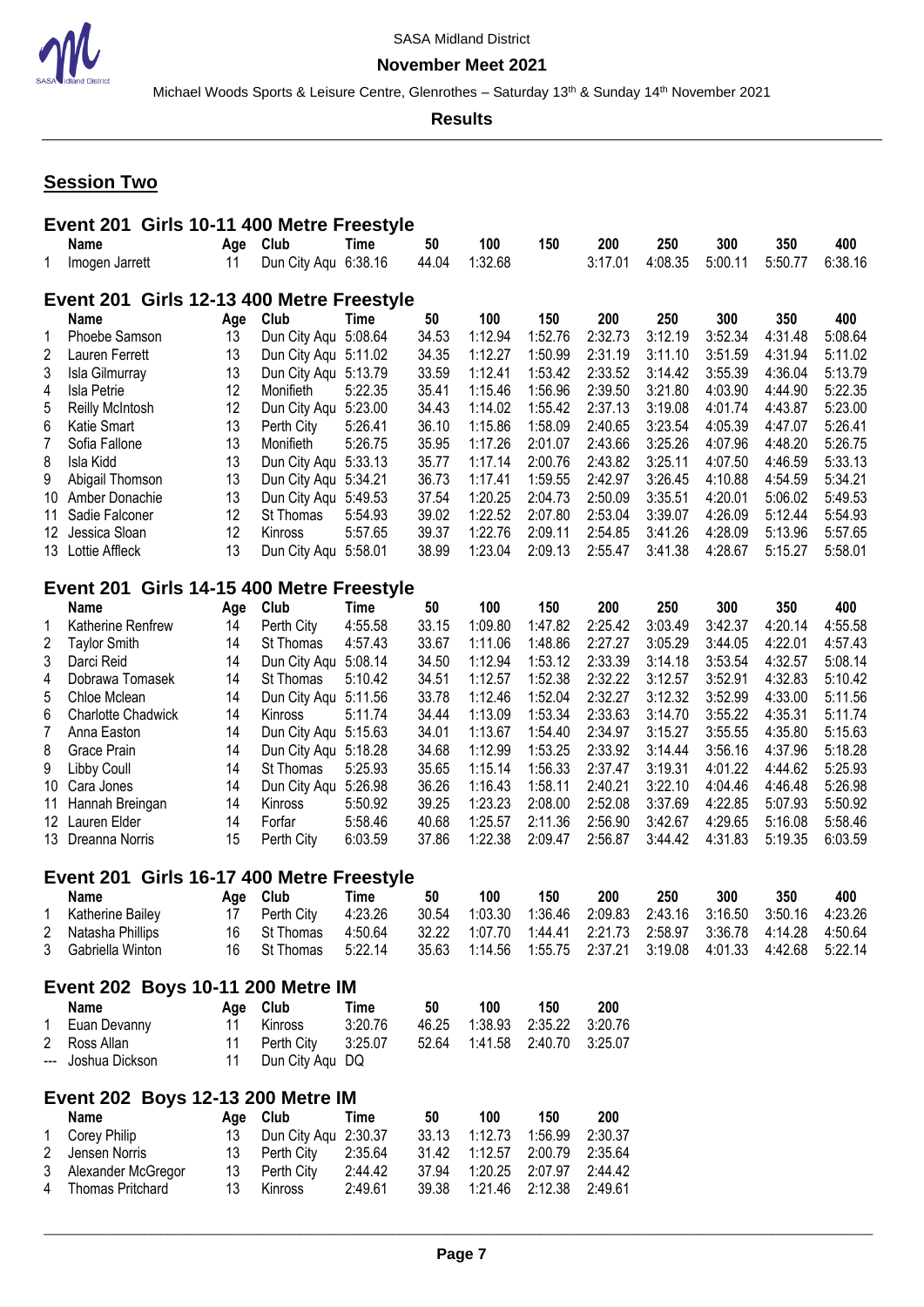

÷

#### **November Meet 2021**

mday 14<sup>th</sup> November 2021

|    |                                              |     | Michael Woods Sports & Leisure Centre, Glenrothes - Saturday 13 <sup>th</sup> & Sunda |             |                |         |         |         |
|----|----------------------------------------------|-----|---------------------------------------------------------------------------------------|-------------|----------------|---------|---------|---------|
|    |                                              |     |                                                                                       |             | <b>Results</b> |         |         |         |
| 5  | Kaleb Simpson                                | 13  | Montrose                                                                              | 2:51.63     | 38.23          | 1:25.66 | 2:14.91 | 2:51.63 |
| 6  | Ross Hutchinson                              | 13  | Monifieth                                                                             | 2:53.12     | 38.78          | 1:26.99 | 2:16.67 | 2:53.12 |
| 7  | Calum McKenzie                               | 12  | Perth City                                                                            | 2:55.67     | 38.76          | 1:24.47 | 2:16.46 | 2:55.67 |
| 8  | Cameron Millar                               | 12  | Perth City                                                                            | 2:59.25     | 39.48          | 1:24.94 | 2:21.26 | 2:59.25 |
| 9  | <b>Matthew Kenny</b>                         | 12  | Kinross                                                                               | 3:03.13     | 39.19          | 1:28.61 | 2:23.85 | 3:03.13 |
| 10 | <b>Frazer Dow</b>                            | 12  | Perth City                                                                            | 3:08.79     | 43.47          | 1:32.19 | 2:24.22 | 3:08.79 |
| 11 | Vaclav Tomasek                               | 13  | Carnoustie                                                                            | 3:18.26     | 43.34          | 1:34.86 | 2:32.59 | 3:18.26 |
| 12 | Callum McDonald                              | 12  | Dun City Aqu                                                                          | 3:19.39     | 43.97          | 1:34.87 | 2:30.14 | 3:19.39 |
|    | <b>Event 202 Boys 14-15 200 Metre IM</b>     |     |                                                                                       |             |                |         |         |         |
|    | Name                                         | Age | Club                                                                                  | Time        | 50             | 100     | 150     | 200     |
| 1  | Evan Davidson                                | 14  | Dun City Aqu                                                                          | 2:10.10     | 28.12          | 1:02.37 | 1:39.93 | 2:10.10 |
| 2  | Liam Gorczynski                              | 14  | Monifieth                                                                             | 2:22.50     | 30.71          | 1:06.10 | 1:49.57 | 2:22.50 |
| 3  | Cain Buchanan                                | 14  | Dun City Aqu 2:25.35                                                                  |             | 30.32          | 1:08.70 | 1:50.95 | 2:25.35 |
| 4  | Cameron Mitchell                             | 15  | St Thomas                                                                             | 2:28.57     | 30.43          | 1:11.51 | 1:52.98 | 2:28.57 |
| 5  | <b>Connor Brierley</b>                       | 15  | Dun City Aqu 2:29.51                                                                  |             | 31.92          | 1:10.17 | 1:56.16 | 2:29.51 |
| 6  | Rory Webster                                 | 14  | Monifieth                                                                             | 2:35.87     | 31.52          | 1:11.73 | 1:59.87 | 2:35.87 |
| 7  | Hayden McKenzie                              | 15  | Kinross                                                                               | 2:40.15     | 33.79          | 1:13.74 | 2:03.81 | 2:40.15 |
| 8  | Finn Bannerman                               | 14  | Perth City                                                                            | 2:45.58     | 37.03          | 1:21.14 | 2:07.42 | 2:45.58 |
| 9  | Duncan Crichton                              | 14  | Kinross                                                                               | 2:47.77     | 35.52          | 1:19.90 | 2:12.48 | 2:47.77 |
| 10 | <b>Finlay Brill</b>                          | 14  | Monifieth                                                                             | 2:49.23     | 38.28          | 1:20.90 | 2:11.08 | 2:49.23 |
|    | <b>Event 202 Boys 16-17 200 Metre IM</b>     |     |                                                                                       |             |                |         |         |         |
|    | Name                                         | Age | Club                                                                                  | <b>Time</b> | 50             | 100     | 150     | 200     |
| 1  | Murray Pritchard                             | 17  | Perth City                                                                            | 2:11.99     | 27.89          | 1:02.78 | 1:42.62 | 2:11.99 |
| 2  | <b>Travis Davey</b>                          | 16  | Dun City Aqu                                                                          | 2:12.15     | 28.13          | 1:01.71 | 1:41.08 | 2:12.15 |
| 3  | John MacKay                                  | 16  | Perth City                                                                            | 2:20.67     | 28.39          | 1:03.57 | 1:48.64 | 2:20.67 |
| 4  | Sam Harrison                                 | 17  | Perth City                                                                            | 2:22.32     | 29.69          | 1:09.92 | 1:49.17 | 2:22.32 |
| 5  | <b>Adam Phillips</b>                         | 17  | Dun City Aqu 2:31.26                                                                  |             | 30.99          | 1:09.01 | 1:56.05 | 2:31.26 |
| 6  | Samuel Currie                                | 16  | Perth City                                                                            | 2:35.72     | 32.67          | 1:10.20 | 1:59.09 | 2:35.72 |
| 7  | Calum Brown                                  | 16  | St Thomas                                                                             | 2:48.26     | 35.24          | 1:18.94 | 2:11.97 | 2:48.26 |
|    | Event 202 Boys 18 & Over 200 Metre IM        |     |                                                                                       |             |                |         |         |         |
|    | Name                                         | Age | Club                                                                                  | <b>Time</b> | 50             | 100     | 150     | 200     |
| 1  | Jonathan Venter                              | 18  | Perth City                                                                            | 2:19.09     | 29.37          | 1:05.60 | 1:46.10 | 2:19.09 |
| 2  | Jack Milne                                   | 20  | Dun City Aqu 2:24.68                                                                  |             | 29.99          | 1:07.89 | 1:50.00 | 2:24.68 |
| 3  | <b>Oliver Spalding</b>                       | 18  | Dun City Aqu 2:29.23                                                                  |             | 31.27          | 1:08.83 | 1:55.45 | 2:29.23 |
|    | Event 203 Girls 10-11 100 Metre Breaststroke |     |                                                                                       |             |                |         |         |         |
|    | <b>Name</b>                                  | Age | Club                                                                                  | <b>Time</b> | 50             | 100     |         |         |
| 1  | Ella Thomson                                 | 11  | Perth City                                                                            | 1:29.56     | 41.42          | 1:29.56 |         |         |
| 2  | Ksenia Mann                                  | 11  | Dun City Aqu 1:33.93                                                                  |             | 45.34          | 1:33.93 |         |         |
| 3  | Mairi Millana Jenna MacNeill                 | 11  | Perth City                                                                            | 1:46.51     | 49.89          | 1:46.51 |         |         |
| 4  | <b>Grace Renfrew</b>                         | 11  | Perth City                                                                            | 1:47.01     | 50.98          | 1:47.01 |         |         |
| 5  | Imogen Jarrett                               | 11  | Dun City Aqu 1:49.31                                                                  |             | 50.83          | 1:49.31 |         |         |
| 6  | Anna Healy                                   | 11  | Kinross                                                                               | 1:53.57     | 53.59          | 1:53.57 |         |         |
| 7  | Lara Cowling                                 | 11  | Perth City                                                                            | 1:53.83     | 53.02          | 1:53.83 |         |         |
| 8  | Joslyn Clark                                 | 10  | Forfar                                                                                | 1:58.62     | 55.57          | 1:58.62 |         |         |
| 9  | Islay Hannah                                 | 10  | Perth City                                                                            | 1:59.91     | 55.52          | 1:59.91 |         |         |
|    | 10 Eve Rankin                                | 11  | Kinross                                                                               | 2:00.31     | 57.34          | 2:00.31 |         |         |
|    | 11 Fearne Jarrett                            | 10  | Dun City Aqu 2:00.97                                                                  |             | 57.74          | 2:00.97 |         |         |
|    | 12 Christina Sloan                           | 11  | Kinross                                                                               | 2:01.23     | 57.45          | 2:01.23 |         |         |
|    | --- Alice Renfrew                            | 11  | Perth City                                                                            | DQ          |                |         |         |         |
|    | Event 203 Girls 12-13 100 Metre Breaststroke |     |                                                                                       |             |                |         |         |         |

**Name Age Club Time 50 100** 1 Abigail Thomson 13 Dun City Aqu 1:27.76 41.24 1:27.76<br>2 Manon Schembri 13 Perth City 1:30.93 41.55 1:30.93 Manon Schembri 13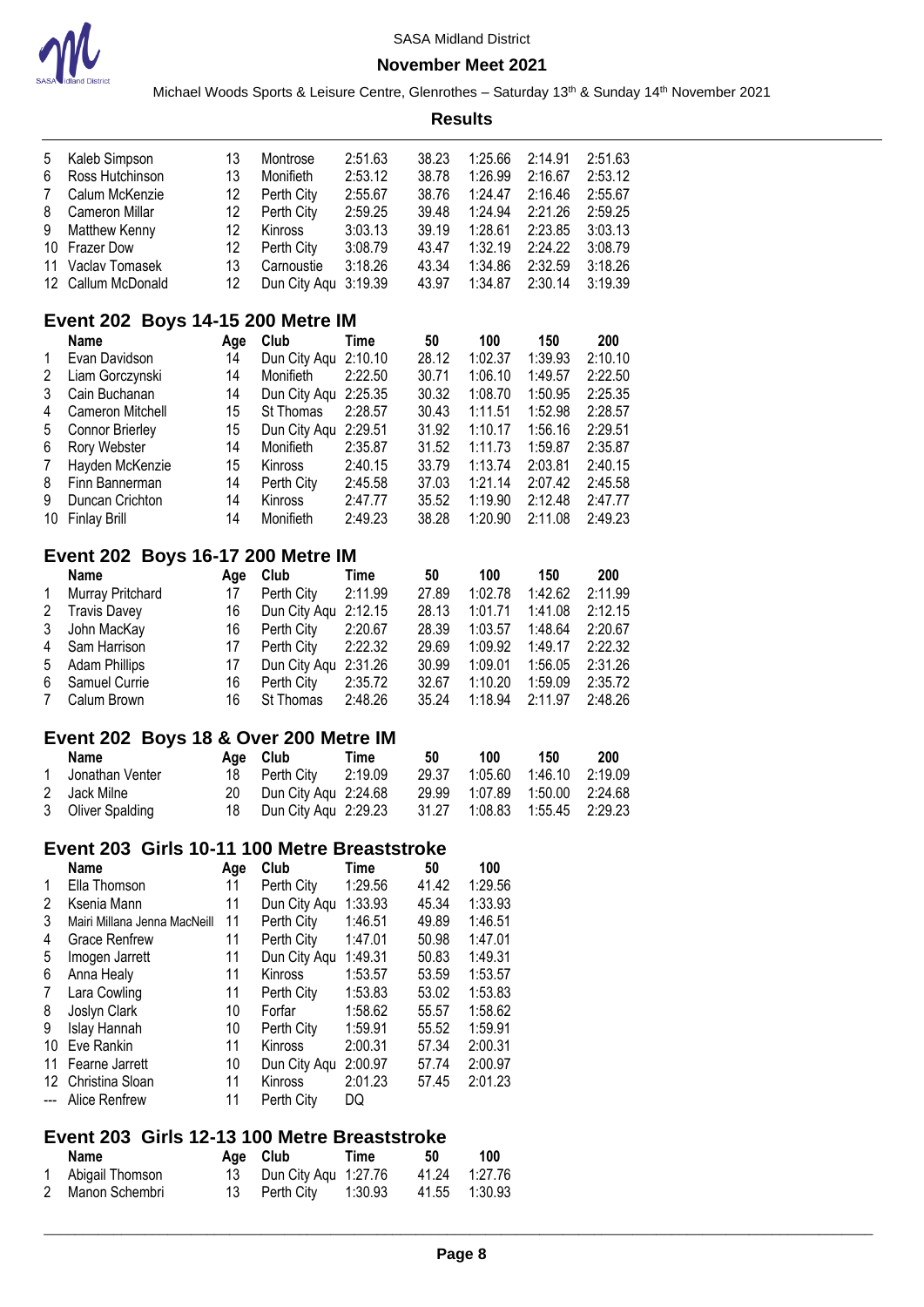

|        | <b>Results</b>                                   |                |                          |                    |                |                    |  |  |  |  |
|--------|--------------------------------------------------|----------------|--------------------------|--------------------|----------------|--------------------|--|--|--|--|
| 3      | Juliette Kidd                                    | 12             | Dun City Aqu 1:31.06     |                    | 43.53          | 1:31.06            |  |  |  |  |
| 4      | Zara Kidd                                        | 13             | Dun City Aqu 1:31.22     |                    | 42.99          | 1:31.22            |  |  |  |  |
| 5      | Phoebe Samson                                    | 13             | Dun City Aqu 1:31.26     |                    | 42.61          | 1:31.26            |  |  |  |  |
| 6      | Lauren Ferrett                                   | 13             | Dun City Aqu 1:31.30     |                    | 43.26          | 1:31.30            |  |  |  |  |
| 7      | Sofia Fallone                                    | 13             | Monifieth                | 1:31.36            | 43.31          | 1:31.36            |  |  |  |  |
| 8      | Olivia Dargie                                    | 13             | Montrose                 | 1:32.94            | 44.15          | 1:32.94            |  |  |  |  |
| 9      | Amelle McLeod                                    | 13             | Perth City               | 1:33.15            | 43.70          | 1:33.15            |  |  |  |  |
| 10     | <b>Emily Thomson</b>                             | 12             | Perth City               | 1:34.11            | 45.09          | 1:34.11            |  |  |  |  |
| 11     | Isla Kidd                                        | 13             | Dun City Aqu 1:34.63     |                    | 45.08          | 1:34.63            |  |  |  |  |
|        | 12 Erin Livie                                    | 13             | Dun City Aqu 1:35.82     |                    | 46.11          | 1:35.82            |  |  |  |  |
| 13     | Eva Cowling                                      | 13             | Perth City               | 1:36.31            | 45.83          | 1:36.31            |  |  |  |  |
|        | 14 Lottie Affleck                                | 13             | Dun City Aqu 1:38.33     |                    | 46.58          | 1:38.33            |  |  |  |  |
|        | 15 Erin Wigham                                   | 13             | Dun City Aqu 1:39.52     |                    | 47.01          | 1:39.52            |  |  |  |  |
| 16     | Katie Robertson                                  | 12             | Perth City               | 1:40.95            | 48.15          | 1:40.95            |  |  |  |  |
| 17     | Mhairi Kemp                                      | 13             | Perth City               | 1:42.26            | 48.13          | 1:42.26            |  |  |  |  |
|        | 18 Natalie McGregor                              | 12             | Perth City               | 1:43.21            | 47.67          | 1:43.21            |  |  |  |  |
| 19     | Alysia Shepherd                                  | 12             | Kinross                  | 1:43.84            | 49.02          | 1:43.84            |  |  |  |  |
|        | 20 Daisy Luhman                                  | 13             | Dun City Aqu 1:43.86     |                    | 48.92          | 1:43.86            |  |  |  |  |
| 21     | Nikki Short                                      | 13             | Forfar                   | 1:45.31            | 48.71          | 1:45.31            |  |  |  |  |
|        | 22 Cara Smeaton                                  | 13             | Forfar                   | 1:45.34            | 49.78          | 1:45.34            |  |  |  |  |
|        | 23 Amber Donachie                                | 13             | Dun City Aqu 1:49.11     |                    | 51.71          | 1:49.11            |  |  |  |  |
| 24     | Sarah Gadsden                                    | 12             | Perth City               | 1:49.36            | 51.17          | 1:49.36            |  |  |  |  |
| 25     | <b>Molly Brown</b>                               | 13             | St Thomas                | 1:50.77            | 52.32          | 1:50.77            |  |  |  |  |
| 26     | Jessica Sloan                                    | 12             | Kinross                  | 1:52.32            | 53.38          | 1:52.32            |  |  |  |  |
| 27     | Aimie Shaw                                       | 12             | Perth City               | 1:57.73            | 55.39          | 1:57.73            |  |  |  |  |
|        |                                                  |                |                          |                    |                |                    |  |  |  |  |
|        | Event 203 Girls 14-15 100 Metre Breaststroke     |                |                          |                    |                |                    |  |  |  |  |
|        | <b>Name</b>                                      | Age            | Club                     | Time               | 50             | 100                |  |  |  |  |
| 1      | Lucy Stoves                                      | 15             | Dun City Aqu 1:14.81     |                    | 35.42          | 1:14.81            |  |  |  |  |
| 2      | Zara Denson                                      | 15             | Monifieth                | 1:23.53            | 39.73          | 1:23.53            |  |  |  |  |
| 3      | Grace Prain                                      | 14             | Dun City Aqu 1:26.52     |                    | 41.12          | 1:26.52            |  |  |  |  |
| 4      | <b>Harriet Wheeler</b>                           | 14             | Perth City               | 1:28.00            | 42.24          | 1:28.00            |  |  |  |  |
| 5      | Lauren Elder                                     | 14             | Forfar                   | 1:30.30            | 43.27          | 1:30.30            |  |  |  |  |
| 6      | Caitlin Wigham                                   | 14             | Dun City Aqu 1:30.76     |                    | 42.64          | 1:30.76            |  |  |  |  |
| 7      | Cara Jones                                       | 14             | Dun City Aqu 1:32.10     |                    | 44.18          | 1:32.10            |  |  |  |  |
| 8      | Dobrawa Tomasek                                  | 14             | St Thomas                | 1:35.80            | 45.55          | 1:35.80            |  |  |  |  |
| 9      | Grace McCall                                     | 14             | Perth City               | 1:37.35            | 46.02          | 1:37.35            |  |  |  |  |
|        | 10 Anna Faith Scott                              | 15             | Kinross                  | 1:40.49            | 45.82          | 1:40.49            |  |  |  |  |
| 11     | <b>Brooke Munro</b>                              | 14             | Perth City               | 1:42.18            | 45.79          | 1:42.18            |  |  |  |  |
|        | 12 Katie Leonard                                 | 15             | Kinross                  | 1:44.88            | 49.09          | 1:44.88            |  |  |  |  |
|        | Event 203 Girls 16-17 100 Metre Breaststroke     |                |                          |                    |                |                    |  |  |  |  |
|        | Name                                             | Age            | Club                     | Time               | 50             | 100                |  |  |  |  |
| 1      | Fearne Crighton                                  | 16             | Perth City               | 1:14.44            | 35.25          | 1:14.44            |  |  |  |  |
| 2      | Elise Cosens                                     | 16             | Perth City               | 1:17.29            | 36.40          | 1:17.29            |  |  |  |  |
| 3      | Jessica Schulz                                   |                |                          |                    | 36.37          | 1:17.99            |  |  |  |  |
|        |                                                  | 17<br>16       | Perth City<br>Kinross    | 1:17.99            | 37.09          |                    |  |  |  |  |
| 4      | <b>Emily Cumming</b>                             |                | St Thomas                | 1:21.95<br>1:22.26 | 38.26          | 1:21.95            |  |  |  |  |
| 5      | Gabriella Winton<br>Rose McLean                  | 16<br>16       |                          |                    |                | 1:22.26            |  |  |  |  |
| 6<br>7 | Katelyn Tang                                     | 17             | Perth City<br>Perth City | 1:24.77<br>1:25.19 | 38.93<br>39.30 | 1:24.77<br>1:25.19 |  |  |  |  |
|        |                                                  |                |                          |                    |                |                    |  |  |  |  |
|        | Event 203 Girls 18 & Over 100 Metre Breaststroke |                |                          |                    |                |                    |  |  |  |  |
|        | Name                                             |                | Age Club                 | Time               | 50             | 100                |  |  |  |  |
| 1      | <b>Emily McGhee</b>                              | 18             | Carnoustie               | 1:14.94            | 35.53          | 1:14.94            |  |  |  |  |
|        |                                                  |                |                          |                    |                |                    |  |  |  |  |
|        | Event 204 Boys 10-11 100 Metre Breaststroke      |                |                          | <b>Time</b>        | 50             | 100                |  |  |  |  |
|        |                                                  |                |                          |                    |                |                    |  |  |  |  |
| 1      | Name<br>Harry Martin                             | Age Club<br>11 | Perth City               | 1:41.76            | 48.86          | 1:41.76            |  |  |  |  |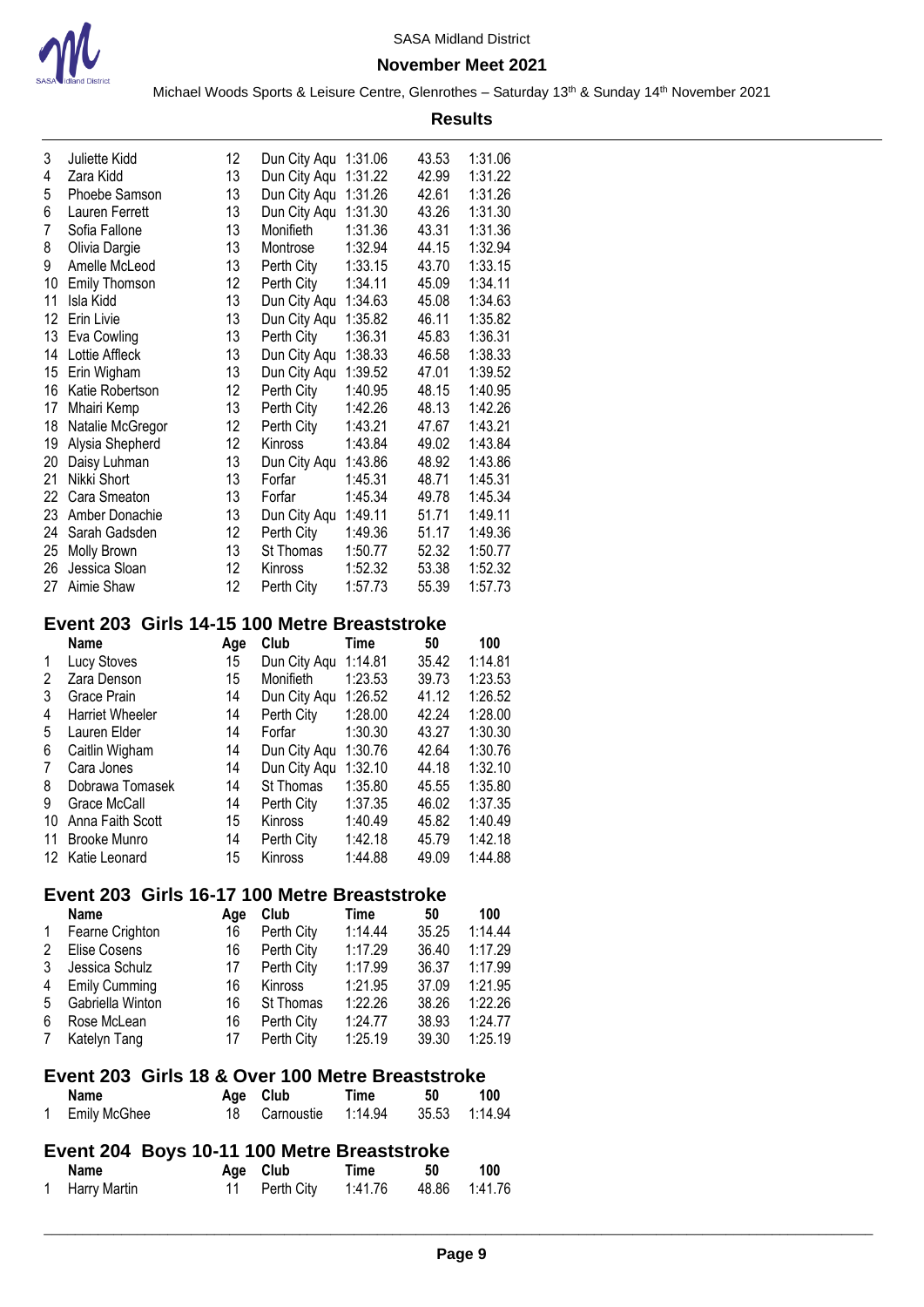

Michael Woods Sports & Leisure Centre, Glenrothes - Saturday 13<sup>th</sup> & Sunday 14<sup>th</sup> November 2021

#### **Results**

| 2 Tearlach Adam  | 11    | Perth City           | 1:44.99 | 49.35 | 1:44.99 |
|------------------|-------|----------------------|---------|-------|---------|
| 3 Euan Devanny   | 11    | Kinross              | 1:46.65 | 49.41 | 1:46.65 |
| 4 Stuart Thomson | $-11$ | Perth City           | 1:51.87 | 52.40 | 1:51.87 |
| 5 Joshua Dickson | 11    | Dun City Aqu 1:56.01 |         | 55.05 | 1:56.01 |
| 6 Harry Ridler   | 11    | Perth City           | 1:56.97 | 56.81 | 1:56.97 |
| --- Jack Dolan   | 11    | Monifieth            | DQ      |       |         |

# **Event 204 Boys 12-13 100 Metre Breaststroke**

|    | Name               | Age | Club         | Time    | 50    | 100     |
|----|--------------------|-----|--------------|---------|-------|---------|
| 1  | Euan Weir          | 13  | Dun City Aqu | 1:14.50 | 34.90 | 1:14.50 |
| 2  | Corey Philip       | 13  | Dun City Aqu | 1:16.73 | 35.79 | 1:16.73 |
| 3  | Jensen Norris      | 13  | Perth City   | 1:22.21 | 38.47 | 1:22.21 |
| 4  | Johnny Martin      | 13  | Kinross      | 1:22.33 | 38.44 | 1:22.33 |
| 5  | Alexander McGregor | 13  | Perth City   | 1:22.72 | 39.01 | 1:22.72 |
| 6  | Kaleb Simpson      | 13  | Montrose     | 1:26.69 | 41.31 | 1:26.69 |
| 7  | Ross Hutchinson    | 13  | Monifieth    | 1:27.74 | 42.04 | 1:27.74 |
| 8  | <b>Frazer Dow</b>  | 12  | Perth City   | 1:32.12 | 42.52 | 1:32.12 |
| 9  | Callum McDonald    | 12  | Dun City Aqu | 1:38.93 | 46.39 | 1:38.93 |
| 10 | Vaclav Tomasek     | 13  | Carnoustie   | 1:40.59 | 46.75 | 1:40.59 |
| 11 | Matthew Kenny      | 12  | Kinross      | 1:42.65 | 49.57 | 1:42.65 |
| 12 | Coinneach Adam     | 12  | Perth City   | 1:42.97 | 48.65 | 1:42.97 |
| 13 | Thomas Robertson   | 12  | Carnoustie   | 1:42.99 | 48.29 | 1:42.99 |
| 14 | Joel Van Blerk     | 13  | Dun City Aqu | 1:47.36 | 50.98 | 1:47.36 |
| 15 | Ruaridh Findlay    | 13  | Dun City Agu | 1:50.77 | 50.83 | 1:50.77 |

# **Event 204 Boys 14-15 100 Metre Breaststroke**

|              | <b>Name</b>         | Age | Club         | Time    | 50    | 100     |
|--------------|---------------------|-----|--------------|---------|-------|---------|
| $\mathbf{1}$ | Evan Davidson       | 14  | Dun City Aqu | 1:08.95 | 32.66 | 1:08.95 |
| 2            | Cameron Mitchell    | 15  | St Thomas    | 1:10.94 | 32.81 | 1:10.94 |
| 3            | Liam Gorczynski     | 14  | Monifieth    | 1:14.49 | 34.89 | 1:14.49 |
| 4            | Finn Bannerman      | 14  | Perth City   | 1:16.40 | 36.02 | 1:16.40 |
| 5            | Rory Webster        | 14  | Monifieth    | 1:21.99 | 37.76 | 1:21.99 |
| 6            | Connor Brierley     | 15  | Dun City Aqu | 1:22.37 | 38.07 | 1:22.37 |
| 7            | Hayden McKenzie     | 15  | Kinross      | 1:26.09 | 40.09 | 1:26.09 |
| 8            | <b>Finlay Brill</b> | 14  | Monifieth    | 1:28.86 | 42.59 | 1:28.86 |

# **Event 204 Boys 16-17 100 Metre Breaststroke**

| Name               | Aae  | <b>Club</b>            | Time    | 50    | 100     |
|--------------------|------|------------------------|---------|-------|---------|
| 1 Murray Pritchard |      | 17 Perth City  1:06.74 |         | 31.41 | 1:06.74 |
| 2 Micah Van Blerk  | 16 - | Dun City Agu 1:06.77   |         | 31.52 | 1:06.77 |
| 3 Sam Harrison     | 17   | Perth Citv             | 1:09.53 | 32.85 | 1:09.53 |
| 4 Struan Bennet    | 17   | Kinross                | 1:12.48 | 34.59 | 1:12.48 |
| 5 Adam Phillips    | 17   | Dun City Aqu 1:19.63   |         | 36.91 | 1:19.63 |

### **Event 204 Boys 18 & Over 100 Metre Breaststroke**

| Name       | Age Club             | Time | 50 | 100           |
|------------|----------------------|------|----|---------------|
| Jack Milne | Dun City Aqu 1:12.14 |      |    | 33.67 1:12.14 |

### **Event 205 Girls 10-11 200 Metre Backstroke**

|              | <b>Name</b>                                  | Age | Club            | Time    | 50    | 100             | 150     | 200     |
|--------------|----------------------------------------------|-----|-----------------|---------|-------|-----------------|---------|---------|
| $\mathbf{1}$ | Anna Healy                                   | 11  | Kinross         | 3:23.79 | 48.46 | 1:40.56         | 2:33.04 | 3:23.79 |
|              | 2 Skye Petrie                                | 10  | Monifieth       | 3:33.38 | 48.75 | 1:43.51 2:39.28 |         | 3:33.38 |
|              | 3 Mairi Millana Jenna MacNeill 11 Perth City |     |                 | 3:37.93 | 48.26 | 1:44.58 2:39.05 |         | 3:37.93 |
|              | 4 Christina Sloan                            | 11  | Kinross         | 3:43.01 | 50.85 | 1:46.53 2:44.19 |         | 3:43.01 |
|              | 5 Eve Rankin                                 | 11  | Kinross         | 3:55.90 | 55.95 | 1:56.29 2:56.78 |         | 3:55.90 |
|              | --- Fearne Jarrett                           | 10  | Dun City Aqu DQ |         |       |                 |         |         |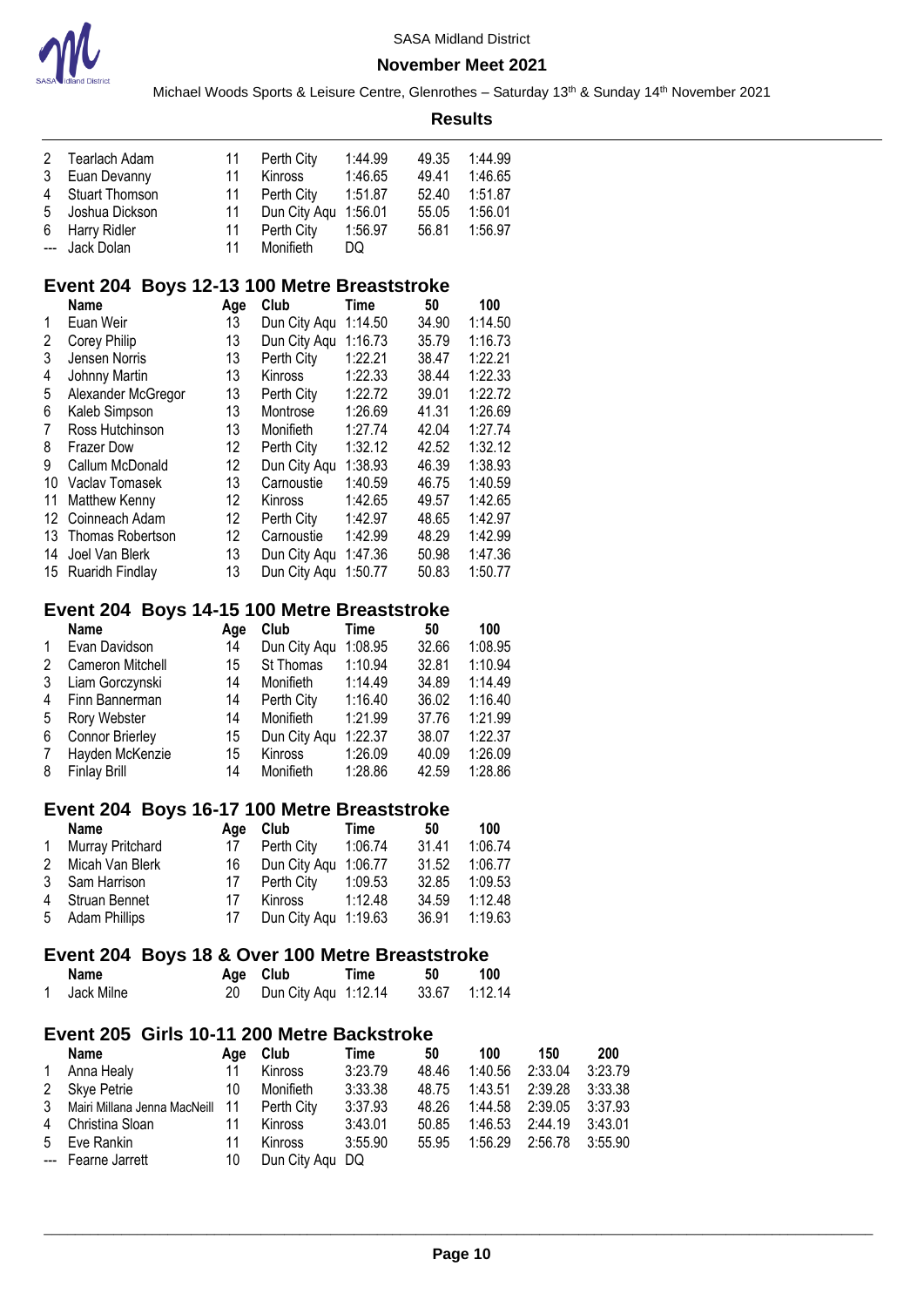

**November Meet 2021**

Michael Woods Sports & Leisure Centre, Glenrothes - Saturday 13<sup>th</sup> & Sunday 14<sup>th</sup> November 2021

#### **Results**

| Event 205 Girls 12-13 200 Metre Backstroke |  |  |
|--------------------------------------------|--|--|
|--------------------------------------------|--|--|

|                | <b>Name</b>      | Age | Club         | <b>Time</b> | 50    | 100     | 150     | 200     |
|----------------|------------------|-----|--------------|-------------|-------|---------|---------|---------|
| 1              | Isla Gilmurray   | 13  | Dun City Agu | 2:43.66     | 38.08 | 1:20.68 | 2:02.93 | 2:43.66 |
| $\overline{2}$ | Juliette Kidd    | 12  | Dun City Aqu | 2:49.43     | 38.63 | 1:21.91 | 2:06.35 | 2:49.43 |
| 3              | Isla Petrie      | 12  | Monifieth    | 2:49.50     | 40.26 | 1:23.59 | 2:08.28 | 2:49.50 |
| 4              | Katie Smart      | 13  | Perth City   | 2:57.79     | 41.61 | 1:27.63 | 2:13.98 | 2:57.79 |
| 5              | Erin Wigham      | 13  | Dun City Aqu | 3:01.37     | 41.99 | 1:28.38 |         | 3:01.37 |
| 6              | Amelle McLeod    | 13  | Perth City   | 3:01.77     | 43.08 | 1:29.30 | 2:16.90 | 3:01.77 |
| $\overline{7}$ | Emily Thomson    | 12  | Perth City   | 3:02.15     | 44.88 | 1:32.04 | 2:18.88 | 3:02.15 |
| 8              | Zara Kidd        | 13  | Dun City Aqu | 3:02.76     | 44.37 | 1:31.60 | 2:18.58 | 3:02.76 |
| 9              | Sadie Falconer   | 12  | St Thomas    | 3:05.07     | 45.14 | 1:32.34 | 2:20.10 | 3:05.07 |
| 10             | Cara Smeaton     | 13  | Forfar       | 3:12.13     | 46.22 | 1:35.00 | 2:24.97 | 3:12.13 |
| 11             | Olivia Dargie    | 13  | Montrose     | 3:13.51     | 46.29 | 1:35.79 | 2:25.68 | 3:13.51 |
| 12             | Katie Robertson  | 12  | Perth City   | 3:14.98     | 46.21 | 1:37.13 | 2:27.24 | 3:14.98 |
| 13             | Kayleigh Ross    | 13  | Monifieth    | 3:14.99     | 44.48 |         | 2:25.06 | 3:14.99 |
| 14             | Alysia Shepherd  | 12  | Kinross      | 3:22.87     | 47.28 | 1:39.43 | 2:33.99 | 3:22.87 |
|                | 15 Sarah Gadsden | 12  | Perth City   | 3:26.86     | 48.16 | 1:42.39 | 2:34.64 | 3:26.86 |

# **Event 205 Girls 14-15 200 Metre Backstroke**

|    | <b>Name</b>               | Aqe | Club           | Time    | 50    | 100     | 150     | 200     |
|----|---------------------------|-----|----------------|---------|-------|---------|---------|---------|
|    | Lucy Stoves               | 15  | Dun City Aqu   | 2:27.30 | 34.09 | 1:11.31 | 1:48.91 | 2:27.30 |
| 2  | Katherine Renfrew         | 14  | Perth City     | 2:33.58 | 34.91 | 1:14.07 | 1:54.38 | 2:33.58 |
| 3  | Chloe Mclean              | 14  | Dun City Aqu   | 2:34.24 | 35.34 | 1:14.78 | 1:55.12 | 2:34.24 |
| 4  | Zara Denson               | 15  | Monifieth      | 2:34.55 | 37.50 | 1:16.98 | 1:56.82 | 2:34.55 |
| 5  | Taylor Smith              | 14  | St Thomas      | 2:36.12 | 37.15 | 1:17.38 | 1:57.59 | 2:36.12 |
| 6  | <b>Charlotte Chadwick</b> | 14  | <b>Kinross</b> | 2:41.06 | 38.13 | 1:19.83 | 2:01.86 | 2:41.06 |
| 7  | Zoe Neave                 | 14  | <b>Kinross</b> | 2:51.39 | 40.45 | 1:24.37 | 2:08.54 | 2:51.39 |
| 8  | Katie Fraser              | 14  | Kinross        | 2:52.20 | 39.49 | 1:22.79 | 2:07.86 | 2:52.20 |
| 9  | Dobrawa Tomasek           | 14  | St Thomas      | 2:52.65 | 40.88 | 1:25.18 | 2:10.33 | 2:52.65 |
| 10 | Grace McCall              | 14  | Perth City     | 3:03.94 | 44.91 | 1:31.43 | 2:20.22 | 3:03.94 |
|    | 11 Hannah Breingan        | 14  | Kinross        | 3:15.89 | 46.27 | 1:36.58 | 2:26.73 | 3:15.89 |

#### **Event 205 Girls 16-17 200 Metre Backstroke**

| Name              | Age Club Time           | 50 | 100 | 150 | 200 |
|-------------------|-------------------------|----|-----|-----|-----|
| 1 Scarlett Ferris | 17 Dun City Agu 2:21.70 |    |     |     |     |
| 2 Fearne Crighton | 16 Perth City 2:28.23   |    |     |     |     |
| 3 Rose McLean     | 16 Perth City 2:36.61   |    |     |     |     |

# **Event 205 Girls 18 & Over 200 Metre Backstroke**

| Name           | Age Club                                              | Time | 50 | 100 150 | 200 |
|----------------|-------------------------------------------------------|------|----|---------|-----|
| 1 Emily Baxter | 18 Dun City Aqu 2:39.49 35.64 1:16.00 1:57.65 2:39.49 |      |    |         |     |

# **Event 206 Boys 10-11 200 Metre Backstroke**

| Name             | Age Club                                            | Time | 50 | 100 150 | - 200 |
|------------------|-----------------------------------------------------|------|----|---------|-------|
| 1 Ross Allan     | 11 Perth City 3:17.00 45.61 1:36.10 2:27.13 3:17.00 |      |    |         |       |
| --- Harry Ridler | 11 Perth City DQ                                    |      |    |         |       |

### **Event 206 Boys 12-13 200 Metre Backstroke**

|              | Name               |     | Age Club             | Time    | 50    | 100             | 150                     | 200     |
|--------------|--------------------|-----|----------------------|---------|-------|-----------------|-------------------------|---------|
| $\mathbf{1}$ | Euan Weir          |     | Dun City Agu 2:26.82 |         | 33.27 |                 | 1:09.58  1:48.01        | 2:26.82 |
|              | 2 Thomas Pritchard | 13  | Kinross              | 2:47.31 | 38.16 |                 | 1:20.35 2:05.08 2:47.31 |         |
|              | 3 Johnny Martin    | 13  | Kinross              | 2:52.55 | 40.92 | 1:24.91 2:09.69 |                         | 2:52.55 |
|              | 4 Calum McKenzie   | 12. | Perth Citv           | 2:55.70 | 42.52 |                 | 1:27.43 2:13.42 2:55.70 |         |
|              | 5 Coinneach Adam   | 12. | Perth City           | 3:30.34 | 49.09 |                 | 1:43.05 2:38.05 3:30.34 |         |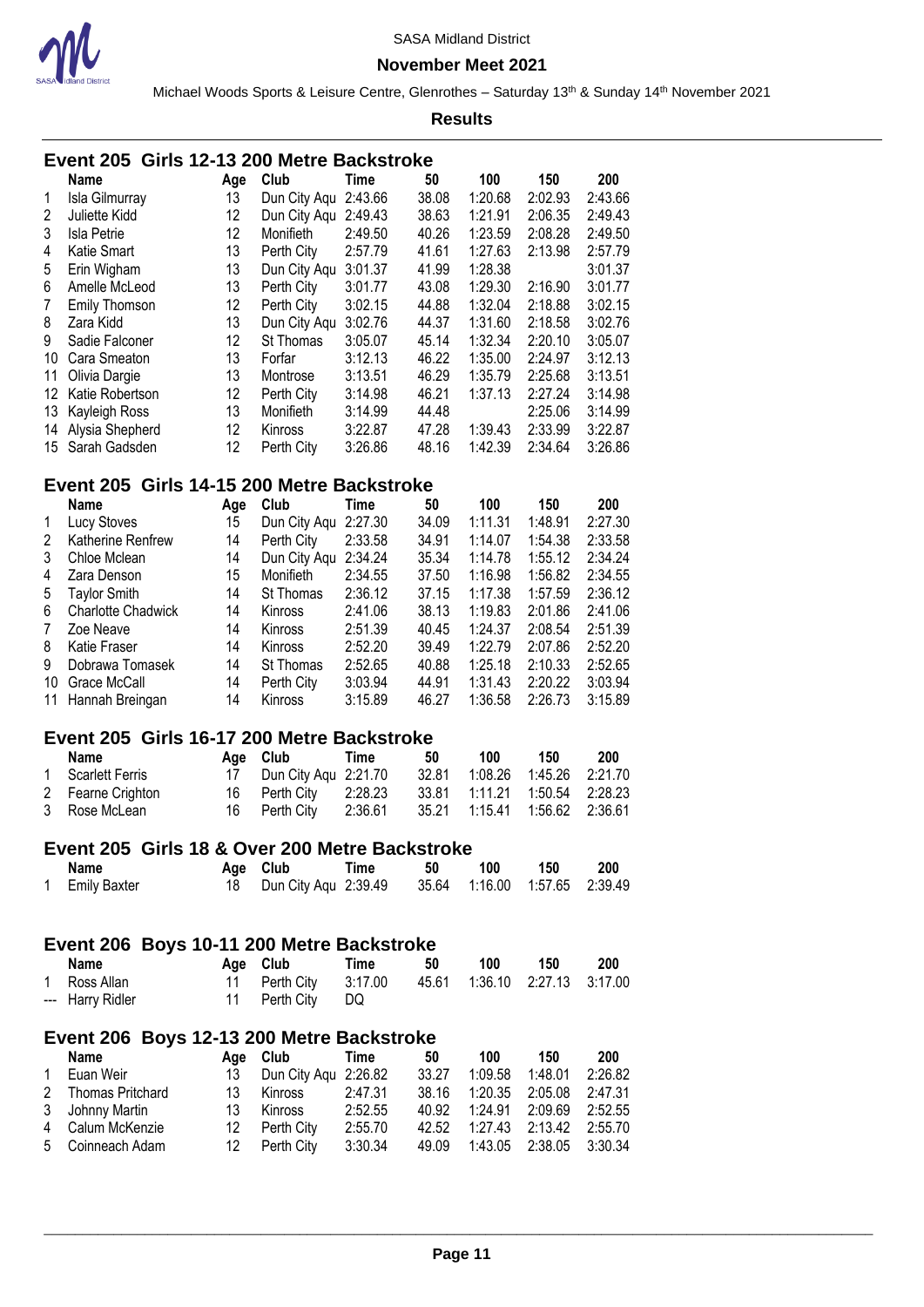

Michael Woods Sports & Leisure Centre, Glenrothes - Saturday 13<sup>th</sup> & Sunday 14<sup>th</sup> November 2021

#### **Results**

|   | Event 206 Boys 14-15 200 Metre Backstroke                |     |              |         |       |         |         |         |  |  |  |  |
|---|----------------------------------------------------------|-----|--------------|---------|-------|---------|---------|---------|--|--|--|--|
|   | <b>Name</b>                                              | Age | Club         | Time    | 50    | 100     | 150     | 200     |  |  |  |  |
| 1 | Liam Gorczynski                                          | 14  | Monifieth    | 2:16.62 | 32.01 | 1:07.25 | 1:43.22 | 2:16.62 |  |  |  |  |
| 2 | <b>Stuart Pritchard</b>                                  | 15  | Kinross      | 2:32.72 | 34.86 | 1:13.68 | 1:54.22 | 2:32.72 |  |  |  |  |
| 3 | Duncan Crichton                                          | 14  | Kinross      | 2:51.28 | 40.54 | 1:24.24 | 2:08.46 | 2:51.28 |  |  |  |  |
|   | Event 206 Boys 16-17 200 Metre Backstroke                |     |              |         |       |         |         |         |  |  |  |  |
|   | <b>Name</b>                                              | Age | Club         | Time    | 50    | 100     | 150     | 200     |  |  |  |  |
| 1 | <b>Travis Davey</b>                                      | 16  | Dun City Aqu | 2:11.32 | 29.62 | 1:02.52 | 1:37.19 | 2:11.32 |  |  |  |  |
| 2 | Owen Carroll                                             | 16  | Perth City   | 2:16.22 | 32.00 | 1:07.01 | 1:42.42 | 2:16.22 |  |  |  |  |
| 3 | Struan Bennet                                            | 17  | Kinross      | 2:18.98 | 33.44 | 1:08.68 | 1:44.82 | 2:18.98 |  |  |  |  |
| 4 | Samuel Currie                                            | 16  | Perth City   | 2:33.14 | 34.30 | 1:13.04 | 1:53.12 | 2:33.14 |  |  |  |  |
| 5 | Calum Brown                                              | 16  | St Thomas    | 2:45.73 | 41.08 | 1:24.10 | 2:06.46 | 2:45.73 |  |  |  |  |
|   | Dessa 40.0 Ossax 000 Matra Daalsatralsa<br>F. <b>OOO</b> |     |              |         |       |         |         |         |  |  |  |  |

### **Event 206 Boys 18 & Over 200 Metre Backstroke**

| <b>Name</b>     | Age Club | Time                                                | 50 | 100 | 150 | 200 |
|-----------------|----------|-----------------------------------------------------|----|-----|-----|-----|
| Jonathan Venter |          | 18 Perth City 2:21.15 32.54 1:08.41 1:45.43 2:21.15 |    |     |     |     |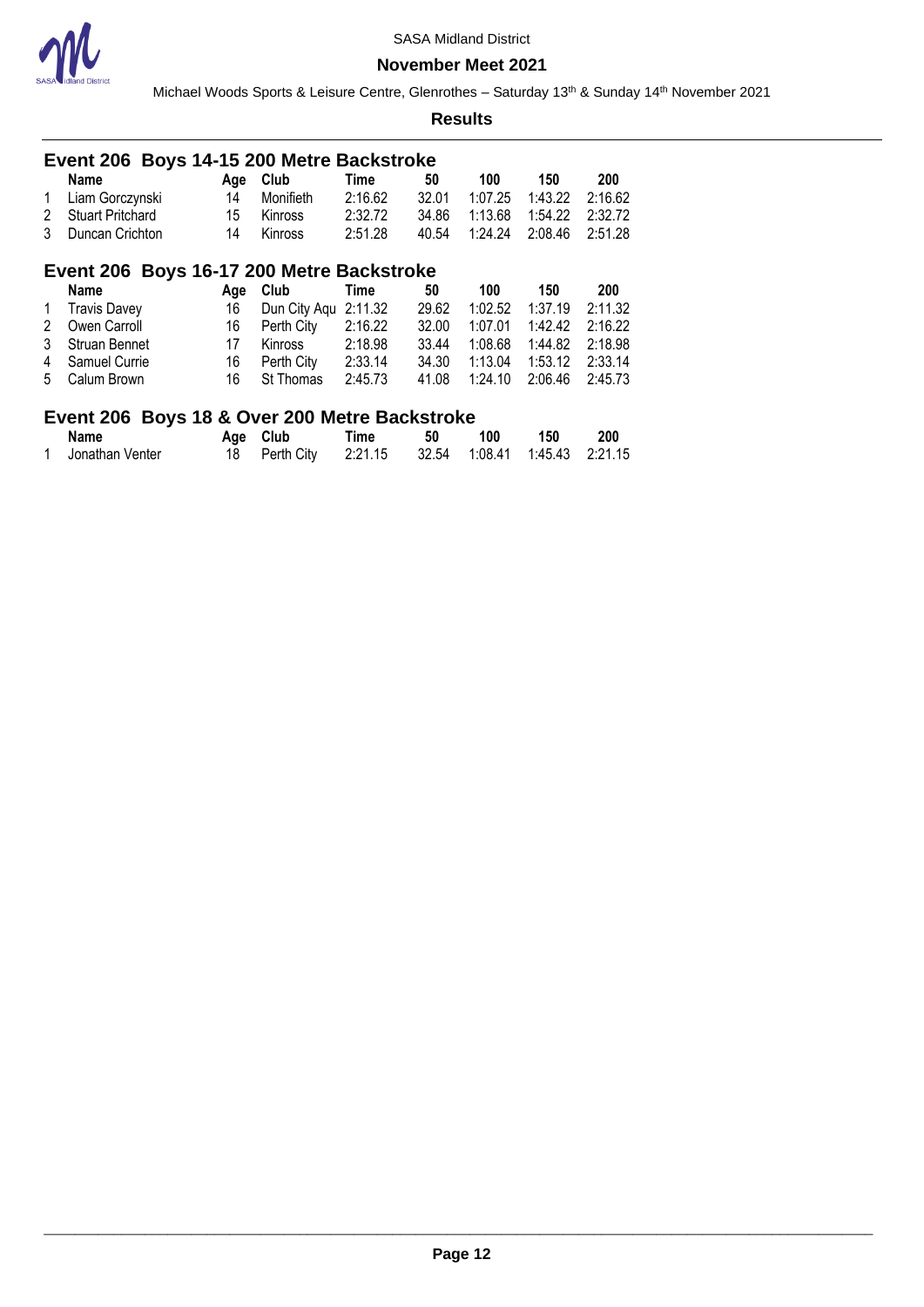Michael Woods Sports & Leisure Centre, Glenrothes - Saturday 13<sup>th</sup> & Sunday 14<sup>th</sup> November 2021

**Results**

# **Session Three**

| Event 301 Boys 12-13 400 Metre IM |     |                      |         |       |         |                                    |                           |         |         |                 |         |
|-----------------------------------|-----|----------------------|---------|-------|---------|------------------------------------|---------------------------|---------|---------|-----------------|---------|
| Name                              | Age | Club                 | Time    | 50    | 100     | 150                                | <b>200</b>                | 250     | 300     | 350             | 400     |
| 1 Euan Weir                       | 13  | Dun City Agu 5:03.59 |         | 32.10 | 1:09.49 | 1:47.91                            | 2:25.45                   | 3:09.21 | 3:53.86 | 4:30.01         | 5:03.59 |
| 2 Jensen Norris                   | 13  | Perth City           | 5:17.80 | 31.18 | 1:10.18 |                                    | 1:52.15  2:34.23          | 3:19.19 | 4:06.35 | 4:44.90         | 5:17.80 |
| 3 Calum McKenzie                  | 12  | Perth City           | 6:01.39 | 36.95 | 1:25.01 |                                    | 2:11.49  2:54.59  3:49.09 |         | 4:39.91 | 5:22.52         | 6:01.39 |
| 4 Kaleb Simpson                   | 13  | Montrose             | 6:03.85 | 36.11 | 1:24.92 | 2:15.16                            | 3:02.25 3:50.90           |         | 4:42.89 | 5:25.00         | 6:03.85 |
| 5 Cameron Millar                  | 12  | Perth City           | 6:21.69 | 37.89 |         | 1:26.77  2:14.78  3:00.82  3:57.73 |                           |         |         | 4:54.15 5:38.76 | 6:21.69 |
| Event 301 Boys 14-15 400 Metre IM |     |                      |         |       |         |                                    |                           |         |         |                 |         |
| Name                              |     | Age Club             | Time    | 50    | 100     | 150                                | 200                       | 250     | 300     | 350             | 400     |

| Evan Davidson     |    | Dun City Agu 4:42.03 |         | 28.57 |  |  | 1:01.35  1:38.46  2:14.73  2:55.26  3:36.36  4:09.72  4:42.03               |  |
|-------------------|----|----------------------|---------|-------|--|--|-----------------------------------------------------------------------------|--|
| 2 Rory Webster    | 14 | Monifieth            | 5:35.00 | 30.94 |  |  |                                                                             |  |
| 3 Haydyn Stirling |    | 15 St Thomas         | 5:42.59 |       |  |  | 36.24   1:19.33   2:05.31   2:47.91   3:36.32   4:28.38   5:07.40   5:42.59 |  |
| 4 Duncan Crichton | 14 | Kinross              | 5:59.08 |       |  |  | 35.73   1:21.29   2:08.84   2:55.02   3:48.86   4:43.47   5:23.69   5:59.08 |  |

### **Event 301 Boys 16-17 400 Metre IM**

| Name            | Age Club                | Time    | 50    | 100                                                                  | 150 | 200 | 250 | 300 | 350                                                           | 400 |
|-----------------|-------------------------|---------|-------|----------------------------------------------------------------------|-----|-----|-----|-----|---------------------------------------------------------------|-----|
| 1 Travis Davey  | 16 Dun City Agu 4:49.77 |         | 28.25 |                                                                      |     |     |     |     | 1:01.64  1:38.16  2:14.85  2:57.85  3:40.99  4:16.36  4:49.77 |     |
| 2 Sam Harrison  | 17 Perth City           | 4:52.47 |       | 29.47  1:04.24  1:44.50  2:24.39  3:04.78  3:45.00  4:19.93  4:52.47 |     |     |     |     |                                                               |     |
| 3 Owen Carroll  | 16 Perth City 4:57.64   |         |       | 29.72  1:03.90  1:42.29  2:19.28  3:02.40  3:46.46  4:23.62  4:57.64 |     |     |     |     |                                                               |     |
| 4 Adam Phillips | Dun City Agu 5:28.24    |         |       | 31.95 1:10.77 1:51.01 2:31.70 3:20.65 4:11.47 4:51.04 5:28.24        |     |     |     |     |                                                               |     |
| 5 Calum Brown   | 16 St Thomas 5:58.86    |         |       | 36.14  1:18.68  2:06.91  2:51.40  3:44.17  4:38.65  5:19.95  5:58.86 |     |     |     |     |                                                               |     |

# **Event 302 Girls 10-11 100 Metre Freestyle**

|    | <b>Name</b>                  | Age | Club           | Time    | 50    | 100     |
|----|------------------------------|-----|----------------|---------|-------|---------|
| 1  | Ksenia Mann                  | 11  | Dun City Aqu   | 1:14.10 | 36.24 | 1:14.10 |
| 2  | Sophie Clarke                | 11  | Monifieth      | 1:14.91 | 34.39 | 1:14.91 |
| 3  | <b>Grace Renfrew</b>         | 11  | Perth City     | 1:20.14 | 39.26 | 1:20.14 |
| 4  | Alice Renfrew                | 11  | Perth City     | 1:20.34 | 39.44 | 1:20.34 |
| 5  | Anna Healy                   | 11  | Kinross        | 1:21.28 | 38.98 | 1:21.28 |
| 6  | Imogen Jarrett               | 11  | Dun City Aqu   | 1:22.98 | 37.02 | 1:22.98 |
| 7  | Islay Hannah                 | 10  | Perth City     | 1:24.17 | 37.63 | 1:24.17 |
| 8  | Eve Rankin                   | 11  | <b>Kinross</b> | 1:24.22 | 40.00 | 1:24.22 |
| 9  | Skye Petrie                  | 10  | Monifieth      | 1:25.52 | 40.21 | 1:25.52 |
| 10 | Christina Sloan              | 11  | Kinross        | 1:25.86 | 41.21 | 1:25.86 |
| 11 | Georgia McLeod               | 10  | Dun City Aqu   | 1:26.20 | 40.59 | 1:26.20 |
| 12 | Mairi Millana Jenna MacNeill | 11  | Perth City     | 1:26.32 | 40.05 | 1:26.32 |
| 13 | Katie Scott                  | 11  | Perth City     | 1:29.64 | 41.46 | 1:29.64 |

### **Event 302 Girls 12-13 100 Metre Freestyle**

|    | <b>Name</b>      | Age | Club         | Time    | 50    | 100     |
|----|------------------|-----|--------------|---------|-------|---------|
| 1  | Phoebe Samson    | 13  | Dun City Aqu | 1:06.37 | 31.73 | 1:06.37 |
| 2  | Lauren Ferrett   | 13  | Dun City Agu | 1:07.01 | 32.36 | 1:07.01 |
| 3  | Sofia Fallone    | 13  | Monifieth    | 1:08.58 | 33.39 | 1:08.58 |
| 4  | Isla Petrie      | 12  | Monifieth    | 1:08.93 | 33.65 | 1:08.93 |
| 5  | Isla Kidd        | 13  | Dun City Aqu | 1:09.30 | 33.00 | 1:09.30 |
| 6  | Manon Schembri   | 13  | Perth City   | 1:11.41 | 33.72 | 1:11.41 |
| 7  | Abigail Thomson  | 13  | Dun City Aqu | 1:12.04 | 34.86 | 1:12.04 |
| 8  | Amelle McLeod    | 13  | Perth City   | 1:12.47 | 34.85 | 1:12.47 |
| 9  | Katie Smart      | 13  | Perth City   | 1:13.15 | 35.02 | 1:13.15 |
| 10 | Zara Kidd        | 13  | Dun City Aqu | 1:13.71 | 35.62 | 1:13.71 |
| 11 | Erin Livie       | 13  | Dun City Aqu | 1:13.91 | 35.66 | 1:13.91 |
| 12 | Juliette Kidd    | 12  | Dun City Aqu | 1:14.26 | 34.85 | 1:14.26 |
|    | 13 Emily Thomson | 12  | Perth City   | 1:14.67 | 36.40 | 1:14.67 |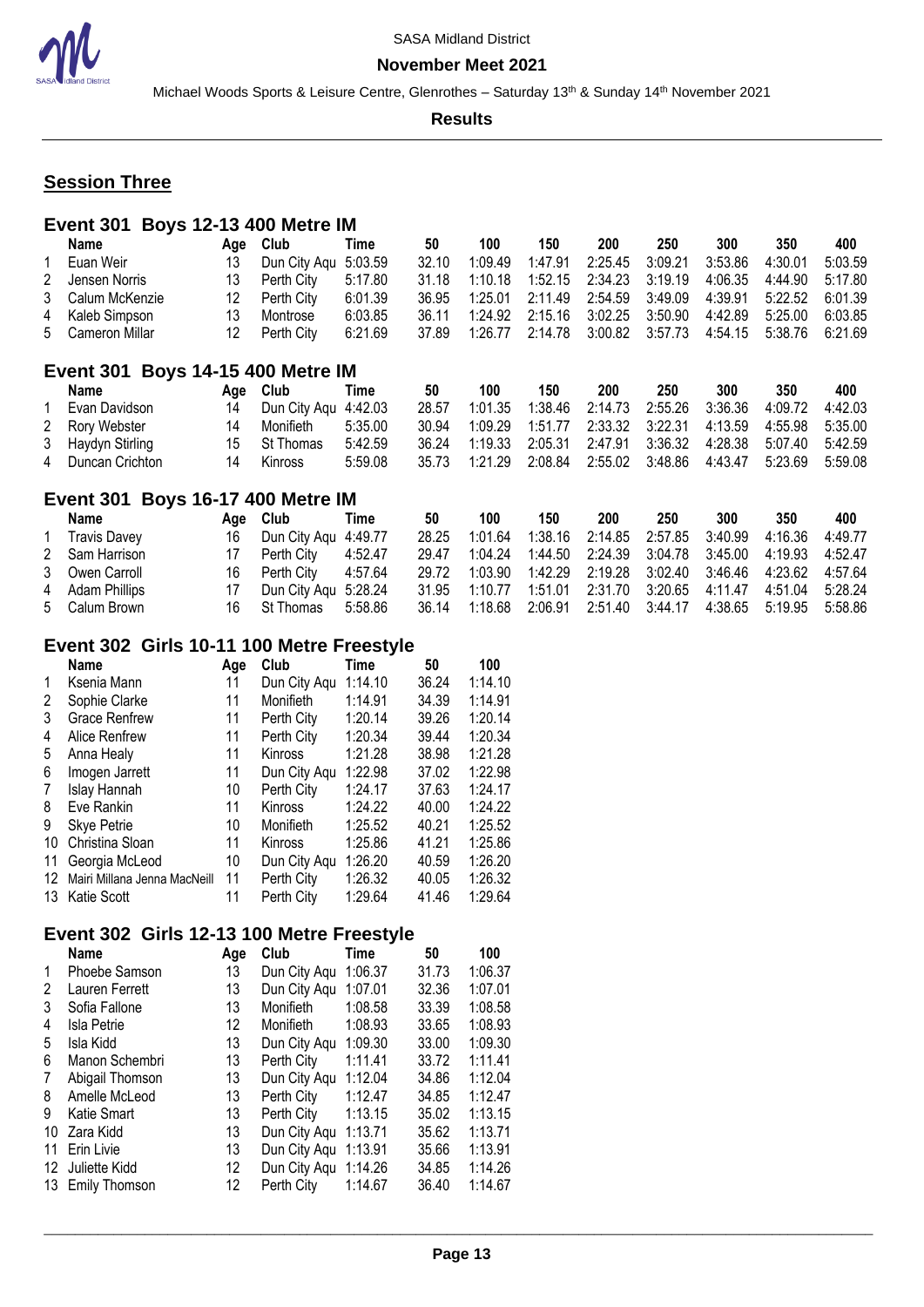

#### **November Meet 2021**

Michael Woods Sports & Leisure Centre, Glenrothes - Saturday 13<sup>th</sup> & Sunday 14<sup>th</sup> November 2021 **Results**

|     | 14 Erin Wigham      | 13 | Dun City Aqu | 1:15.09 | 35.89 | 1:15.09 |
|-----|---------------------|----|--------------|---------|-------|---------|
| 15  | Mhairi Kemp         | 13 | Perth City   | 1:15.44 | 36.06 | 1:15.44 |
| 16  | Sadie Falconer      | 12 | St Thomas    | 1:15.64 | 36.30 | 1:15.64 |
| 17  | Olivia Dargie       | 13 | Montrose     | 1:15.89 | 37.12 | 1:15.89 |
| 18  | Amber Donachie      | 13 | Dun City Aqu | 1:16.43 | 36.14 | 1:16.43 |
| 19  | Jessica Sloan       | 12 | Kinross      | 1:17.26 | 35.24 | 1:17.26 |
| 20  | Megan Storey        | 12 | Monifieth    | 1:17.69 | 36.36 | 1:17.69 |
| 21  | Alysia Shepherd     | 12 | Kinross      | 1:17.82 | 37.14 | 1:17.82 |
| 22  | Faye Aitchison      | 13 | Dun City Aqu | 1:19.70 | 38.11 | 1:19.70 |
| 23  | <b>Molly Brown</b>  | 13 | St Thomas    | 1:21.47 | 38.45 | 1:21.47 |
| 24  | Daisy Luhman        | 13 | Dun City Aqu | 1:21.57 | 37.81 | 1:21.57 |
| 25  | <b>Emily Storey</b> | 12 | Monifieth    | 1:21.91 | 37.45 | 1:21.91 |
| 26. | Cara McMahon        | 12 | Dun City Aqu | 1:22.53 | 37.95 | 1:22.53 |
| 27  | Natalie McGregor    | 12 | Perth City   | 1:23.87 | 38.19 | 1:23.87 |
| 28  | Allegra Polignano   | 12 | Monifieth    | 1:26.62 | 39.35 | 1:26.62 |
| 29  | Sarah Gadsden       | 12 | Perth City   | 1:27.21 | 40.02 | 1:27.21 |
| 30  | Erin Cardno         | 13 | Perth City   | 1:28.86 | 42.30 | 1:28.86 |
| 31  | Isla Black          | 12 | Dun City Aqu | 1:29.18 | 42.96 | 1:29.18 |
| 32  | Nikki Short         | 13 | Forfar       | 1:31.46 | 42.23 | 1:31.46 |
| 33  | Lily Watkins        | 12 | Perth City   | 1:34.40 | 44.07 | 1:34.40 |
|     | 34 Elizabeth Pearce | 13 | Dun City Aqu | 1:40.60 | 46.47 | 1:40.60 |
|     |                     |    |              |         |       |         |

# **Event 302 Girls 14-15 100 Metre Freestyle**

|    | Name                      | Age | Club         | Time    | 50    | 100     |
|----|---------------------------|-----|--------------|---------|-------|---------|
| 1  | Katherine Renfrew         | 14  | Perth City   | 1:02.31 | 29.74 | 1:02.31 |
| 2  | <b>Taylor Smith</b>       | 14  | St Thomas    | 1:04.31 | 31.14 | 1:04.31 |
| 3  | Chloe Mclean              | 14  | Dun City Aqu | 1:05.21 | 31.21 | 1:05.21 |
| 4  | Dobrawa Tomasek           | 14  | St Thomas    | 1:05.74 | 31.06 | 1:05.74 |
| 5  | Anna Easton               | 14  | Dun City Aqu | 1:05.95 | 31.35 | 1:05.95 |
| 6  | Darci Reid                | 14  | Dun City Aqu | 1:06.05 | 32.03 | 1:06.05 |
| 7  | <b>Harriet Wheeler</b>    | 14  | Perth City   | 1:07.42 | 32.74 | 1:07.42 |
| 8  | <b>Charlotte Chadwick</b> | 14  | Kinross      | 1:08.20 | 33.52 | 1:08.20 |
| 9  | Grace Prain               | 14  | Dun City Aqu | 1:08.79 | 33.00 | 1:08.79 |
| 10 | Libby Coull               | 14  | St Thomas    | 1:09.14 | 33.30 | 1:09.14 |
| 11 | Katie Fraser              | 14  | Kinross      | 1:09.20 | 32.95 | 1:09.20 |
| 12 | Taylor MacKenzie          | 14  | Monifieth    | 1:10.74 | 32.92 | 1:10.74 |
| 13 | Lia Pert                  | 14  | St Thomas    | 1:10.80 | 33.47 | 1:10.80 |
| 14 | Caitlin Wigham            | 14  | Dun City Aqu | 1:12.07 | 34.12 | 1:12.07 |
| 15 | Zoe Neave                 | 14  | Kinross      | 1:12.90 | 35.11 | 1:12.90 |
| 16 | <b>Alice Stewart</b>      | 14  | Forfar       | 1:13.52 | 35.89 | 1:13.52 |
| 17 | <b>Claire Gilmore</b>     | 14  | Perth City   | 1:14.03 | 35.82 | 1:14.03 |
| 18 | Lauren Elder              | 14  | Forfar       | 1:14.26 | 35.36 | 1:14.26 |
| 19 | Grace McCall              | 14  | Perth City   | 1:14.90 | 35.86 | 1:14.90 |
| 20 | Dreanna Norris            | 15  | Perth City   | 1:15.84 | 35.46 | 1:15.84 |
| 21 | Jessica Leadingham        | 14  | Monifieth    | 1:16.80 | 37.46 | 1:16.80 |
| 22 | Anna Faith Scott          | 15  | Kinross      | 1:17.35 | 36.36 | 1:17.35 |
| 23 | <b>Brooke Munro</b>       | 14  | Perth City   | 1:17.77 | 35.64 | 1:17.77 |
| 24 | Katie Leonard             | 15  | Kinross      | 1:18.44 | 37.32 | 1:18.44 |
| 25 | Hannah Breingan           | 14  | Kinross      | 1:18.52 | 37.37 | 1:18.52 |

# **Event 302 Girls 16-17 100 Metre Freestyle**

|   | <b>Name</b>            | Age | Club           | Time    | 50    | 100     |
|---|------------------------|-----|----------------|---------|-------|---------|
|   | Elise Cosens           | 16  | Perth City     | 58.74   | 27.74 | 58.74   |
| 2 | Katherine Bailey       | 17  | Perth City     | 59.40   | 29.03 | 59.40   |
| 3 | <b>Scarlett Ferris</b> | 17  | Dun City Agu   | 59.47   | 28.70 | 59.47   |
| 4 | Fearne Crighton        | 16  | Perth City     | 1:01.97 | 29.01 | 1:01.97 |
| 5 | Katelyn Tang           | 17  | Perth City     | 1:03.00 | 30.06 | 1:03.00 |
| 6 | <b>Emily Cumming</b>   | 16  | <b>Kinross</b> | 1:03.15 | 29.40 | 1:03.15 |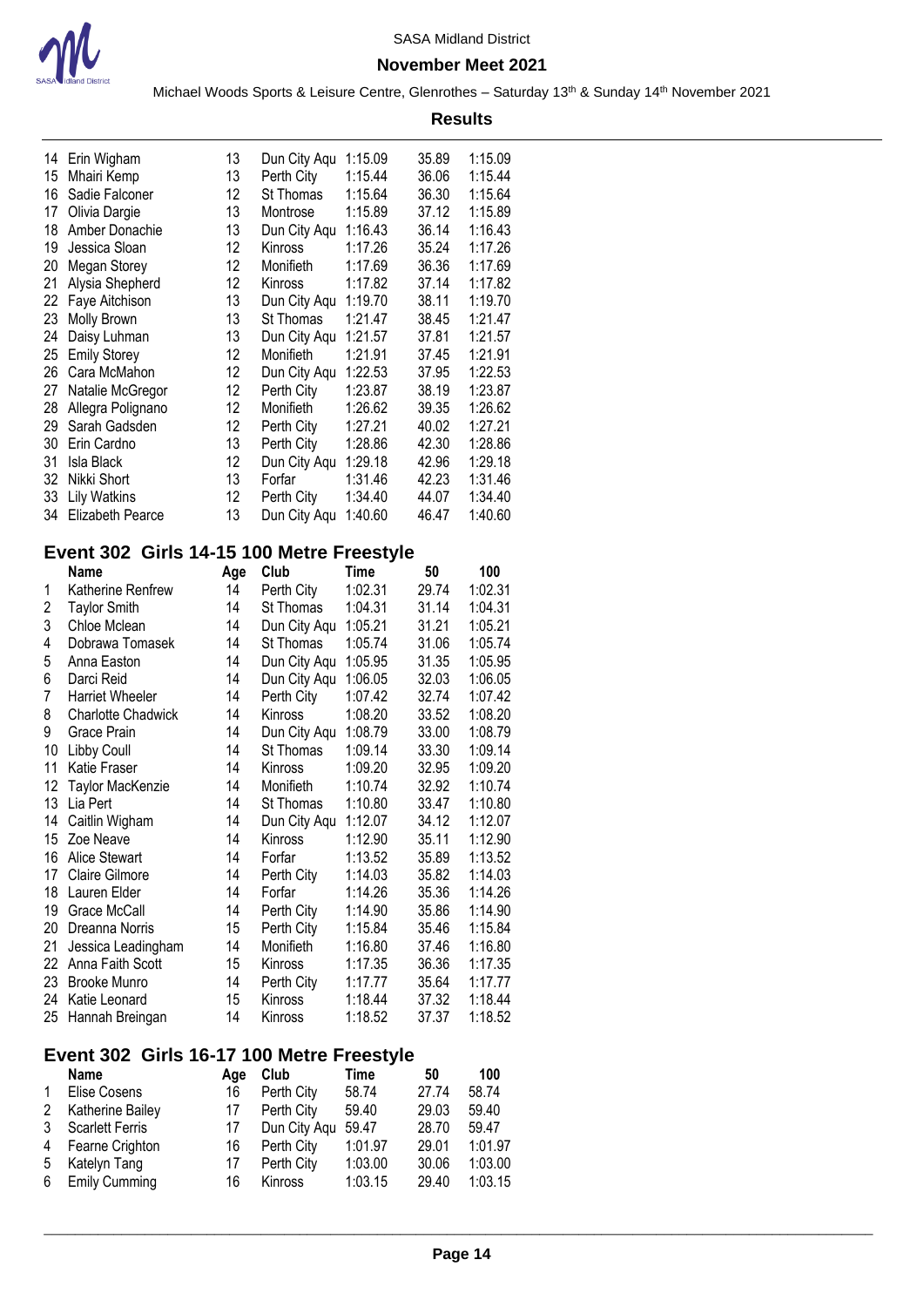

|                       |                                               |          |                           |                    |                | <b>Results</b>     |  |
|-----------------------|-----------------------------------------------|----------|---------------------------|--------------------|----------------|--------------------|--|
| 7                     | Jessica Schulz                                | 17       | Perth City                | 1:03.17            | 30.05          | 1:03.17            |  |
| 8                     | Natasha Phillips                              | 16       | St Thomas                 | 1:05.20            | 31.04          | 1:05.20            |  |
| 9                     | Rose McLean                                   | 16       | Perth City                | 1:05.58            | 31.08          | 1:05.58            |  |
| 10                    | Gabriella Winton                              | 16       | St Thomas                 | 1:05.92            | 31.74          | 1:05.92            |  |
| 11                    | Kym Russell                                   | 16       | Perth City                | 1:07.32            | 31.86          | 1:07.32            |  |
|                       | Event 302 Girls 18 & Over 100 Metre Freestyle |          |                           |                    |                |                    |  |
|                       | <b>Name</b>                                   | Age      | Club                      | <b>Time</b>        | 50             | 100                |  |
| 1                     | Emily McGhee                                  | 18       | Carnoustie                | 1:06.49            | 31.48          | 1:06.49            |  |
| 2                     | <b>Beth Greig</b>                             | 21       | St Thomas                 | 1:51.99            | 53.62          | 1:51.99            |  |
|                       | Event 303 Boys 10-11 100 Metre Freestyle      |          |                           |                    |                |                    |  |
|                       | <b>Name</b>                                   | Age      | Club                      | <b>Time</b>        | 50             | 100                |  |
| 1                     | <b>Tearlach Adam</b>                          | 11       | Perth City                | 1:18.77            | 38.27          | 1:18.77            |  |
| 2                     | Harry Martin                                  | 11       | Perth City                | 1:21.27            | 38.62          | 1:21.27            |  |
| 3                     | <b>Stuart Thomson</b>                         | 11       | Perth City                | 1:30.36            | 41.58          | 1:30.36            |  |
| 4                     | Jack Dolan                                    | 11       | Monifieth                 | 1:56.67            | 52.92          | 1:56.67            |  |
|                       | Event 303 Boys 12-13 100 Metre Freestyle      |          |                           |                    |                |                    |  |
|                       | <b>Name</b>                                   | Age      | Club                      | <b>Time</b>        | 50             | 100                |  |
| 1                     | Jensen Norris                                 | 13       | Perth City                | 59.38              | 28.27          | 59.38              |  |
| 2                     | Euan Weir                                     | 13       | Dun City Aqu              | 1:00.21            | 29.02          | 1:00.21            |  |
| 3                     | Corey Philip                                  | 13       | Dun City Aqu              | 1:00.89            | 28.24          | 1:00.89            |  |
| 4                     | Johnny Martin                                 | 13       | Kinross                   | 1:06.80            | 31.86          | 1:06.80            |  |
| 5                     | Kaleb Simpson                                 | 13       | Montrose                  | 1:07.94            | 32.63          | 1:07.94            |  |
| 6                     | <b>Thomas Pritchard</b>                       | 13       | Kinross                   | 1:08.13            | 32.24          | 1:08.13            |  |
| 7                     | Calum McKenzie                                | 12       | Perth City                | 1:10.81            | 33.66          | 1:10.81            |  |
| 8                     | <b>Cameron Millar</b>                         | 12       | Perth City                | 1:12.34            | 35.34          | 1:12.34            |  |
| 9                     | Gavin Aitchison                               | 13       | Dun City Aqu              | 1:12.80            | 35.48          | 1:12.80            |  |
| 10                    | Matthew Pogorzelec                            | 13       | Monifieth                 | 1:13.16            | 36.51          | 1:13.16            |  |
| 11                    | Matthew Kenny                                 | 12       | Kinross                   | 1:13.25            | 36.00          | 1:13.25            |  |
| 12                    | <b>Frazer Dow</b>                             | 12       | Perth City                | 1:14.23            | 34.81          | 1:14.23            |  |
| 13                    | Ruaridh Findlay                               | 13       | Dun City Aqu              | 1:17.32            | 36.68          | 1:17.32            |  |
| 14                    | Thomas Robertson                              | 12       | Carnoustie                | 1:22.52            | 37.87          | 1:22.52            |  |
| 15<br>---             | Coinneach Adam<br>Angus Ewen                  | 12<br>13 | Perth City<br>Kinross     | 1:22.92<br>DQ      | 40.00          | 1:22.92            |  |
|                       |                                               |          |                           |                    |                |                    |  |
|                       | Event 303 Boys 14-15 100 Metre Freestyle      |          |                           |                    |                |                    |  |
|                       | <b>Name</b>                                   | Age      | Club                      | <b>Time</b>        | 50             | 100                |  |
| 1                     | Cain Buchanan                                 | 14       | Dun City Aqu              | 56.74              | 26.81          | 56.74              |  |
| 2                     | Liam Gorczynski                               | 14       | Monifieth                 | 57.11              | 27.39          | 57.11              |  |
| 3                     | <b>Ben Smallwood</b>                          | 15       | <b>Kinross</b>            | 57.18              | 27.48          | 57.18              |  |
| 4                     | William Shepherd                              | 15       | Perth City                | 58.82              | 28.60          | 58.82              |  |
| 5                     | <b>Connor Brierley</b>                        | 15       | Dun City Aqu              | 59.61              | 28.73          | 59.61              |  |
| 6                     | Hayden McKenzie                               | 15       | Kinross                   | 1:00.63            | 28.95          | 1:00.63            |  |
| 7                     | Rory Webster                                  | 14       | Monifieth                 | 1:00.95            | 29.17          | 1:00.95            |  |
| 8                     | <b>Stuart Pritchard</b>                       | 15       | Kinross                   | 1:01.91            | 29.24          | 1:01.91            |  |
| 9                     | Ramsay Cook                                   | 15       | Montrose                  | 1:02.83            | 30.04          | 1:02.83            |  |
| 10                    | Duncan Crichton                               | 14       | Kinross                   | 1:03.46            | 30.86          | 1:03.46            |  |
| 11                    | Finn Bannerman                                | 14       | Perth City                | 1:05.06            | 31.32          | 1:05.06            |  |
| 12 <sup>°</sup><br>13 | Rory Polignano<br>Dillan MacPhail             | 14       | Monifieth                 | 1:11.21            | 32.66          | 1:11.21            |  |
| 14                    |                                               | 14<br>15 | Dun City Aqu<br>Monifieth | 1:13.31<br>1:14.45 | 35.23<br>35.36 | 1:13.31<br>1:14.45 |  |
|                       | Harry Leadingham                              |          |                           |                    |                |                    |  |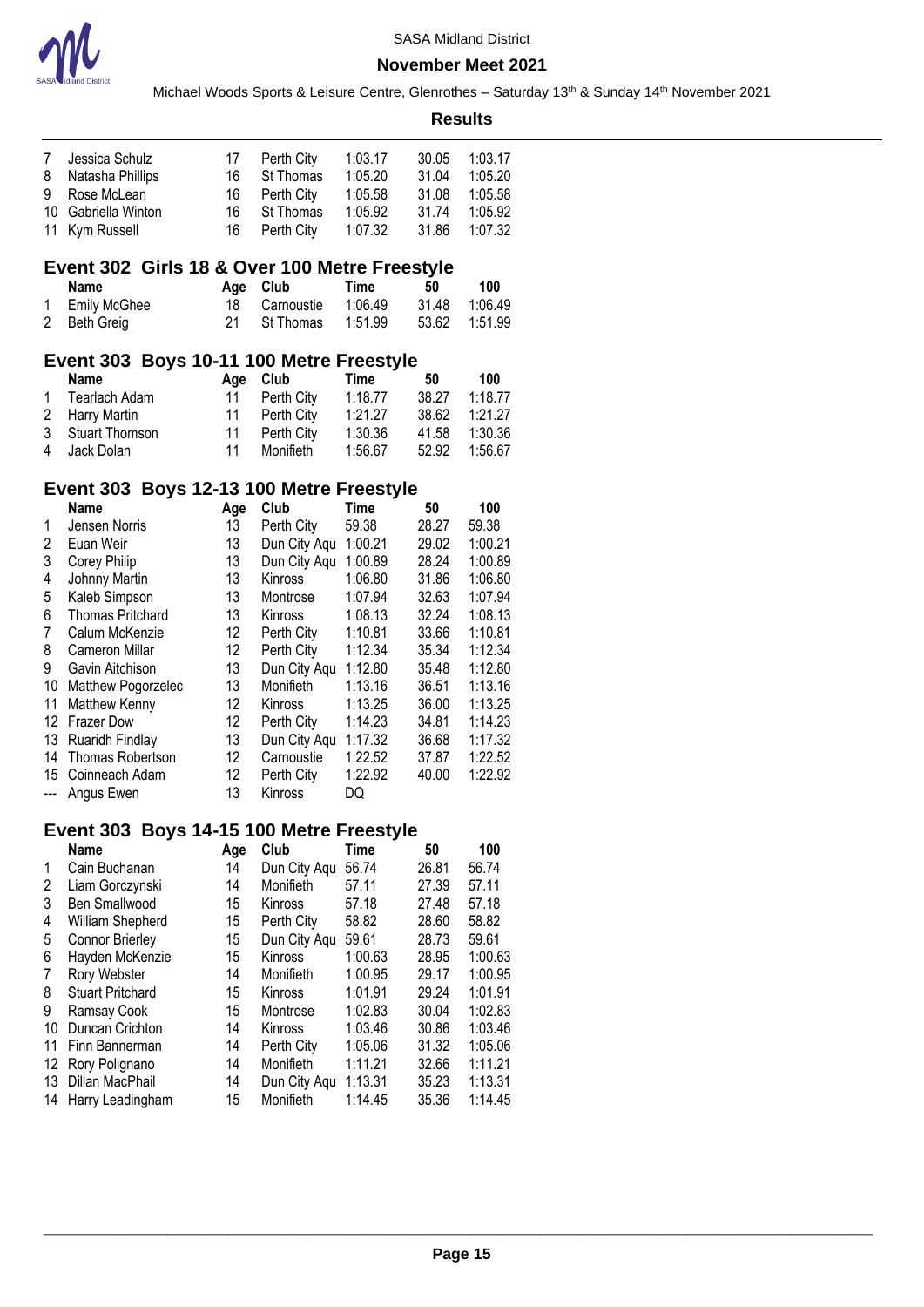

Michael Woods Sports & Leisure Centre, Glenrothes - Saturday 13<sup>th</sup> & Sunday 14<sup>th</sup> November 2021

|                | Event 303 Boys 16-17 100 Metre Freestyle     |                                                                                                |                      |             |       |                 |         |         |  |  |  |  |
|----------------|----------------------------------------------|------------------------------------------------------------------------------------------------|----------------------|-------------|-------|-----------------|---------|---------|--|--|--|--|
|                | <b>Name</b>                                  | Age                                                                                            | Club                 | <b>Time</b> | 50    | 100             |         |         |  |  |  |  |
| 1              | Murray Pritchard                             | 17                                                                                             | Perth City           | 53.33       | 25.62 | 53.33           |         |         |  |  |  |  |
| 2              | John MacKay                                  | 16                                                                                             | Perth City           | 55.58       | 26.77 | 55.58           |         |         |  |  |  |  |
| 3              | <b>Adam Phillips</b>                         | 17                                                                                             | Dun City Aqu 59.22   |             | 28.11 | 59.22           |         |         |  |  |  |  |
| 4              | Sam Harrison                                 | 17                                                                                             | Perth City           | 59.54       | 28.52 | 59.54           |         |         |  |  |  |  |
| 5              | <b>Andrew Venter</b>                         | 17                                                                                             | Perth City           | 59.56       | 27.82 | 59.56           |         |         |  |  |  |  |
| 6              | Struan Bennet                                | 17                                                                                             | Kinross              | 1:00.37     | 29.57 | 1:00.37         |         |         |  |  |  |  |
| $\overline{7}$ | Calum Brown                                  | 16                                                                                             | St Thomas            | 1:07.25     | 32.13 | 1:07.25         |         |         |  |  |  |  |
|                | Event 303 Boys 18 & Over 100 Metre Freestyle |                                                                                                |                      |             |       |                 |         |         |  |  |  |  |
|                | <b>Name</b>                                  | Age                                                                                            | Club                 | <b>Time</b> | 50    | 100             |         |         |  |  |  |  |
| 1              | Jonathan Venter                              | 18                                                                                             | Perth City           | 56.13       | 26.74 | 56.13           |         |         |  |  |  |  |
|                | Event 304 Girls 10-11 200 Metre Breaststroke |                                                                                                |                      |             |       |                 |         |         |  |  |  |  |
|                | <b>Name</b>                                  | Age                                                                                            | Club                 | <b>Time</b> | 50    | 100             | 150     | 200     |  |  |  |  |
| 1              | Ella Thomson                                 | 11                                                                                             | Perth City           | 3:11.13     | 43.44 | 1:33.54         | 2:23.85 | 3:11.13 |  |  |  |  |
| 2              | Ksenia Mann                                  | 11                                                                                             | Dun City Aqu 3:21.14 |             | 44.84 | 1:37.71         | 2:30.82 | 3:21.14 |  |  |  |  |
| 3              | Sophie Clarke                                | 11                                                                                             | Monifieth            | 3:25.06     | 45.48 | 1:37.60         | 2:31.70 | 3:25.06 |  |  |  |  |
| 4              | Mairi Millana Jenna MacNeill                 | 11                                                                                             | Perth City           | 3:46.85     | 50.23 | 1:48.07         | 2:47.94 | 3:46.85 |  |  |  |  |
| 5              | Christina Sloan                              | 11                                                                                             | Kinross              | 4:13.15     | 57.04 | 2:02.35         | 3:07.04 | 4:13.15 |  |  |  |  |
| 6              | Fearne Jarrett                               | 10                                                                                             | Dun City Aqu 4:22.76 |             |       | 1:00.85 2:09.32 | 3:18.56 | 4:22.76 |  |  |  |  |
|                | Event 304 Girls 12-13 200 Metre Breaststroke |                                                                                                |                      |             |       |                 |         |         |  |  |  |  |
|                | <b>Name</b>                                  | Age                                                                                            | Club                 | <b>Time</b> | 50    | 100             | 150     | 200     |  |  |  |  |
| 1              | Abigail Thomson                              | 13                                                                                             | Dun City Aqu 3:08.48 |             | 41.84 | 1:29.91         | 2:19.71 | 3:08.48 |  |  |  |  |
| 2              | Zara Kidd                                    | 13                                                                                             | Dun City Aqu 3:13.74 |             | 43.44 | 1:33.73         | 2:24.30 | 3:13.74 |  |  |  |  |
| 3              | Manon Schembri                               | 13                                                                                             | Perth City           | 3:15.62     | 44.10 | 1:33.76         | 2:25.48 | 3:15.62 |  |  |  |  |
| 4              | Juliette Kidd                                | 12                                                                                             | Dun City Aqu 3:16.51 |             | 44.76 | 1:34.98         | 2:26.42 | 3:16.51 |  |  |  |  |
| 5              | Amelle McLeod                                | 13                                                                                             | Perth City           | 3:19.29     | 47.10 | 1:38.16         | 2:29.58 | 3:19.29 |  |  |  |  |
| 6              | <b>Emily Thomson</b>                         | 12                                                                                             | Perth City           | 3:19.88     | 45.25 | 1:36.88         | 2:28.89 | 3:19.88 |  |  |  |  |
| $\overline{7}$ | Olivia Dargie                                | 13                                                                                             | Montrose             | 3:24.41     | 45.26 | 1:36.43         | 2:31.79 | 3:24.41 |  |  |  |  |
| 8              | Katie Robertson                              | 12                                                                                             | Perth City           | 3:32.44     | 47.93 | 1:43.17         | 2:37.17 | 3:32.44 |  |  |  |  |
| 9              | Sadie Falconer                               | 12                                                                                             | St Thomas            | 3:40.78     | 50.93 | 1:47.44         | 2:45.07 | 3:40.78 |  |  |  |  |
| 10             | Alysia Shepherd                              | 12                                                                                             | Kinross              | 3:42.38     | 48.93 | 1:44.92         | 2:42.28 | 3:42.38 |  |  |  |  |
| 11             | Sarah Gadsden                                | 12                                                                                             | Perth City           | 3:48.23     | 51.93 | 1:51.03         | 2:48.54 | 3:48.23 |  |  |  |  |
| 12             | Nikki Short                                  | 13                                                                                             | Forfar               | 3:52.59     | 53.68 | 1:54.26         | 2:54.68 | 3:52.59 |  |  |  |  |
| 13             | <b>Lily Watkins</b>                          | 12                                                                                             | Perth City           | 3:58.09     | 55.50 | 1:56.72         | 2:58.45 | 3:58.09 |  |  |  |  |
| 14             | Jessica Sloan                                | 12                                                                                             | Kinross              | 3:58.98     | 53.02 | 1:54.48         | 2:58.15 | 3:58.98 |  |  |  |  |
| ---            | Elizabeth Pearce                             | 13                                                                                             | Dun City Aqu DQ      |             |       |                 |         |         |  |  |  |  |
|                | Event 304 Girls 14-15 200 Metre Breaststroke |                                                                                                |                      |             |       |                 |         |         |  |  |  |  |
|                | <b>Name</b>                                  |                                                                                                | Club                 | Time        | 50    | 100             | 150     | 200     |  |  |  |  |
|                |                                              | Age<br>15                                                                                      | Dun City Aqu 2:43.18 |             | 36.63 | 1:17.64         | 2:00.01 | 2:43.18 |  |  |  |  |
| 1<br>2         | Lucy Stoves                                  | 14                                                                                             | St Thomas            | 2:53.34     | 38.77 | 1:22.26         | 2:07.28 | 2:53.34 |  |  |  |  |
| 3              | <b>Taylor Smith</b>                          | 15                                                                                             | Monifieth            |             |       |                 |         | 2:56.53 |  |  |  |  |
|                | Zara Denson                                  |                                                                                                |                      | 2:56.53     | 39.54 | 1:25.11         | 2:11.20 |         |  |  |  |  |
| 4              | Grace Prain                                  | 14                                                                                             | Dun City Aqu 3:02.81 |             | 40.41 | 1:26.39         | 2:14.47 | 3:02.81 |  |  |  |  |
| 5              | <b>Charlotte Chadwick</b>                    | 14                                                                                             | Kinross              | 3:13.72     | 44.52 | 1:34.20         | 2:25.31 | 3:13.72 |  |  |  |  |
| 6              | Caitlin Wigham                               | 14                                                                                             | Dun City Aqu 3:17.34 |             | 44.00 | 1:34.10         | 2:25.70 | 3:17.34 |  |  |  |  |
| 7              | Lauren Elder                                 | 14                                                                                             | Forfar               | 3:18.48     | 44.76 | 1:36.12         | 2:28.59 | 3:18.48 |  |  |  |  |
| 8              | Dobrawa Tomasek                              | 14                                                                                             | St Thomas            | 3:20.60     | 44.94 | 1:37.11         | 2:29.87 | 3:20.60 |  |  |  |  |
| 9              | Lia Pert                                     | 14                                                                                             | St Thomas            | 3:21.69     | 44.78 | 1:36.10         | 2:28.90 | 3:21.69 |  |  |  |  |
| 10             | Grace McCall                                 | 14                                                                                             | Perth City           | 3:27.30     | 46.80 | 1:40.65         | 2:34.10 | 3:27.30 |  |  |  |  |
| 11             | Hannah Breingan                              | 14                                                                                             | Kinross              | 3:52.32     | 51.62 | 1:51.76         | 2:52.74 | 3:52.32 |  |  |  |  |
|                |                                              |                                                                                                |                      |             |       |                 |         |         |  |  |  |  |
|                | Name                                         | Event 304 Girls 16-17 200 Metre Breaststroke<br>Club<br>50<br>100<br>200<br>Time<br>150<br>Age |                      |             |       |                 |         |         |  |  |  |  |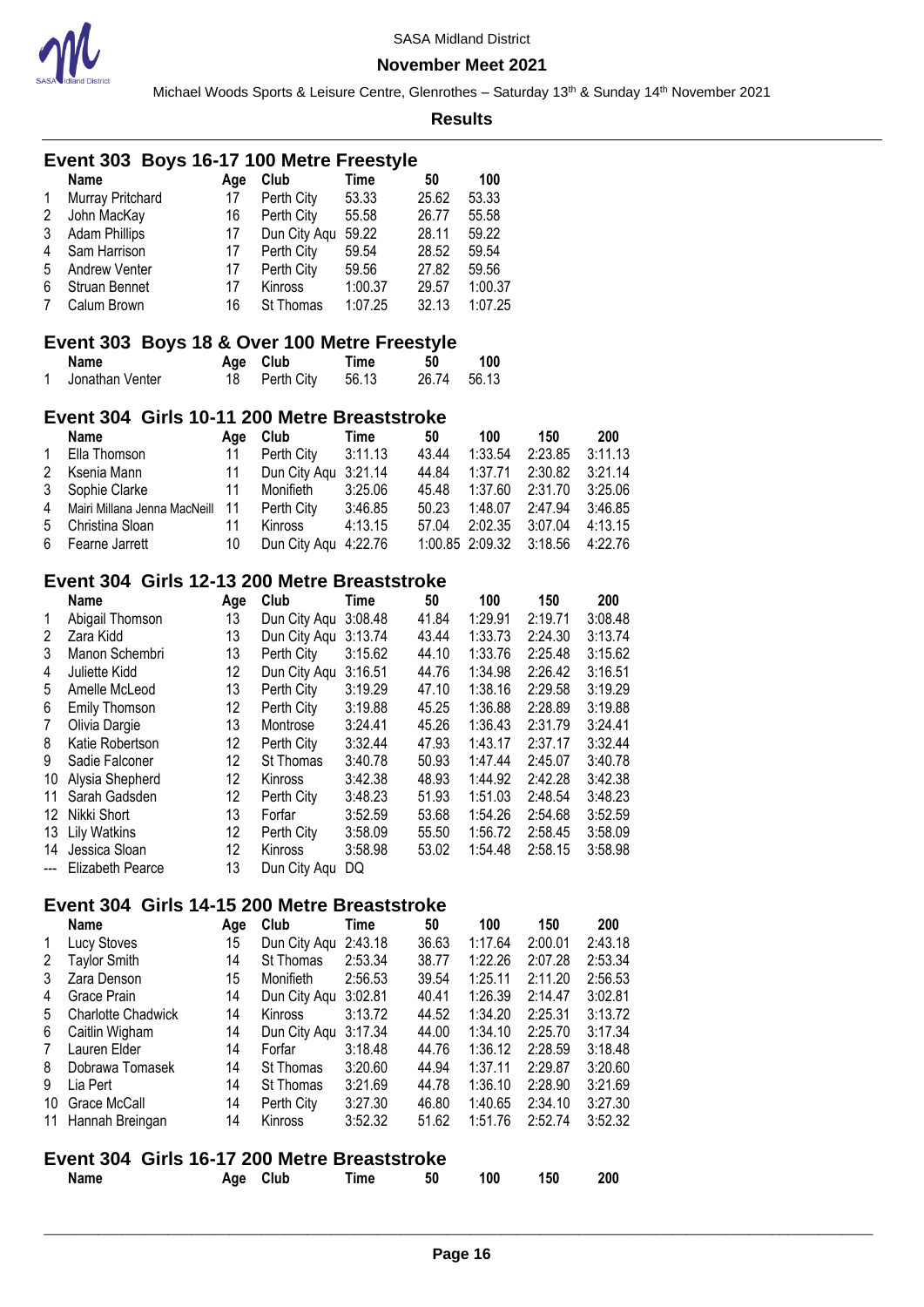

### **November Meet 2021**

|                |                                                  |          |                         |                    |                | <b>Results</b>     |         |         |
|----------------|--------------------------------------------------|----------|-------------------------|--------------------|----------------|--------------------|---------|---------|
| 1              | Fearne Crighton                                  | 16       | Perth City              | 2:41.50            | 36.38          | 1:17.66            | 1:59.68 | 2:41.50 |
| $\overline{2}$ | Jessica Schulz                                   | 17       | Perth City              | 2:46.33            | 37.81          | 1:19.54            | 2:02.30 | 2:46.33 |
| 3              | Gabriella Winton                                 | 16       | St Thomas               | 3:00.62            | 39.96          | 1:25.36            | 2:12.94 | 3:00.62 |
| 4              | Carolyn Rae                                      | 17       | Monifieth               | 3:04.56            | 41.46          | 1:28.22            | 2:16.27 | 3:04.56 |
| 5              | Kym Russell                                      | 16       | Perth City              | 3:19.36            | 44.87          | 1:34.32            | 2:26.51 | 3:19.36 |
|                | Event 304 Girls 18 & Over 200 Metre Breaststroke |          |                         |                    |                |                    |         |         |
|                | Name                                             | Age      | Club                    | <b>Time</b>        | 50             | 100                | 150     | 200     |
| 1              | <b>Emily McGhee</b>                              | 18       | Carnoustie              | 2:46.21            | 36.79          | 1:18.70            | 2:02.66 | 2:46.21 |
|                | Event 305 Boys 12-13 200 Metre Butterfly         |          |                         |                    |                |                    |         |         |
|                | Name                                             | Age      | Club                    | <b>Time</b>        | 50             | 100                | 150     | 200     |
| 1              | Matthew Pogorzelec                               | 13       | Monifieth               | 3:04.41            | 40.21          | 1:28.48            | 2:17.41 | 3:04.41 |
| 2              | Kaleb Simpson                                    | 13       | Montrose                | 3:04.77            | 37.88          | 1:28.66            | 2:19.23 | 3:04.77 |
|                | Event 305 Boys 14-15 200 Metre Butterfly         |          |                         |                    |                |                    |         |         |
|                | <b>Name</b>                                      | Age      | Club                    | <b>Time</b>        | 50             | 100                | 150     | 200     |
| 1              | Cain Buchanan                                    | 14       | Dun City Aqu 2:33.15    |                    | 30.98          | 1:07.30            | 1:47.03 | 2:33.15 |
| 2              | William Shepherd                                 | 15       | Perth City              | 2:33.37            | 32.95          | 1:12.46            | 1:52.45 | 2:33.37 |
| 3              | Haydyn Stirling                                  | 15       | St Thomas               | 2:57.10            | 35.94          | 1:23.65            | 2:11.90 | 2:57.10 |
|                | Event 305 Boys 16-17 200 Metre Butterfly         |          |                         |                    |                |                    |         |         |
|                | <b>Name</b>                                      |          | Age Club                | <b>Time</b>        | 50             | 100                | 150     | 200     |
| 1              | <b>Travis Davey</b>                              | 16       | Dun City Aqu 2:13.14    |                    | 27.67          | 1:00.71            | 1:35.81 | 2:13.14 |
| 2              | Struan Bennet                                    | 17       | Kinross                 | 2:17.35            | 29.48          | 1:03.73            | 1:40.23 | 2:17.35 |
| 3              | Andrew Venter                                    | 17       | Perth City              | 2:39.82            | 32.35          | 1:12.02            | 1:54.92 | 2:39.82 |
|                | Event 305 Boys 18 & Over 200 Metre Butterfly     |          |                         |                    |                |                    |         |         |
|                | <b>Name</b>                                      | Age      | Club                    | <b>Time</b>        | 50             | 100                | 150     | 200     |
| 1              | Jack Milne                                       | 20       | Dun City Aqu 2:22.52    |                    | 30.29          | 1:05.46            | 1:42.52 | 2:22.52 |
|                | Event 306 Girls 10-11 100 Metre IM               |          |                         |                    |                |                    |         |         |
|                | <b>Name</b>                                      | Age      | Club                    | <b>Time</b>        | 50             | 100                |         |         |
| 1              | Sophie Clarke                                    | 11       | Monifieth               | 1:24.52            | 39.75          | 1:24.52            |         |         |
| 2              | <b>Grace Renfrew</b>                             | 11       | Perth City              | 1:32.88            | 44.06          | 1:32.88            |         |         |
| 3              | Alice Renfrew                                    | 11       | Perth City              | 1:35.04            | 44.43          | 1:35.04            |         |         |
| 4              | Imogen Jarrett                                   | 11       | Dun City Aqu 1:35.09    |                    | 45.32          | 1:35.09            |         |         |
| 5              | Anna Healy                                       | 11       | Kinross                 | 1:35.35            | 45.44          | 1:35.35            |         |         |
| 6<br>7         | Skye Petrie<br>Islay Hannah                      | 10<br>10 | Monifieth<br>Perth City | 1:36.69<br>1:41.80 | 43.88<br>43.14 | 1:36.69<br>1:41.80 |         |         |
| 8              | Georgia McLeod                                   | 10       | Dun City Aqu 1:42.04    |                    | 48.14          | 1:42.04            |         |         |
| 9              | Eve Rankin                                       | 11       | Kinross                 | 1:42.27            | 51.94          | 1:42.27            |         |         |
|                | 10 Fearne Jarrett                                | 10       | Dun City Aqu 1:54.25    |                    | 53.41          | 1:54.25            |         |         |
|                | <b>Event 306 Girls 12-13 100 Metre IM</b>        |          |                         |                    |                |                    |         |         |
|                | <b>Name</b>                                      | Age      | Club                    | Time               | 50             | 100                |         |         |
| 1              | Sofia Fallone                                    | 13       | Monifieth               | 1:16.63            | 35.25          | 1:16.63            |         |         |
| 2              | Phoebe Samson                                    | 13       | Dun City Aqu 1:17.30    |                    | 35.15          | 1:17.30            |         |         |
| 3              | Lauren Ferrett                                   | 13       | Dun City Aqu 1:17.96    |                    | 36.50          | 1:17.96            |         |         |
| 4              | Isla Petrie                                      | 12       | Monifieth               | 1:19.14            | 36.09          | 1:19.14            |         |         |
| 5              | Isla Kidd                                        | 13       | Dun City Aqu 1:21.75    |                    | 38.17          | 1:21.75            |         |         |
| 6              | Katie Smart                                      | 13       | Perth City              | 1:23.04            | 38.68          | 1:23.04            |         |         |
| 7              | Mhairi Kemp                                      | 13       | Perth City              | 1:25.41            | 38.70          | 1:25.41            |         |         |
| 8              | Olivia Dargie                                    | 13       | Montrose                | 1:26.99            | 41.79          | 1:26.99            |         |         |
| 9              | Erin Livie                                       | 13       | Dun City Aqu 1:27.64    |                    | 41.30          | 1:27.64            |         |         |
| 10             | Megan Storey                                     | 12       | Monifieth               | 1:27.68            | 39.77          | 1:27.68            |         |         |
| 11             | Amber Donachie                                   | 13       | Dun City Aqu 1:30.90    |                    | 40.87          | 1:30.90            |         |         |
|                |                                                  |          |                         |                    |                |                    |         |         |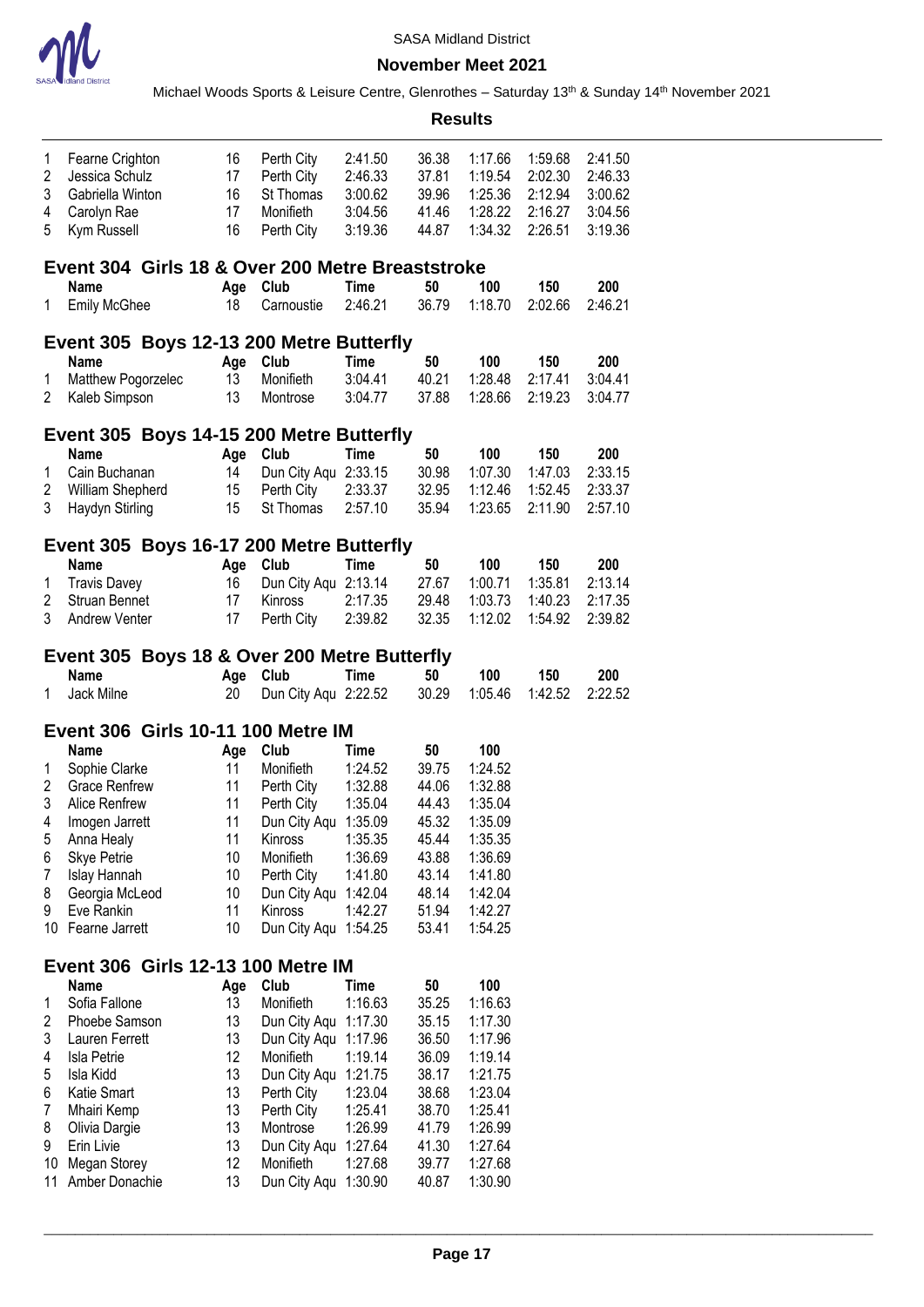

Michael Woods Sports & Leisure Centre, Glenrothes - Saturday 13<sup>th</sup> & Sunday 14<sup>th</sup> November 2021 **Results**

| 12 Daisy Luhman      | 13 |            |                         | 42.20                                                                                                                      | 1:31.38 |
|----------------------|----|------------|-------------------------|----------------------------------------------------------------------------------------------------------------------------|---------|
| 13 Katie Robertson   | 12 | Perth City | 1:31.71                 | 44.30                                                                                                                      | 1:31.71 |
| *14 Faye Aitchison   | 13 |            |                         | 41.48                                                                                                                      | 1:32.12 |
| *14 Cara McMahon     | 12 |            |                         | 40.41                                                                                                                      | 1:32.12 |
| 16 Natalie McGregor  | 12 |            | 1:34.43                 | 41.96                                                                                                                      | 1:34.43 |
| 17 Emily Storey      | 12 | Monifieth  |                         | 44.87                                                                                                                      | 1:34.78 |
| 18 Molly Brown       | 13 |            | 1:35.90                 | 44.96                                                                                                                      | 1:35.90 |
| 19 Isla Black        | 12 |            |                         | 51.36                                                                                                                      | 1:43.69 |
| --- Elizabeth Pearce | 13 |            |                         |                                                                                                                            |         |
|                      |    |            | Perth City<br>St Thomas | Dun City Aqu 1:31.38<br>Dun City Agu 1:32.12<br>Dun City Agu 1:32.12<br>1:34.78<br>Dun City Aqu 1:43.69<br>Dun City Agu DQ |         |

# **Event 306 Girls 14-15 100 Metre IM**

|    | Name                      | Age | Club         | Time    | 50    | 100     |
|----|---------------------------|-----|--------------|---------|-------|---------|
| 1  | Chloe Mclean              | 14  | Dun City Aqu | 1:14.34 | 32.80 | 1:14.34 |
| 2  | Katherine Renfrew         | 14  | Perth City   | 1:14.55 | 33.70 | 1:14.55 |
| 3  | Anna Easton               | 14  | Dun City Aqu | 1:15.71 | 34.04 | 1:15.71 |
| 4  | Zara Denson               | 15  | Monifieth    | 1:16.35 | 35.14 | 1:16.35 |
| 5  | Darci Reid                | 14  | Dun City Aqu | 1:16.55 | 36.10 | 1:16.55 |
| 6  | Grace Prain               | 14  | Dun City Aqu | 1:18.62 | 36.67 | 1:18.62 |
| 7  | <b>Charlotte Chadwick</b> | 14  | Kinross      | 1:18.71 | 36.68 | 1:18.71 |
| 8  | <b>Taylor MacKenzie</b>   | 14  | Monifieth    | 1:20.77 | 37.06 | 1:20.77 |
| 9  | Libby Coull               | 14  | St Thomas    | 1:20.91 | 36.05 | 1:20.91 |
| 10 | Katie Fraser              | 14  | Kinross      | 1:23.11 | 38.24 | 1:23.11 |
| 11 | Dreanna Norris            | 15  | Perth City   | 1:23.77 | 37.55 | 1:23.77 |
| 12 | Zoe Neave                 | 14  | Kinross      | 1:25.14 | 38.01 | 1:25.14 |
| 13 | <b>Claire Gilmore</b>     | 14  | Perth City   | 1:25.30 | 37.85 | 1:25.30 |
| 14 | Lia Pert                  | 14  | St Thomas    | 1:26.39 | 42.19 | 1:26.39 |
| 15 | <b>Alice Stewart</b>      | 14  | Forfar       | 1:27.20 | 40.32 | 1:27.20 |
| 16 | Anna Faith Scott          | 15  | Kinross      | 1:27.21 | 40.56 | 1:27.21 |
| 17 | Grace McCall              | 14  | Perth City   | 1:28.52 | 42.60 | 1:28.52 |
| 18 | Katie Leonard             | 15  | Kinross      | 1:33.48 | 44.11 | 1:33.48 |

### **Event 306 Girls 16-17 100 Metre IM**

| <b>Name</b>            | Aae | Club         | Time    | 50    | 100     |
|------------------------|-----|--------------|---------|-------|---------|
| <b>Scarlett Ferris</b> | 17  | Dun City Agu | 1:04.90 | 28.99 | 1:04.90 |
| Elise Cosens           | 16  | Perth City   | 1:07.33 | 30.60 | 1:07.33 |
| Katelyn Tang           | 17  | Perth City   | 1:12.64 | 32.86 | 1:12.64 |
| Rose McLean            | 16  | Perth City   | 1:14.60 | 33.44 | 1:14.60 |
| Gabriella Winton       | 16  | St Thomas    | 1:16.34 | 36.41 | 1:16.34 |
| Carolyn Rae            | 17  | Monifieth    | 1:16.94 | 36.23 | 1:16.94 |
|                        |     |              |         |       |         |
|                        |     |              |         |       |         |

# **Event 306 Girls 18 & Over 100 Metre IM**

| Name       | Age Club             | Time | 50 | 100           |
|------------|----------------------|------|----|---------------|
| Beth Greig | 21 St Thomas 2:08.53 |      |    | 59.04 2:08.53 |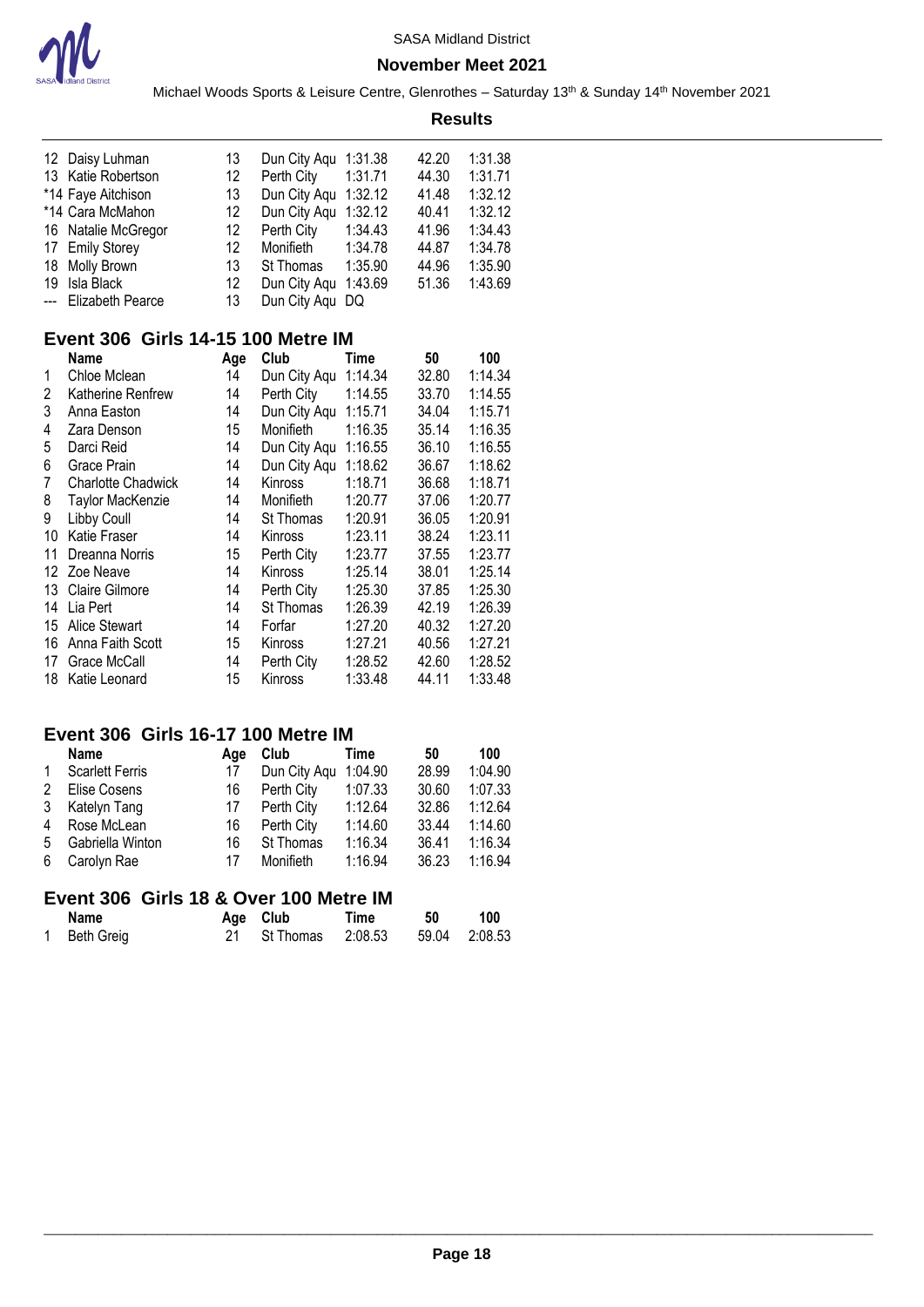

Michael Woods Sports & Leisure Centre, Glenrothes - Saturday 13<sup>th</sup> & Sunday 14<sup>th</sup> November 2021

**Results**

# **Session Four**

|                |                     |           | <b>Event 401 Girls 12-13 400 Metre IM</b>        |             |       |         |         |         |         |         |         |         |
|----------------|---------------------|-----------|--------------------------------------------------|-------------|-------|---------|---------|---------|---------|---------|---------|---------|
|                | <b>Name</b>         | Age       | Club                                             | Time        | 50    | 100     | 150     | 200     | 250     | 300     | 350     | 400     |
| 1              | <b>Isla Petrie</b>  | 12        | Monifieth                                        | 5:56.35     | 36.46 | 1:23.77 | 2:08.47 | 2:52.65 | 3:44.91 | 4:37.67 | 5:18.30 | 5:56.35 |
| $\overline{c}$ | Sofia Fallone       | 13        | Monifieth                                        | 6:03.99     | 37.96 | 1:25.79 | 2:11.59 | 2:58.19 | 3:48.14 | 4:39.61 | 5:23.39 | 6:03.99 |
| 3              | Isla Kidd           | 13        | Dun City Aqu 6:19.49                             |             | 40.23 | 1:32.96 | 2:21.40 | 3:08.43 | 4:02.66 | 4:55.71 | 5:37.60 | 6:19.49 |
|                |                     |           |                                                  |             |       |         |         |         |         |         |         |         |
|                |                     |           | <b>Event 401 Girls 14-15 400 Metre IM</b>        |             |       |         |         |         |         |         |         |         |
|                | Name                | Age       | Club                                             | Time        | 50    | 100     | 150     | 200     | 250     | 300     | 350     | 400     |
| 1              | <b>Taylor Smith</b> | 14        | St Thomas                                        | 5:34.29     | 35.08 | 1:17.90 | 2:00.96 | 2:42.54 | 3:29.37 | 4:17.09 | 4:57.03 | 5:34.29 |
| 2              | Zara Denson         | 15        | Monifieth                                        | 5:47.34     | 39.39 | 1:26.83 | 2:10.22 | 2:52.96 | 3:40.83 | 4:28.88 | 5:08.87 | 5:47.34 |
|                |                     |           |                                                  |             |       |         |         |         |         |         |         |         |
|                |                     |           | <b>Event 401 Girls 16-17 400 Metre IM</b>        |             |       |         |         |         |         |         |         |         |
|                | <b>Name</b>         | Age Club  |                                                  | Time        | 50    | 100     | 150     | 200     | 250     | 300     | 350     | 400     |
| 1              | Fearne Crighton     | 16        | Perth City                                       | 5:13.71     | 32.73 | 1:12.69 | 1:52.63 | 2:31.49 | 3:15.75 | 4:00.37 | 4:38.42 | 5:13.71 |
| $\mathbf{2}$   | Carolyn Rae         | 17        | Monifieth                                        | 5:59.72     | 40.68 | 1:29.57 | 2:15.26 | 3:01.43 | 3:50.16 | 4:40.41 | 5:21.56 | 5:59.72 |
|                |                     |           | Event 402 Boys 10-11 100 Metre Butterfly         |             |       |         |         |         |         |         |         |         |
|                | Name                | Age Club  |                                                  | Time        | 50    | 100     |         |         |         |         |         |         |
| 1.             | <b>Harry Martin</b> | 11        | Perth City                                       | 1:40.44     | 48.11 | 1:40.44 |         |         |         |         |         |         |
|                |                     |           |                                                  |             |       |         |         |         |         |         |         |         |
|                |                     |           | Event 402 Boys 12-13 100 Metre Butterfly         |             |       |         |         |         |         |         |         |         |
|                | <b>Name</b>         | Age       | Club                                             | <b>Time</b> | 50    | 100     |         |         |         |         |         |         |
| 1              | Jensen Norris       | 13        | Perth City                                       | 1:08.55     | 31.83 | 1:08.55 |         |         |         |         |         |         |
| $\overline{c}$ | Corey Philip        | 13        | Dun City Aqu 1:11.49                             |             | 32.56 | 1:11.49 |         |         |         |         |         |         |
| 3              | Matthew Pogorzelec  | 13        | Monifieth                                        | 1:23.23     | 39.23 | 1:23.23 |         |         |         |         |         |         |
| 4              | Kaleb Simpson       | 13        | Montrose                                         | 1:24.89     | 39.19 | 1:24.89 |         |         |         |         |         |         |
| 5              | Cameron Millar      | 12        | Perth City                                       | 1:25.62     | 39.88 | 1:25.62 |         |         |         |         |         |         |
| 6              | Calum McKenzie      | 12        | Perth City                                       | 1:26.25     | 39.57 | 1:26.25 |         |         |         |         |         |         |
| $\overline{7}$ | Matthew Kenny       | 12        | Kinross                                          | 1:26.52     | 39.82 | 1:26.52 |         |         |         |         |         |         |
| 8              | Joel Van Blerk      | 13        | Dun City Aqu 1:35.30                             |             | 42.62 | 1:35.30 |         |         |         |         |         |         |
| ---            | Angus Ewen          | 13        | Kinross                                          | DQ          |       |         |         |         |         |         |         |         |
|                |                     |           |                                                  |             |       |         |         |         |         |         |         |         |
|                |                     |           | Event 402 Boys 14-15 100 Metre Butterfly         |             |       |         |         |         |         |         |         |         |
|                | Name                | Age       | Club                                             | Time        | 50    | 100     |         |         |         |         |         |         |
| 1              | Evan Davidson       | 14        | Dun City Aqu 59.68                               |             | 27.72 | 59.68   |         |         |         |         |         |         |
|                | *2 Liam Gorczynski  | 14        | Monifieth                                        | 1:04.94     | 30.14 | 1:04.94 |         |         |         |         |         |         |
|                | *2 Cain Buchanan    | 14        | Dun City Aqu 1:04.94                             |             | 30.17 | 1:04.94 |         |         |         |         |         |         |
| 4              | Ben Smallwood       | 15        | Kinross                                          | 1:05.26     | 29.85 | 1:05.26 |         |         |         |         |         |         |
| 5              | Rory Webster        | 14        | Monifieth                                        | 1:06.26     | 30.37 | 1:06.26 |         |         |         |         |         |         |
| 6              | Connor Brierley     | 15        | Dun City Aqu                                     | 1:09.27     | 31.87 | 1:09.27 |         |         |         |         |         |         |
| 7              | William Shepherd    | 15        | Perth City                                       | 1:09.52     | 32.26 | 1:09.52 |         |         |         |         |         |         |
| 8              | Ramsay Cook         | 15        | Montrose                                         | 1:13.81     | 32.59 | 1:13.81 |         |         |         |         |         |         |
| 9              | Hayden McKenzie     | 15        | Kinross                                          | 1:17.18     | 34.69 | 1:17.18 |         |         |         |         |         |         |
| 10             | Haydyn Stirling     | 15        | St Thomas                                        | 1:18.65     | 35.18 | 1:18.65 |         |         |         |         |         |         |
|                | 11 Duncan Crichton  | 14        | Kinross                                          | 1:21.51     | 36.82 | 1:21.51 |         |         |         |         |         |         |
|                |                     |           |                                                  |             |       |         |         |         |         |         |         |         |
|                | <b>Name</b>         |           | Event 402 Boys 16-17 100 Metre Butterfly<br>Club | <b>Time</b> | 50    | 100     |         |         |         |         |         |         |
| 1              | <b>Travis Davey</b> | Age<br>16 | Dun City Aqu                                     | 58.94       | 27.82 | 58.94   |         |         |         |         |         |         |
| $\overline{c}$ |                     | 17        |                                                  |             | 27.70 | 59.46   |         |         |         |         |         |         |
|                | Murray Pritchard    |           | Perth City                                       | 59.46       |       |         |         |         |         |         |         |         |
| 3              | Owen Carroll        | 16        | Perth City                                       | 1:01.30     | 28.80 | 1:01.30 |         |         |         |         |         |         |
| 4              | John MacKay         | 16        | Perth City                                       | 1:02.26     | 28.87 | 1:02.26 |         |         |         |         |         |         |
| 5              | Sam Harrison        | 17        | Perth City                                       | 1:02.40     | 29.09 | 1:02.40 |         |         |         |         |         |         |
| 6              | Struan Bennet       | 17        | Kinross                                          | 1:02.61     | 29.39 | 1:02.61 |         |         |         |         |         |         |
|                |                     |           |                                                  |             |       |         |         |         |         |         |         |         |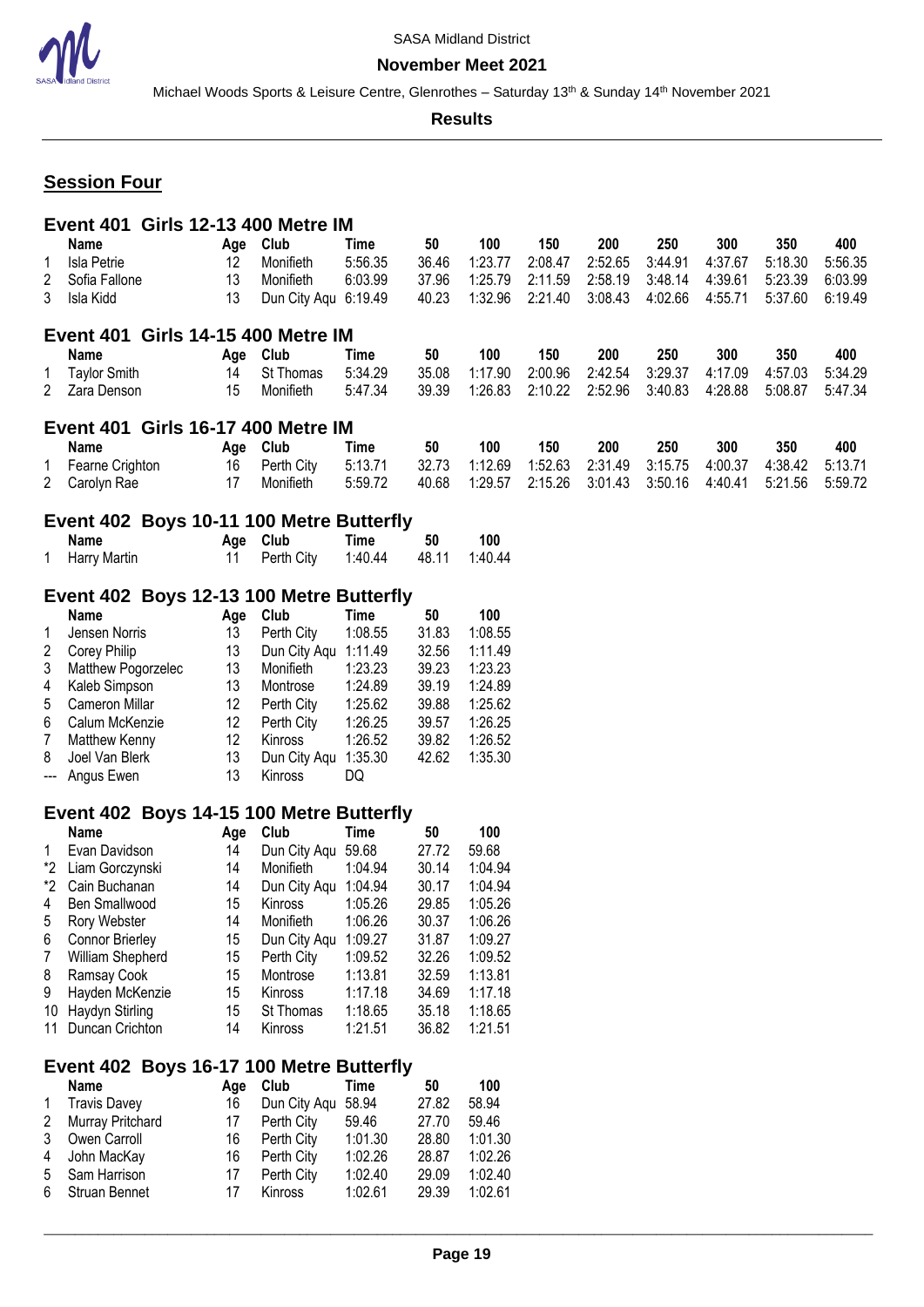

|                                           |                                              |          |                            |                    |                | <b>Results</b>     |  |  |  |  |
|-------------------------------------------|----------------------------------------------|----------|----------------------------|--------------------|----------------|--------------------|--|--|--|--|
| 7                                         | <b>Andrew Venter</b>                         | 17       | Perth City                 | 1:07.49            | 30.54          | 1:07.49            |  |  |  |  |
| 8                                         | <b>Adam Phillips</b>                         | 17       | Dun City Aqu               | 1:07.72            | 31.29          | 1:07.72            |  |  |  |  |
| 9                                         | Calum Brown                                  | 16       | St Thomas                  | 1:16.74            | 35.51          | 1:16.74            |  |  |  |  |
|                                           | Event 402 Boys 18 & Over 100 Metre Butterfly |          |                            |                    |                |                    |  |  |  |  |
|                                           | <b>Name</b>                                  | Age      | Club                       | <b>Time</b>        | 50             | 100                |  |  |  |  |
| 1                                         | Jonathan Venter                              | 18       | Perth City                 | 1:03.18            | 28.94          | 1:03.18            |  |  |  |  |
|                                           | Event 403 Girls 10-11 100 Metre Butterfly    |          |                            |                    |                |                    |  |  |  |  |
|                                           | <b>Name</b>                                  | Age      | Club                       | <b>Time</b>        | 50             | 100                |  |  |  |  |
| 1                                         | Ksenia Mann                                  | 11       | Dun City Aqu               | 1:27.44            | 39.34          | 1:27.44            |  |  |  |  |
| 2                                         | Sophie Clarke                                | 11       | Monifieth                  | 1:30.15            | 41.07          | 1:30.15            |  |  |  |  |
| 3                                         | Skye Petrie                                  | 10       | Monifieth                  | 1:45.17            | 47.20          | 1:45.17            |  |  |  |  |
| 4                                         | Anna Healy                                   | 11       | Kinross                    | 1:49.23            | 49.03          | 1:49.23            |  |  |  |  |
| Event 403 Girls 12-13 100 Metre Butterfly |                                              |          |                            |                    |                |                    |  |  |  |  |
|                                           | Name                                         | Age      | Club                       | Time               | 50             | 100                |  |  |  |  |
| 1                                         | Isla Petrie                                  | 12       | Monifieth                  | 1:17.68            | 36.65          | 1:17.68            |  |  |  |  |
| $\overline{c}$                            | Sofia Fallone                                | 13       | Monifieth                  | 1:18.98            | 37.43          | 1:18.98            |  |  |  |  |
| 3                                         | Lauren Ferrett                               | 13       | Dun City Aqu               | 1:20.91            | 36.26          | 1:20.91            |  |  |  |  |
| 4                                         | Mhairi Kemp                                  | 13       | Perth City                 | 1:21.52            | 37.95          | 1:21.52            |  |  |  |  |
| 5                                         | Emily Thomson                                | 12       | Perth City                 | 1:23.90            | 37.90          | 1:23.90            |  |  |  |  |
| 6                                         | Megan Storey                                 | 12       | Monifieth                  | 1:29.03            | 40.40          | 1:29.03            |  |  |  |  |
| $\overline{7}$                            | Julia Walker                                 | 13       | Dun City Aqu               | 1:29.04            | 40.62          | 1:29.04            |  |  |  |  |
| 8                                         | Amber Donachie                               | 13       | Dun City Aqu               | 1:35.89            | 41.85          | 1:35.89            |  |  |  |  |
| 9                                         | Isla Kidd                                    | 13       | Dun City Aqu               | 1:37.73            | 42.98          | 1:37.73            |  |  |  |  |
| 10                                        | Juliette Kidd                                | 12       | Dun City Aqu               | 1:38.36            | 42.91          | 1:38.36            |  |  |  |  |
| 11<br>12                                  | Sadie Falconer                               | 12       | St Thomas                  | 1:39.45            | 45.18          | 1:39.45            |  |  |  |  |
| 13                                        | Zara Kidd<br>Molly Brown                     | 13<br>13 | Dun City Aqu<br>St Thomas  | 1:40.33<br>1:41.35 | 45.32<br>43.96 | 1:40.33<br>1:41.35 |  |  |  |  |
| 14                                        | Jessica Sloan                                | 12       | Kinross                    | 1:42.74            | 43.70          | 1:42.74            |  |  |  |  |
| 15                                        | Erin Cardno                                  | 13       | Perth City                 | 1:44.13            | 47.47          | 1:44.13            |  |  |  |  |
| 16                                        | Natalie McGregor                             | 12       | Perth City                 | 1:46.60            | 48.23          | 1:46.60            |  |  |  |  |
|                                           |                                              |          |                            |                    |                |                    |  |  |  |  |
|                                           | Event 403 Girls 14-15 100 Metre Butterfly    |          |                            |                    |                |                    |  |  |  |  |
|                                           | <b>Name</b>                                  | Age      | Club                       | Time               | 50             | 100<br>1:12.84     |  |  |  |  |
| 1<br>2                                    | Katherine Renfrew<br>Chloe Mclean            | 14<br>14 | Perth City                 | 1:12.84<br>1:14.54 | 34.21<br>34.20 | 1:14.54            |  |  |  |  |
| 3                                         | <b>Harriet Wheeler</b>                       | 14       | Dun City Aqu<br>Perth City | 1:18.66            | 35.36          | 1:18.66            |  |  |  |  |
| 4                                         | <b>Charlotte Chadwick</b>                    | 14       | Kinross                    | 1:19.67            | 36.72          | 1:19.67            |  |  |  |  |
| 5                                         | Libby Coull                                  | 14       | St Thomas                  | 1:22.94            | 38.28          | 1:22.94            |  |  |  |  |
| 6                                         | Anna Easton                                  | 14       | Dun City Aqu               | 1:23.15            | 36.81          | 1:23.15            |  |  |  |  |
| 7                                         | Taylor MacKenzie                             | 14       | Monifieth                  | 1:24.33            | 37.42          | 1:24.33            |  |  |  |  |
| 8                                         | Caitlin Wigham                               | 14       | Dun City Aqu               | 1:24.77            | 37.59          | 1:24.77            |  |  |  |  |
| 9                                         | Claire Gilmore                               | 14       | Perth City                 | 1:27.57            | 38.56          | 1:27.57            |  |  |  |  |
| 10                                        | Dobrawa Tomasek                              | 14       | St Thomas                  | 1:27.80            | 38.14          | 1:27.80            |  |  |  |  |
| 11                                        | Zoe Neave                                    | 14       | Kinross                    | 1:31.41            | 40.55          | 1:31.41            |  |  |  |  |
| 12                                        | Anna Faith Scott                             | 15       | Kinross                    | 1:33.10            | 40.98          | 1:33.10            |  |  |  |  |
| 13                                        | Grace McCall                                 | 14       | Perth City                 | 1:36.00            | 43.00          | 1:36.00            |  |  |  |  |
| 14                                        | Hannah Breingan                              | 14       | Kinross                    | 1:48.31            | 49.44          | 1:48.31            |  |  |  |  |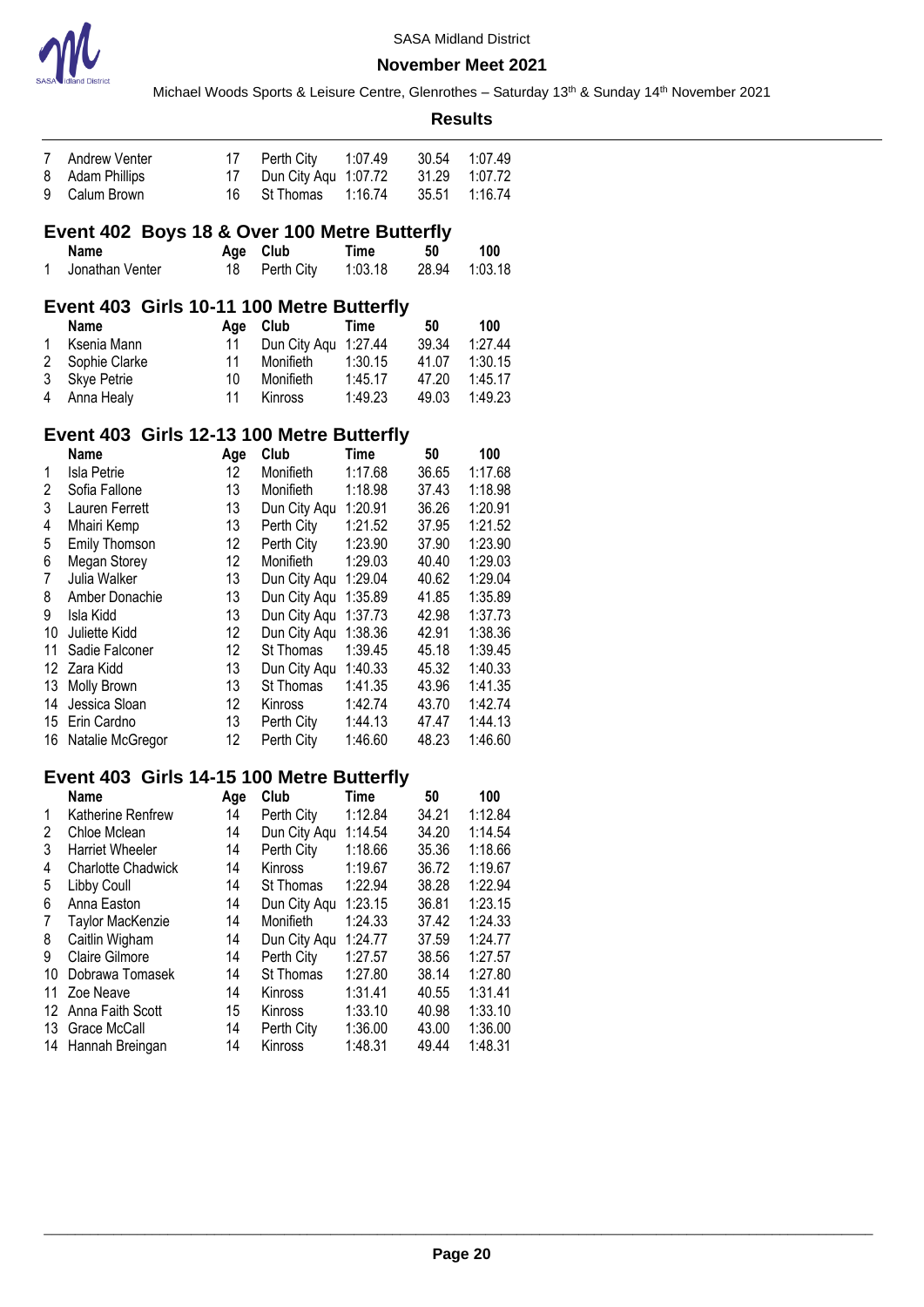

Michael Woods Sports & Leisure Centre, Glenrothes - Saturday 13<sup>th</sup> & Sunday 14<sup>th</sup> November 2021

| Event 403 Girls 16-17 100 Metre Butterfly |                                                         |           |                      |             |                 |         |         |         |  |  |  |  |
|-------------------------------------------|---------------------------------------------------------|-----------|----------------------|-------------|-----------------|---------|---------|---------|--|--|--|--|
|                                           | <b>Name</b>                                             | Age       | Club                 | Time        | 50              | 100     |         |         |  |  |  |  |
| $*1$                                      | <b>Scarlett Ferris</b>                                  | 17        | Dun City Aqu 1:03.66 |             | 29.59           | 1:03.66 |         |         |  |  |  |  |
| *1                                        | Katherine Bailey                                        | 17        | Perth City           | 1:03.66     | 30.32           | 1:03.66 |         |         |  |  |  |  |
| 3                                         | Elise Cosens                                            | 16        | Perth City           | 1:08.55     | 31.55           | 1:08.55 |         |         |  |  |  |  |
| 4                                         | Katelyn Tang                                            | 17        | Perth City           | 1:09.38     | 32.16           | 1:09.38 |         |         |  |  |  |  |
| 5                                         | Fearne Crighton                                         | 16        | Perth City           | 1:13.17     | 33.30           | 1:13.17 |         |         |  |  |  |  |
| 6                                         | Kym Russell                                             | 16        | Perth City           | 1:20.23     | 36.31           | 1:20.23 |         |         |  |  |  |  |
|                                           | Event 404 Boys 10-11 200 Freestyle                      |           |                      |             |                 |         |         |         |  |  |  |  |
|                                           | <b>Name</b>                                             |           | Club                 | Time        | 50              | 100     | 150     | 200     |  |  |  |  |
| 1                                         | <b>Tearlach Adam</b>                                    | Age<br>11 | Perth City           | 2:58.27     | 39.57           | 1:26.00 | 2:14.88 | 2:58.27 |  |  |  |  |
| 2                                         | Harry Martin                                            | 11        | Perth City           | 3:04.88     | 43.61           | 1:32.10 | 2:22.51 | 3:04.88 |  |  |  |  |
| 3                                         | Jack Dolan                                              | 11        | Monifieth            | 4:24.54     | 1:00.64 2:09.01 |         | 3:17.31 | 4:24.54 |  |  |  |  |
|                                           |                                                         |           |                      |             |                 |         |         |         |  |  |  |  |
|                                           | Event 404 Boys 12-13 200 Metre Freestyle                |           |                      |             |                 |         |         |         |  |  |  |  |
|                                           | <b>Name</b>                                             | Age       | Club                 | <b>Time</b> | 50              | 100     | 150     | 200     |  |  |  |  |
| 1                                         | Jensen Norris                                           | 13        | Perth City           | 2:10.94     | 29.94           | 1:04.18 | 1:38.98 | 2:10.94 |  |  |  |  |
| 2                                         | Euan Weir                                               | 13        | Dun City Aqu         | 2:11.25     | 29.79           | 1:03.45 | 1:37.76 | 2:11.25 |  |  |  |  |
| 3                                         | Corey Philip                                            | 13        | Dun City Aqu 2:17.14 |             | 32.31           | 1:08.44 | 1:43.78 | 2:17.14 |  |  |  |  |
| 4                                         | Johnny Martin                                           | 13        | Kinross              | 2:29.57     | 35.49           | 1:13.22 | 1:52.14 | 2:29.57 |  |  |  |  |
| 5                                         | Kaleb Simpson                                           | 13        | Montrose             | 2:37.72     | 34.66           | 1:15.93 | 1:59.05 | 2:37.72 |  |  |  |  |
| 6                                         | <b>Frazer Dow</b>                                       | 12        | Perth City           | 2:39.61     | 36.37           | 1:18.71 | 2:01.26 | 2:39.61 |  |  |  |  |
| 7                                         | Gavin Aitchison                                         | 13        | Dun City Aqu         | 2:39.82     | 37.43           | 1:19.27 | 2:01.10 | 2:39.82 |  |  |  |  |
| 8                                         | Cameron Millar                                          | 12        | Perth City           | 2:40.35     | 37.04           | 1:17.92 | 2:00.46 | 2:40.35 |  |  |  |  |
| 9                                         | Matthew Pogorzelec                                      | 13        | Monifieth            | 2:42.17     | 37.56           | 1:20.33 | 2:03.81 | 2:42.17 |  |  |  |  |
| 10                                        | Matthew Kenny                                           | 12        | Kinross              | 2:42.92     | 36.95           | 1:19.66 | 2:03.94 | 2:42.92 |  |  |  |  |
| 11                                        | Calum McKenzie                                          | 12        | Perth City           | 2:50.61     | 39.25           | 1:24.03 | 2:09.20 | 2:50.61 |  |  |  |  |
| 12                                        | Joel Van Blerk                                          | 13        | Dun City Aqu         | 2:53.25     | 36.96           | 1:21.87 | 2:08.80 | 2:53.25 |  |  |  |  |
| 13                                        | Coinneach Adam                                          | 12        | Perth City           | 3:02.15     | 41.77           | 1:29.03 | 2:16.90 | 3:02.15 |  |  |  |  |
| 14                                        | <b>Ruaraidh Barnett</b>                                 | 12        | Kinross              | 3:06.37     | 42.27           | 1:31.21 | 2:21.13 | 3:06.37 |  |  |  |  |
| 15                                        | Angus Ewen                                              | 13        | Kinross              | 3:06.67     | 41.45           | 1:29.46 | 2:20.50 | 3:06.67 |  |  |  |  |
|                                           | Event 404 Boys 14-15 200 Metre Freestyle                |           |                      |             |                 |         |         |         |  |  |  |  |
|                                           | <b>Name</b>                                             | Age       | Club                 | Time        | 50              | 100     | 150     | 200     |  |  |  |  |
| 1                                         | Cain Buchanan                                           | 14        | Dun City Aqu         | 2:05.51     | 27.90           | 59.88   | 1:33.09 | 2:05.51 |  |  |  |  |
| 2                                         | Ben Smallwood                                           | 15        | Kinross              | 2:08.55     | 29.02           | 1:01.43 | 1:35.35 | 2:08.55 |  |  |  |  |
| 3                                         | William Shepherd                                        | 15        | Perth City           | 2:09.44     | 30.24           | 1:03.52 | 1:37.08 | 2:09.44 |  |  |  |  |
| 4                                         | <b>Stuart Pritchard</b>                                 | 15        | Kinross              | 2:20.77     | 31.60           | 1:08.06 | 1:45.86 | 2:20.77 |  |  |  |  |
| 5                                         | Duncan Crichton                                         | 14        | Kinross              | 2:21.44     | 32.71           | 1:09.31 | 1:47.14 | 2:21.44 |  |  |  |  |
| 6                                         | Finn Bannerman                                          | 14        | Perth City           | 2:21.55     | 33.30           | 1:09.58 | 1:47.38 | 2:21.55 |  |  |  |  |
| 7                                         | Ramsay Cook                                             | 15        | Montrose             | 2:25.74     | 33.39           | 1:10.28 | 1:49.13 | 2:25.74 |  |  |  |  |
| 8                                         | Dillan MacPhail                                         | 14        | Dun City Aqu 2:40.84 |             | 35.95           | 1:16.57 | 1:59.89 | 2:40.84 |  |  |  |  |
|                                           |                                                         |           |                      |             |                 |         |         |         |  |  |  |  |
|                                           | Event 404 Boys 16-17 200 Metre Freestyle<br><b>Name</b> | Age       | Club                 | Time        | 50              | 100     | 150     | 200     |  |  |  |  |
| 1                                         | <b>Travis Davey</b>                                     | 16        | Dun City Aqu 2:00.57 |             | 26.86           | 57.06   | 1:29.10 | 2:00.57 |  |  |  |  |
| 2                                         | Struan Bennet                                           | 17        | Kinross              | 2:02.34     | 29.19           | 1:00.24 | 1:31.64 | 2:02.34 |  |  |  |  |
| 3                                         | Sam Harrison                                            | 17        | Perth City           | 2:06.05     | 28.75           | 1:01.71 | 1:34.89 | 2:06.05 |  |  |  |  |
| 4                                         | <b>Adam Phillips</b>                                    | 17        | Dun City Aqu 2:13.73 |             | 31.38           | 1:06.26 | 1:40.90 | 2:13.73 |  |  |  |  |
|                                           |                                                         |           |                      |             |                 |         |         |         |  |  |  |  |
|                                           | Event 404 Boys 18 & Over 200 Metre Freestyle            |           |                      |             |                 |         |         |         |  |  |  |  |
|                                           | <b>Name</b>                                             | Age       | Club                 | <b>Time</b> | 50              | 100     | 150     | 200     |  |  |  |  |
| 1                                         | Jack Milne                                              | 20        | Dun City Aqu 2:06.77 |             | 28.55           | 1:00.68 | 1:34.28 | 2:06.77 |  |  |  |  |
| 2                                         | <b>Oliver Spalding</b>                                  | 18        | Dun City Aqu 2:07.46 |             | 29.12           | 1:00.20 | 1:33.65 | 2:07.46 |  |  |  |  |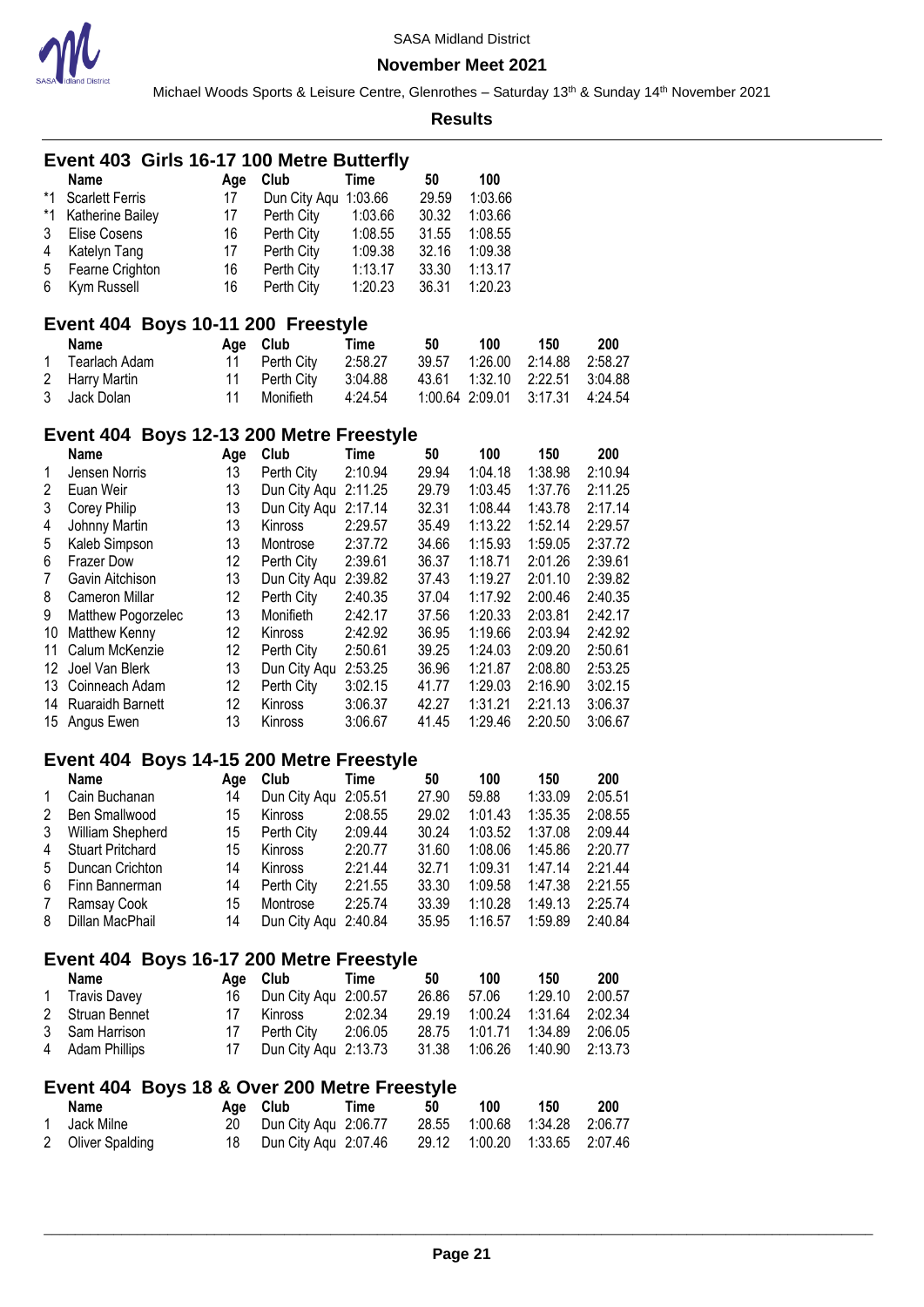

**November Meet 2021**

Michael Woods Sports & Leisure Centre, Glenrothes - Saturday 13<sup>th</sup> & Sunday 14<sup>th</sup> November 2021

|                 | Event 405 Girls 10-11 200 Metre Freestyle |     |                      |             |       |         |         |         |
|-----------------|-------------------------------------------|-----|----------------------|-------------|-------|---------|---------|---------|
|                 | <b>Name</b>                               | Age | Club                 | <b>Time</b> | 50    | 100     | 150     | 200     |
| 1               | Ksenia Mann                               | 11  | Dun City Aqu         | 2:43.91     | 37.55 | 1:20.38 | 2:04.10 | 2:43.91 |
| 2               |                                           | 11  |                      | 2:45.60     | 37.36 | 1:19.75 | 2:03.88 | 2:45.60 |
|                 | Ella Thomson                              |     | Perth City           |             |       |         |         |         |
| 3               | Sophie Clarke                             | 11  | Monifieth            | 2:48.40     | 36.17 | 1:18.42 | 2:03.90 | 2:48.40 |
| 4               | Alice Renfrew                             | 11  | Perth City           | 2:58.23     | 41.18 | 1:26.05 | 2:14.68 | 2:58.23 |
| 5               | <b>Grace Renfrew</b>                      | 11  | Perth City           | 2:59.93     | 40.41 | 1:26.95 | 2:15.69 | 2:59.93 |
| 6               | Imogen Jarrett                            | 11  | Dun City Aqu         | 3:01.89     | 39.70 | 1:26.41 | 2:16.10 | 3:01.89 |
| 7               | Anna Healy                                | 11  | Kinross              | 3:03.76     | 41.92 | 1:29.21 | 2:17.93 | 3:03.76 |
| 8               | <b>Skye Petrie</b>                        | 10  | Monifieth            |             | 42.60 | 1:31.62 | 2:20.48 | 3:08.01 |
|                 |                                           |     |                      | 3:08.01     |       |         |         |         |
| 9               | Christina Sloan                           | 11  | Kinross              | 3:12.87     | 44.53 | 1:33.43 | 2:24.86 | 3:12.87 |
| 10              | Eve Rankin                                | 11  | Kinross              | 3:13.85     | 40.23 | 1:29.61 | 2:21.69 | 3:13.85 |
| 11              | Mairi Millana Jenna MacNeill              | 11  | Perth City           | 3:15.65     | 41.69 | 1:33.18 | 2:25.55 | 3:15.65 |
|                 | Event 405 Girls 12-13 200 Metre Freestyle |     |                      |             |       |         |         |         |
|                 | <b>Name</b>                               | Age | Club                 | <b>Time</b> | 50    | 100     | 150     | 200     |
| 1               | Phoebe Samson                             | 13  | Dun City Aqu 2:24.15 |             | 32.66 | 1:09.31 | 1:46.96 | 2:24.15 |
| 2               | Isla Petrie                               | 12  | Monifieth            | 2:30.30     | 35.24 | 1:13.73 | 1:53.05 | 2:30.30 |
| 3               | Katie Smart                               | 13  | Perth City           | 2:36.01     | 36.11 | 1:16.38 | 1:57.00 | 2:36.01 |
|                 |                                           |     |                      |             |       |         |         |         |
| 4               | Zara Kidd                                 | 13  | Dun City Aqu 2:39.21 |             | 37.01 | 1:17.66 | 1:59.83 | 2:39.21 |
| 5               | Abigail Thomson                           | 13  | Dun City Aqu 2:39.38 |             | 36.04 | 1:17.37 | 1:59.80 | 2:39.38 |
| 6               | Juliette Kidd                             | 12  | Dun City Aqu 2:40.60 |             | 35.15 | 1:16.10 | 1:58.60 | 2:40.60 |
| 7               | Julia Walker                              | 13  | Dun City Aqu 2:40.80 |             | 36.83 | 1:18.49 | 2:01.55 | 2:40.80 |
| 8               | Erin Livie                                | 13  | Dun City Aqu 2:42.88 |             | 36.02 | 1:17.23 | 2:00.85 | 2:42.88 |
| 9               | Amber Donachie                            | 13  | Dun City Aqu 2:44.06 |             | 36.74 | 1:17.54 | 2:01.43 | 2:44.06 |
| 10              | <b>Emily Thomson</b>                      | 12  | Perth City           | 2:44.17     | 38.42 | 1:21.44 | 2:05.10 | 2:44.17 |
| 11              | Sadie Falconer                            | 12  | St Thomas            | 2:46.36     | 38.29 | 1:21.19 | 2:05.22 | 2:46.36 |
|                 |                                           |     |                      |             |       |         |         |         |
| 12 <sup>°</sup> | Mhairi Kemp                               | 13  | Perth City           | 2:48.96     | 39.34 | 1:24.66 | 2:08.73 | 2:48.96 |
| 13              | Olivia Dargie                             | 13  | Montrose             | 2:50.37     | 38.86 | 1:22.77 | 2:07.94 | 2:50.37 |
| 14              | Jessica Sloan                             | 12  | Kinross              | 2:55.00     | 39.41 | 1:24.53 | 2:11.07 | 2:55.00 |
| 15              | Faye Aitchison                            | 13  | Dun City Aqu         | 2:55.54     | 39.58 | 1:24.56 | 2:11.30 | 2:55.54 |
| 16              | Alysia Shepherd                           | 12  | Kinross              | 3:00.63     | 40.50 | 1:28.06 | 2:17.43 | 3:00.63 |
| 17              | Sarah Gadsden                             | 12  | Perth City           | 3:10.50     | 40.47 | 1:29.59 | 2:21.71 | 3:10.50 |
| 18              | <b>Lily Watkins</b>                       | 12  | Perth City           | 3:24.20     | 45.42 | 1:38.45 | 2:33.71 | 3:24.20 |
|                 |                                           |     |                      |             |       |         |         |         |
|                 | Event 405 Girls 14-15 200 Metre Freestyle |     |                      |             |       |         |         |         |
|                 | <b>Name</b>                               | Age | Club                 | <b>Time</b> | 50    | 100     | 150     | 200     |
| 1.              | Katherine Renfrew                         | 14  | Perth City           | 2:16.98     | 31.30 | 1:06.10 | 1:42.10 | 2:16.98 |
| 2               | <b>Taylor Smith</b>                       | 14  | St Thomas            | 2:20.47     | 32.81 | 1:09.08 | 1:45.67 | 2:20.47 |
| 3               | Anna Easton                               | 14  | Dun City Aqu 2:24.65 |             | 33.40 | 1:10.61 | 1:48.11 | 2:24.65 |
| 4               | Chloe Mclean                              | 14  | Dun City Aqu 2:24.76 |             | 32.48 | 1:09.73 | 1:48.43 | 2:24.76 |
|                 |                                           | 14  |                      |             |       |         |         |         |
| 5               | <b>Charlotte Chadwick</b>                 |     | Kinross              | 2:26.07     | 34.18 | 1:11.87 | 1:50.06 | 2:26.07 |
| 6               | Dobrawa Tomasek                           | 14  | St Thomas            | 2:26.43     | 33.18 | 1:10.72 | 1:49.70 | 2:26.43 |
| 7               | Grace Prain                               | 14  | Dun City Aqu 2:28.69 |             | 34.25 | 1:11.90 | 1:50.97 | 2:28.69 |
| 8               | Libby Coull                               | 14  | St Thomas            | 2:33.30     | 34.84 | 1:14.19 | 1:55.02 | 2:33.30 |
| 9               | Taylor MacKenzie                          | 14  | Monifieth            | 2:36.33     | 34.21 | 1:14.53 | 1:56.10 | 2:36.33 |
|                 | 10 Zoe Neave                              | 14  | Kinross              | 2:38.56     | 36.31 | 1:16.96 | 1:59.45 | 2:38.56 |
|                 | 11 Lia Pert                               | 14  | St Thomas            | 2:39.61     | 36.10 | 1:17.22 | 2:00.27 | 2:39.61 |
|                 | 12 Caitlin Wigham                         | 14  | Dun City Aqu 2:41.73 |             | 35.94 | 1:16.70 | 1:59.56 | 2:41.73 |
|                 |                                           |     |                      |             |       |         |         |         |
|                 | 13 Grace McCall                           | 14  | Perth City           | 2:43.31     | 39.12 | 1:21.53 | 2:04.71 | 2:43.31 |
|                 | 14 Alice Stewart                          | 14  | Forfar               | 2:45.98     | 38.23 | 1:21.53 | 2:05.54 | 2:45.98 |
|                 | 15 Hannah Breingan                        | 14  | Kinross              | 2:57.14     | 38.77 | 1:23.99 | 2:11.78 | 2:57.14 |
|                 | Event 405 Girls 16-17 200 Metre Freestyle |     |                      |             |       |         |         |         |
|                 | Name                                      | Age | Club                 | Time        | 50    | 100     | 150     | 200     |
| 1               | Katherine Bailey                          | 17  | Perth City           | 2:06.40     | 29.74 | 1:01.61 | 1:34.01 | 2:06.40 |
| 2               | Jessica Schulz                            | 17  | Perth City           | 2:14.43     | 31.48 | 1:05.87 | 1:40.23 | 2:14.43 |
| 3               | Natasha Phillips                          | 16  | St Thomas            | 2:18.64     | 31.68 | 1:06.43 | 1:42.68 | 2:18.64 |